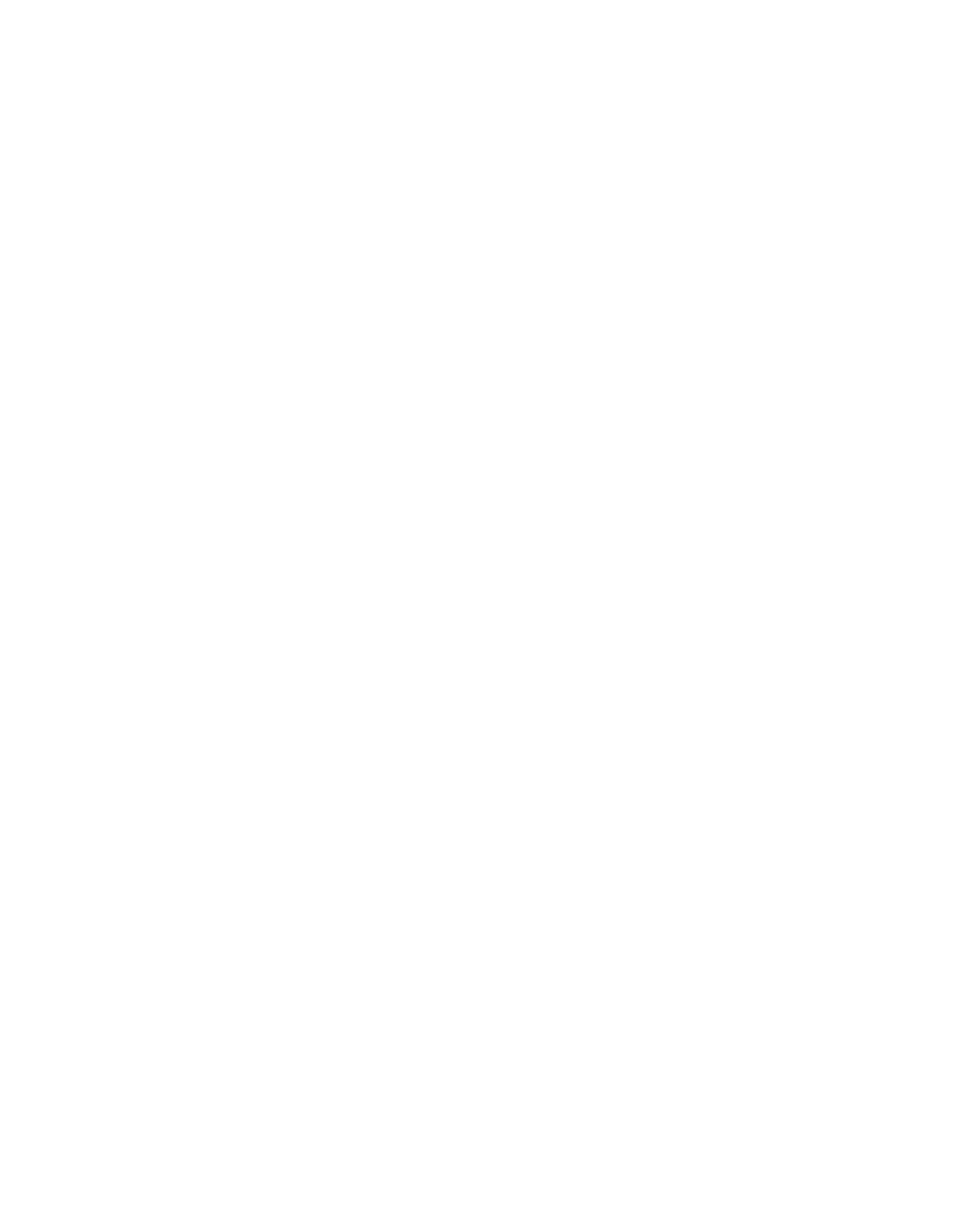|                      | <b>Section 2 - Standard Service</b>                                                                                                                   |                     |
|----------------------|-------------------------------------------------------------------------------------------------------------------------------------------------------|---------------------|
| А.<br><b>B.</b>      | Service Connection Does Not Exist at Time Application Received                                                                                        | $\mathbf{Q}$        |
|                      |                                                                                                                                                       |                     |
| A.<br><b>B.</b>      |                                                                                                                                                       | 9<br>$\overline{9}$ |
| C.                   |                                                                                                                                                       |                     |
|                      |                                                                                                                                                       |                     |
| A.                   |                                                                                                                                                       |                     |
| <b>B.</b>            |                                                                                                                                                       |                     |
| C.<br>D.             | Payment of Prevailing Wages                                                                                                                           |                     |
| Ε.                   |                                                                                                                                                       |                     |
| F <sub>r</sub>       |                                                                                                                                                       |                     |
| G.                   |                                                                                                                                                       |                     |
| H.                   |                                                                                                                                                       |                     |
|                      |                                                                                                                                                       |                     |
|                      |                                                                                                                                                       | 14                  |
|                      |                                                                                                                                                       |                     |
|                      |                                                                                                                                                       | 17                  |
|                      |                                                                                                                                                       |                     |
|                      |                                                                                                                                                       | 17                  |
|                      |                                                                                                                                                       |                     |
|                      |                                                                                                                                                       | 19                  |
|                      |                                                                                                                                                       | 20                  |
| A.                   |                                                                                                                                                       | 20                  |
| <b>B.</b>            |                                                                                                                                                       | 20                  |
| $\mathbf{C}$ .<br>D. | Continuation of Monthly Service Charge<br>Termination of Water Service to Residential Occupants Served through a Master Meter or Individually Metered | 21                  |
|                      | Tenants of Multi-Unit Residential Structures Implementing Public Utility Code Section 16481.1 B and Health and                                        |                     |
|                      | Safety Code § 116916 (b)                                                                                                                              | 21                  |
|                      |                                                                                                                                                       | 23                  |
|                      |                                                                                                                                                       | 23                  |
| А.<br><b>B.</b>      | Reduction in Size of Service                                                                                                                          | 23<br>23            |
|                      |                                                                                                                                                       | 23                  |
|                      |                                                                                                                                                       | 24                  |
|                      |                                                                                                                                                       | 25                  |
|                      |                                                                                                                                                       | 25                  |
|                      |                                                                                                                                                       |                     |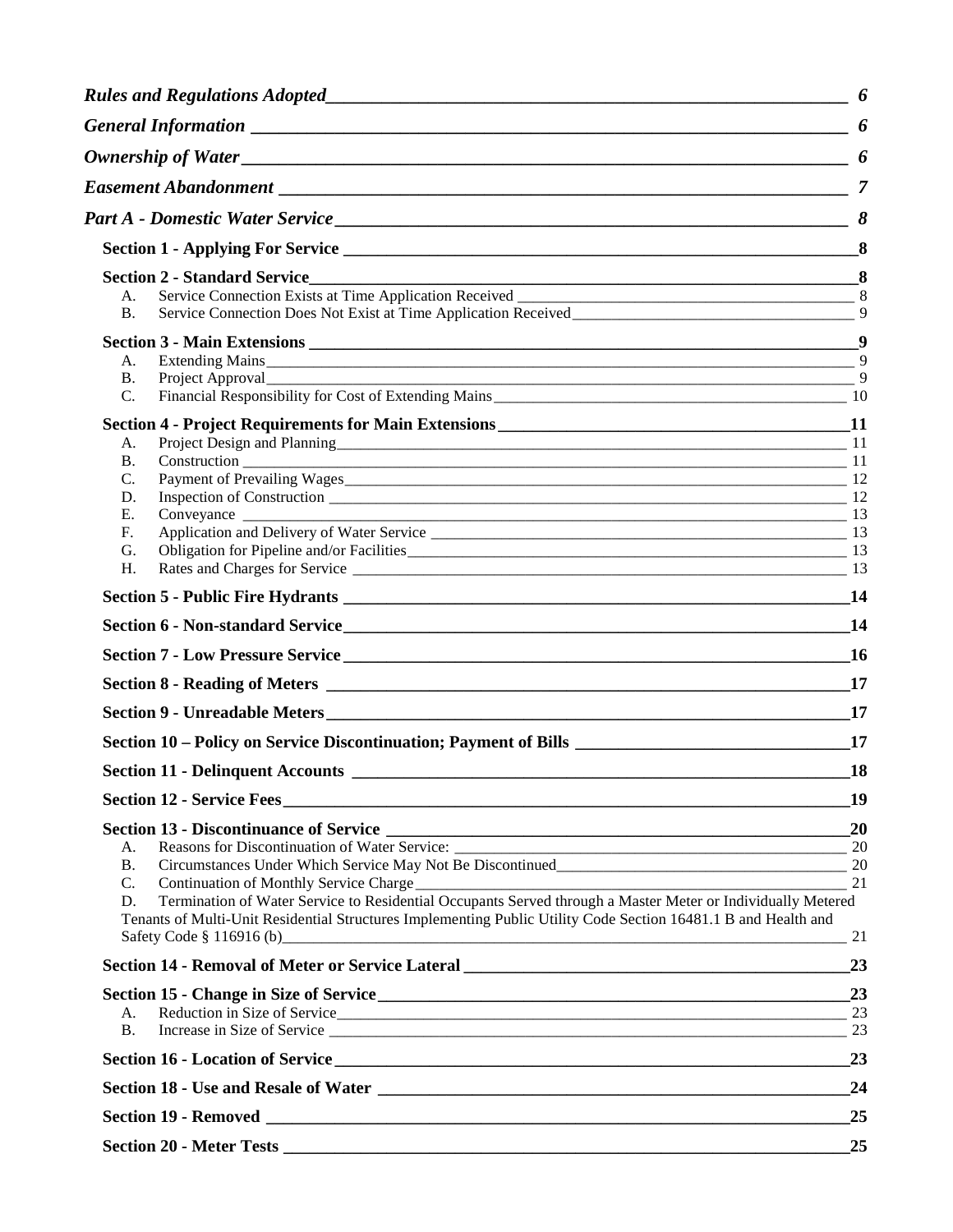| Section 21 - Water Supply and Interruption of Delivery __________________________ | 25 |
|-----------------------------------------------------------------------------------|----|
| Section 22 - Agency Equipment on Customers Premises _____________________________ | 25 |
| Section 23 - Responsibility for Water Receiving Equipment _______________________ | 26 |
| Section 24 - Prevention of Ground Wire Attachments ______________________________ | 26 |
|                                                                                   | 26 |
| A.                                                                                |    |
| <b>B.</b>                                                                         |    |
| C.                                                                                | 27 |
| D.                                                                                | 29 |
| Ε.                                                                                | 30 |
| F.<br>G.                                                                          | 30 |
| H.                                                                                | 31 |
| I.                                                                                | 32 |
|                                                                                   | 32 |
|                                                                                   |    |
|                                                                                   | 34 |
|                                                                                   | 34 |
|                                                                                   |    |
| A.                                                                                |    |
| <b>B.</b><br>C.                                                                   |    |
|                                                                                   |    |
| A.                                                                                |    |
| <b>B.</b><br>New Service<br>35                                                    |    |
| C.                                                                                |    |
|                                                                                   | 36 |
| A.                                                                                | 36 |
| <b>B.</b>                                                                         |    |
| Section 5 - Pumping From Agency Ditch or Water Pipe______________________________ | 36 |
| <b>Section 6 - Maintenance of Private Pipelines</b>                               | 37 |
|                                                                                   | 37 |
|                                                                                   |    |
|                                                                                   |    |
|                                                                                   |    |
|                                                                                   |    |
| А.                                                                                |    |
| <b>B.</b>                                                                         |    |
|                                                                                   | 39 |
|                                                                                   |    |
|                                                                                   | 42 |
|                                                                                   | 42 |
|                                                                                   | 42 |
|                                                                                   | 42 |
|                                                                                   | 42 |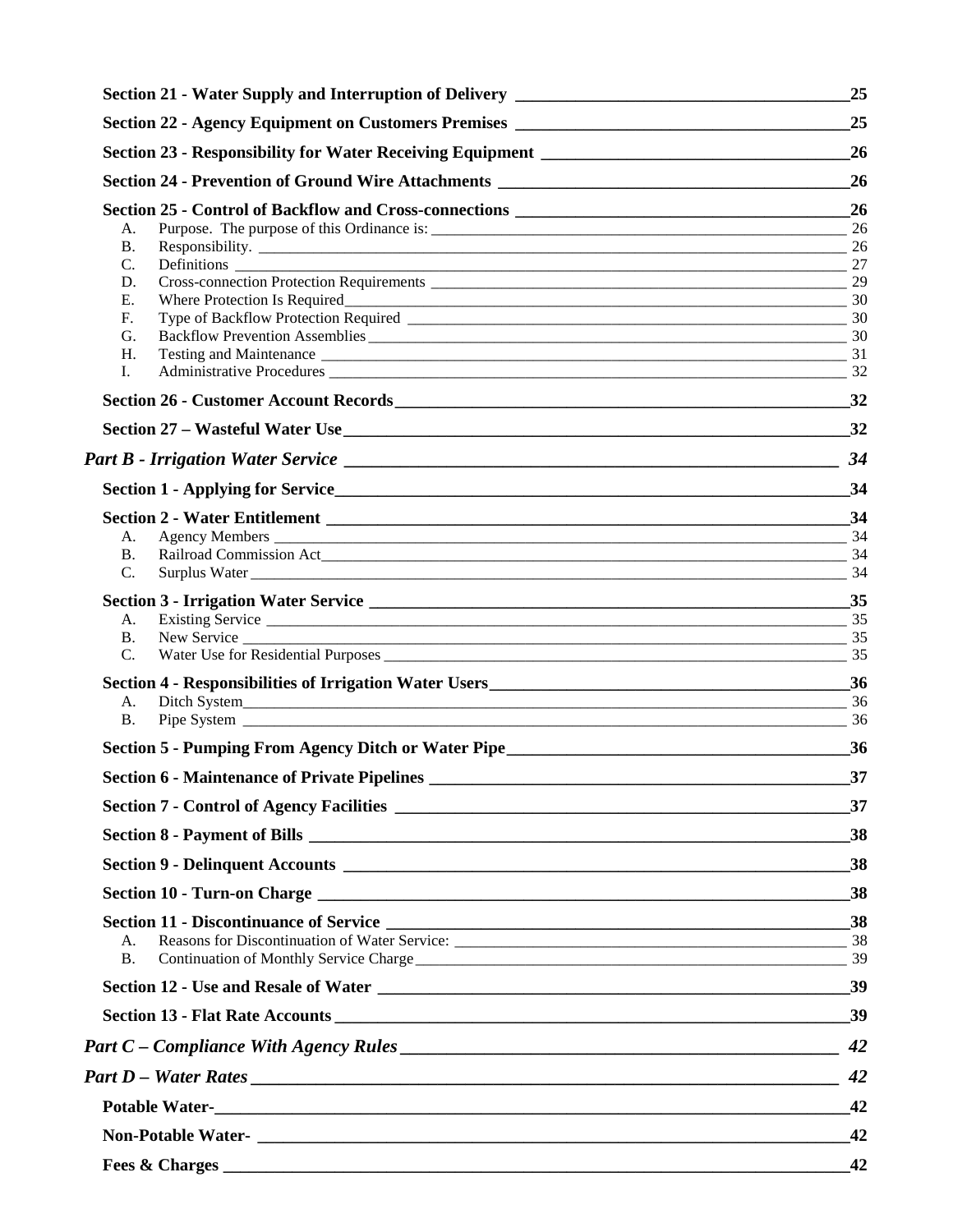| <b>System Capacity Charges</b>       |    |
|--------------------------------------|----|
| <b>Miners Ranch Treatment Plant:</b> | 44 |
| <b>Bangor Treatment Plant:</b>       | 44 |
| <b>Backflow Maintenance Charges</b>  | 45 |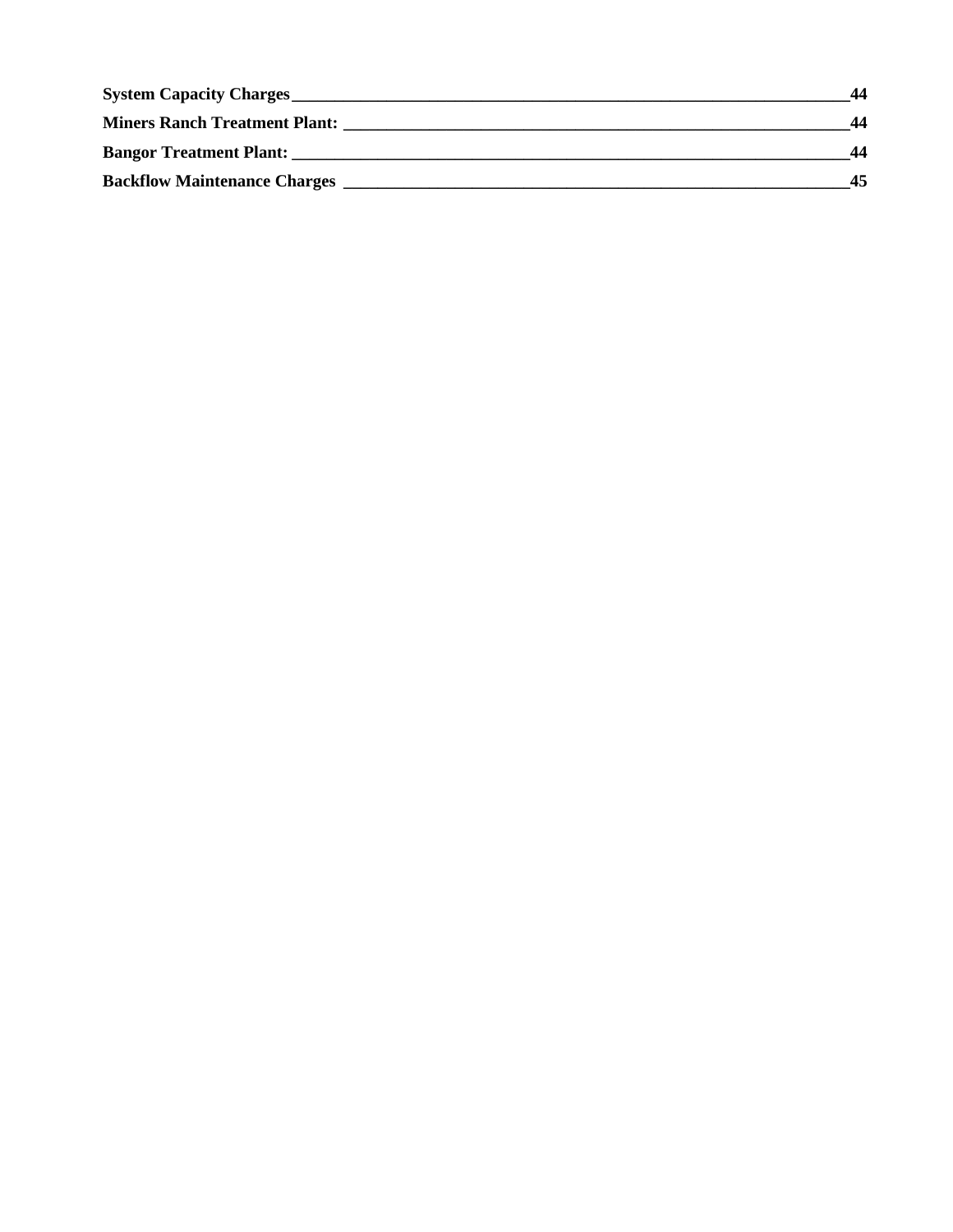## **RULES AND REGULATIONS ADOPTED February 13, 1990**

These Rules and Regulations have been adopted by the Board of Directors under the authority of the Water Code of the State of California, are part of the law governing this Agency, and may be amended as required for the operation of the Agency.

All records of the Agency are open to public inspection during the hours when the office of the Agency is open. Officials and employees will furnish information concerning the affairs of the Agency in accordance with statutory procedures and requirements. Reproduction of any documents will be charged at cost.

## **GENERAL INFORMATION**

| <b>Agency Telephone Numbers</b> |                    |  |  |  |
|---------------------------------|--------------------|--|--|--|
| Agency Office                   | $(530)$ 533-4578   |  |  |  |
| Emergency                       | $(530)$ 533-4578   |  |  |  |
| <b>Irrigation Water</b>         | $(530) 533 - 7240$ |  |  |  |

## **OWNERSHIP OF WATER**

All water and water rights belonging to the State within the Agency have been dedicated and set apart for the uses and purposes of the Agency. No purchaser of water from the Agency acquires any proprietary right therein or any right to resell such water, or to use it on premises or for a purpose other than stated in the written application to the Agency for service. The Agency asserts the right to recapture, reuse, and resell all water that passes from the premises of the person to whom the water was sold, or from the premises stated in the application to the Agency for services. All water introduced into the Agency by Agency works is Agency water and is subject to diversion, rediversion, and use by the Agency. All such water intercepted and used or impounded will be charged to the person using or impounding it at the rates established by the Agency, irrespective of whether the water is diverted from a conduit or taken from, or impounded in a natural channel or ravine, or whether it is waste, spill, seepage, or other water.

## **ANNEXATION PROCEDURES**[1](#page-5-0)

Property must be annexed to SFWPA prior to receiving domestic or irrigation water service. If the property qualifies for irrigation service by virtue of Railroad Commission Order No. 11334, or will receive irrigation service on a surplus basis, it may receive irrigation water without annexation, but no domestic water service will be supplied to parcels that are not annexed to the Agency.

Property outside the sphere-of-influence boundary established for the Agency by the Local Agency Formation Commission (LAFCo), and/or outside the place-of-use boundary designated by the State Water Resources Control Board, may not be annexed to SFWPA unless those boundaries are modified to include the property proposing annexation.

Determination of a parcel's suitability for development and/or connection to SFWPA's domestic or irrigation distribution system is the responsibility of the parcel's owner. Information regarding annexation procedures, sphere-of-influence and place-of-use boundaries, the location of existing distribution facilities, and available excess treatment and distribution system capacity will be provided by Agency staff upon request.

## Annexation Application

<span id="page-5-0"></span>Initiating Application. A property owner may initiate the annexation application process by filing an Application for Water Service. Agency staff will use the information provided on the form to determine the specific requirements for providing domestic or irrigation water service to the subject parcel, including the costs associated with the annexation process (SFWPA, County Clerk, LAFCo, and State Board of Equalization fees).

 <sup>1</sup> Section added 8/22/00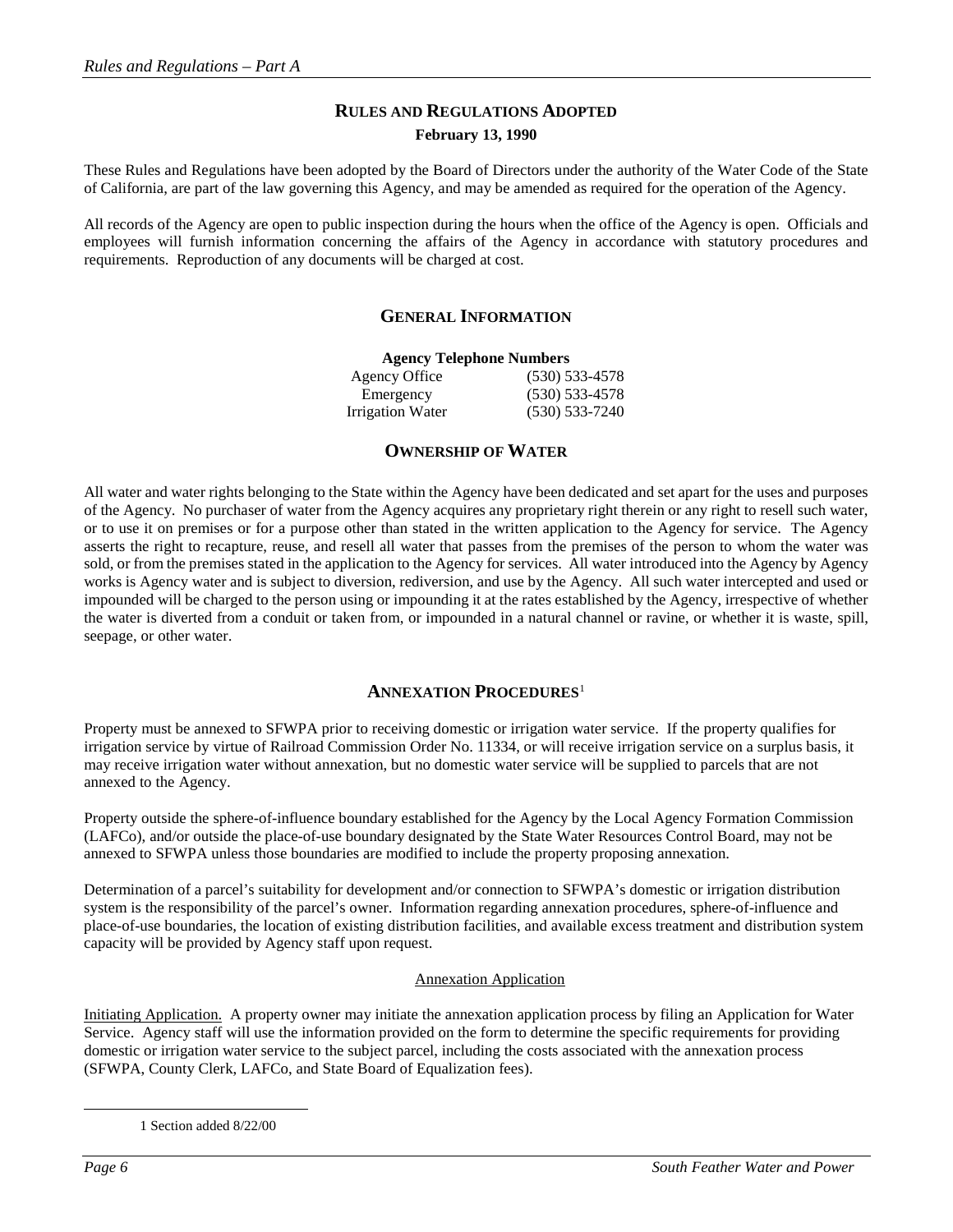Payment of Fees. The applicant will be informed of the requirements for receiving service, including the costs associated with the annexation process. Thereafter, if the applicant wants to proceed with annexing their property, they must deposit funds equal in amount to the total of the Agency's processing fee and the fees to be charged by the County Clerk, LAFCo, and the State Board of Equalization (SBE). These fees will be paid based on the annexation of the entire parcel to the Agency. (Payment of SFWPA's annexation fee is not required until just prior to the initial activation of water service.)

In addition to the deposit, the property owner will need to complete the Annexation Information Form that staff will supply, providing information about their property required by LAFCo.[2](#page-6-0)

Approval by Board of Directors. Once the deposit and information form have been received, staff will submit the annexation application information to a consultant that has been retained by the Agency to provide CEQA documentation services and to prepare LAFCo applications and boundary plats and descriptions. Said consultant will conduct an initial study in conformance with the California Environmental Quality Act (CEQA), prepare the annexation application documents required by LAFCo, as well as the necessary boundary plat and description in conformance with State Board of Equalization specifications. Consideration of approval of the annexation shall be included on the agenda of a regular meeting of SFWPA's Board of Directors as soon after the consultant has prepared the necessary documents as possible.<sup>[3](#page-6-1)</sup>

LAFCo Approval. After approval by the Board of Directors, the annexation application will be submitted for LAFCo's consideration. The Local Agency Formation Commission (LAFCo) has been established by the State Legislature to, among other duties, review and approve or disapprove proposals for annexation of territory to special districts. Approval by LAFCo of any annexation proposal is required before the Agency can provide water service.

## Annexation Processing Fee

In addition to fees levied by the County Clerk, LAFCo, State Board of Equalization, and any other public agency having jurisdiction over the annexation approval process, SFWPA shall require payment by the applicant of a Processing Fee prior to engaging its annexation-processing consultant. The Annexation Processing Fee shall be that amount estimated by the consultant to be its total cost to process a standard parcel annexation. The Processing Fee is intended to cover the annexation-processing consultant's costs to prepare the annexation application documents.[4](#page-6-2)

When the annexation process is complete and the annexation-processing consultant's final invoice has been received by the Agency, the applicant will be reimbursed the difference between the invoice amount and the Annexation Processing Fee they originally deposited, if said fee is greater. If the consultant's invoice is greater than the deposited fee, the applicant will be sent a request for payment of the difference. Water service shall not be provided to applicant's property until payment of any additional cost to process the annexation has been made by the applicant.<sup>[5](#page-6-3)</sup>

## **EASEMENT ABANDONMENT**

Abandonment by the Agency of its interest in public utility, irrigation, and other easements dedicated to the Agency for installation, maintenance, repair, etc., of facilities, shall require approval of the Board of Directors. Staff will prepare a detailed analysis and recommendation for consideration by the Board of Directors.

Commitments to abandon easements or assurances that easements will be abandoned may be provided by staff only after approval of same by the Board of Directors.

<span id="page-6-0"></span> <sup>2</sup> Paragraph amended 11/22/11

<span id="page-6-1"></span><sup>3</sup> Paragraph amended 11/22/11

<span id="page-6-2"></span><sup>4</sup> Paragraph amended 11/22/11

<span id="page-6-3"></span><sup>5</sup> Paragraph added 11/22/11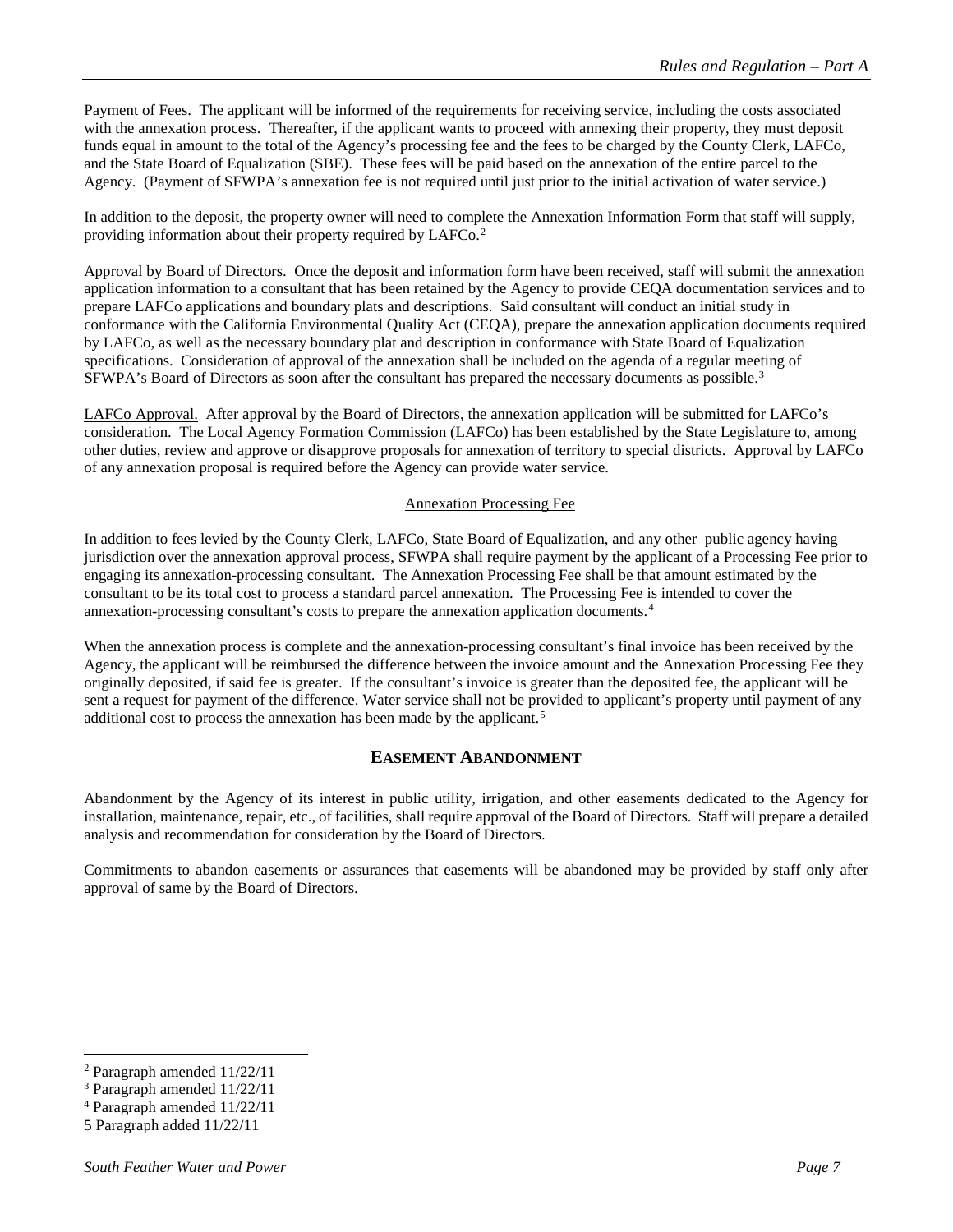## **PART A - DOMESTIC WATER SERVICE**

The Agency provides domestic water from the Miners Ranch and the Bangor water filtration plants and their piped distribution systems. The two systems are operated by the Agency with permits from the State of California, Department of Health Services.

**WARNING**: untreated or raw water is provided from the Agency's ditch system for irrigation purposes only. Ditch water or piped raw water does not meet federal or state standards for domestic water.

## *Section 1 - Applying For Service*

Application for water service shall be made in person by the property owner. To open an account for water service the signature of the property owners is required.

Applications for service are taken at the business office of the Agency. The Agency's requirements for the type of service desired must be met before an application will be approved.

If a principal part of the premises to be serviced does not front on an available and adequate main, or if these premises are outside the Agency's boundaries, or if unusual conditions exist, the applicant will be advised of terms and conditions which must be met before an application for service may be accepted. In determining whether the portion of an applicant's premises lying directly along a main constitutes principal frontage, the Agency's decision shall be final.

Continuance of service is dependent on compliance with the Agency's regulations governing service.

## *Section 2 - Standard Service[6](#page-7-0)*

Payment of a System Capacity Charge will be required prior to the installation of a water service for a parcel that has not previously been served and for which the System Capacity Charge has not previously been paid. The amount of the System Capacity Charge is dependent on the size of meter requested (see Part D of these Rules and Regulations for the amount of the Charge per meter size).

On single-family residential parcels up to four acres in area, even if a meter size greater than  $a\frac{f}{s}$ " standard residential meter is needed to satisfy the flow demands of a fire-suppression system, the amount of the System Capacity Charge applied shall be the same as for a <sup>5</sup>/<sub>8</sub>" standard residential meter. If a larger meter is requested for fire-suppression systems in non-single-familyresidential structures, or for purposes other than to satisfy the flow demands of a residential fire-suppression system, the System Capacity Charge for the requested meter size shall apply, regardless of the parcel area.

On single-family residential parcels between four and ten acres in area, the General Manager shall have discretion to apply the System Capacity Charge of a <sup>5/8</sup>" standard residential meter where it is clear that the only purpose for a meter size greater than ⅝" is to satisfy the flow demands of a fire-suppression system, and not for other purposes (e.g., irrigation, commercial enterprises, manufacturing processes, etc.).

On single-family residential parcels greater in area than ten acres, the Board of Directors may consider individual requests from builders and/or property owners to apply the System Capacity Charge of a 5%" standard residential meter where it is clear that the only purpose for a meter size greater than <sup>5</sup>/<sub>8</sub>" is to satisfy the flow demands of a fire-suppression system.

## **A. Service Connection Exists at Time Application Received**

A standard service may be granted where a complete service connection for the premises exists provided the Agency's requirements are met as stated in these regulations. In such cases, if sufficient advance notice is furnished to the Agency, the service will be turned on at the meter on the date required by the customer, excepting Saturdays, Sundays, and holidays.

<span id="page-7-0"></span> <sup>6</sup> Amended 4/24/12 regarding fire-suppression systems.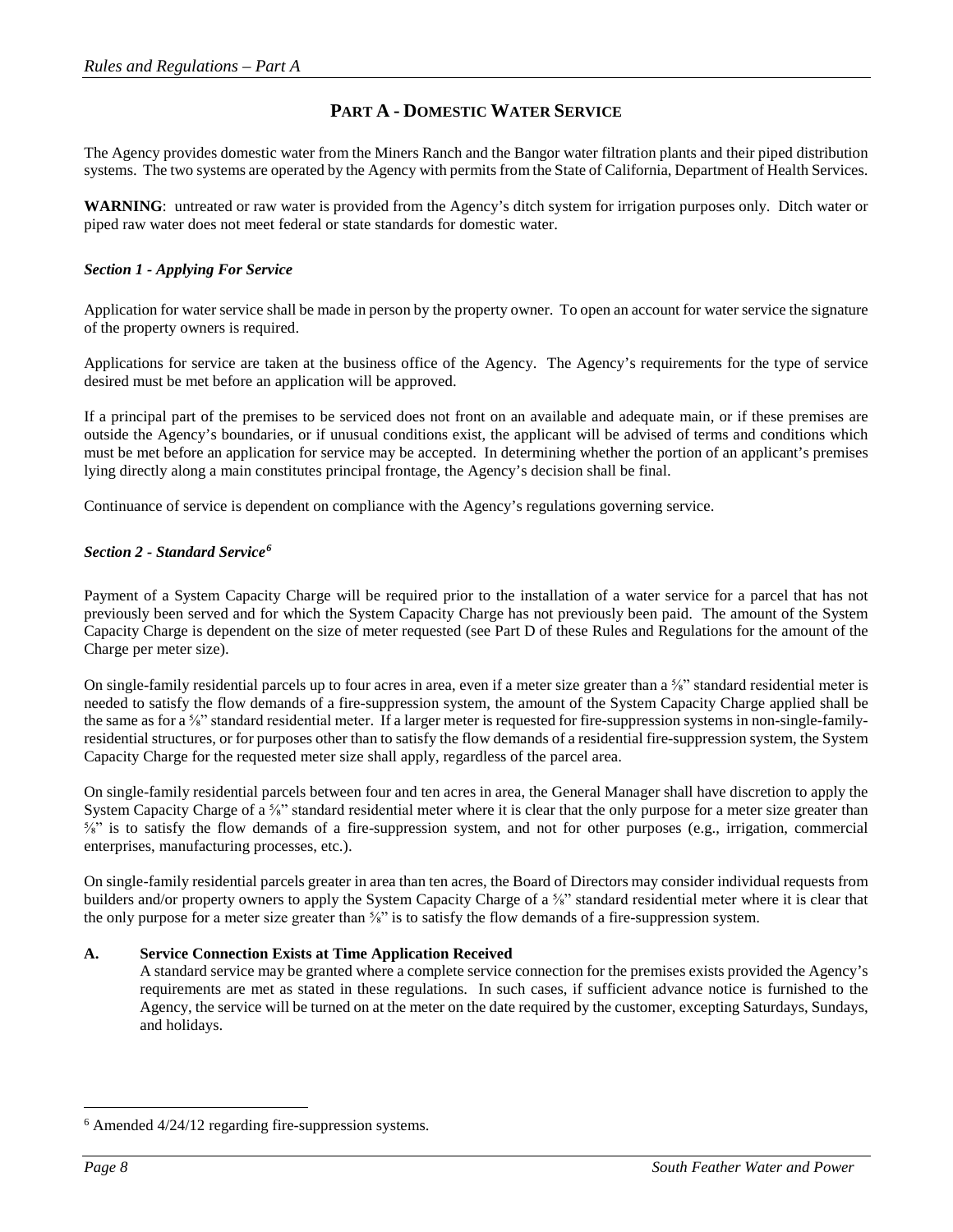## **B. Service Connection Does Not Exist at Time Application Received**

When an application is received for a standard service to premises where a service connection does not exist, a standard service may be granted provided the applicant meets the Agency's general requirements as stated elsewhere in these regulations, and:

- 1. A principal part of the premises to be served fronts upon, and may be served by a water main of adequate capacity, under proper pressure, and available for service;
- 2. The size of the service connection is approved by the Agency; and
- 3. The applicable Agency charges have been paid.

The installation of the service pipe, including meter and backflow prevention assembly, shall be made by the Agency at the expense of the applicant.[7](#page-8-0)

## *Section 3 - Main Extensions*

## **A. Extending Mains**

In general, an extension of a water main is required when a parcel needing water service is not contiguous to an available water main with adequate capacity and proper pressure. Main extensions are required to, at least, the closest point on the frontage of the parcel to be served or, in the case of multiple parcels, to the closest point on the frontage of the parcel farthest from the point of commencement of the extension. The alignment and size of the main extension and the location of the terminus of said extension shall be subject to approval by the General Manager, and shall accommodate installation of the extension and water services in conformance with these Rules & Regulations and standard engineering practices, as well as allowing for reasonable access by meter readers.<sup>[8](#page-8-1)</sup> When the General Manager determines that reasonable access for meter readers cannot be provided, or when domestic water facilities are constructed for a subdivision of five or more parcels, installation of a radio-read meter (or other type of meter facilitating automated data collection) will be required.<sup>[9](#page-8-2)</sup>

## **B. Project Approval**

Developers or owners of residential, commercial, industrial or other type projects shall first obtain approval from the Agency prior to:

- 1. Construction of domestic water facilities which they proposed to connect to the Agency's domestic water distribution system; or,
- 2. Relocation of existing Agency facilities.

'Project' shall be defined as the proposed construction of any development involving the extension of the Agency's domestic water distribution system and/or alterations to provide additional capacity in existing facilities in order to obtain domestic water service. The installation of a water service line from an existing water main for a new structure or the reconstruction of an existing water service line shall not be considered a 'project' as defined herein.

A request for project approval is initiated by submitting plans and specification of the proposed improvements for review by Agency staff. The plans and specifications shall be prepared by a registered civil engineer in conformance with these Rules & Regulations and the Agency's Development Standards for Treated Water Systems and shall contain sufficient information to completely describe all aspects of the project work. Agency staff shall review the project plans for general conformance with these Rules & Regulations and the Agency's Development Standards, good engineering practice and the best interests of the Agency. Review of plans by the Agency, and inspection of the work, shall be for general conformance with its rules only and shall not constitute a detailed design review and approval of the project design. Review of the plans and specifications by Agency staff shall not relieve the Developer, or the Developer's engineer, of full responsibility for the proper engineering, design, and installation of the project,

<span id="page-8-0"></span> <sup>7</sup> Paragraph amended 2/27/96 and 2/27/01

<sup>8</sup> Paragraph amended 3/22/94

<span id="page-8-2"></span><span id="page-8-1"></span><sup>9</sup> Paragraph amended 2/27/01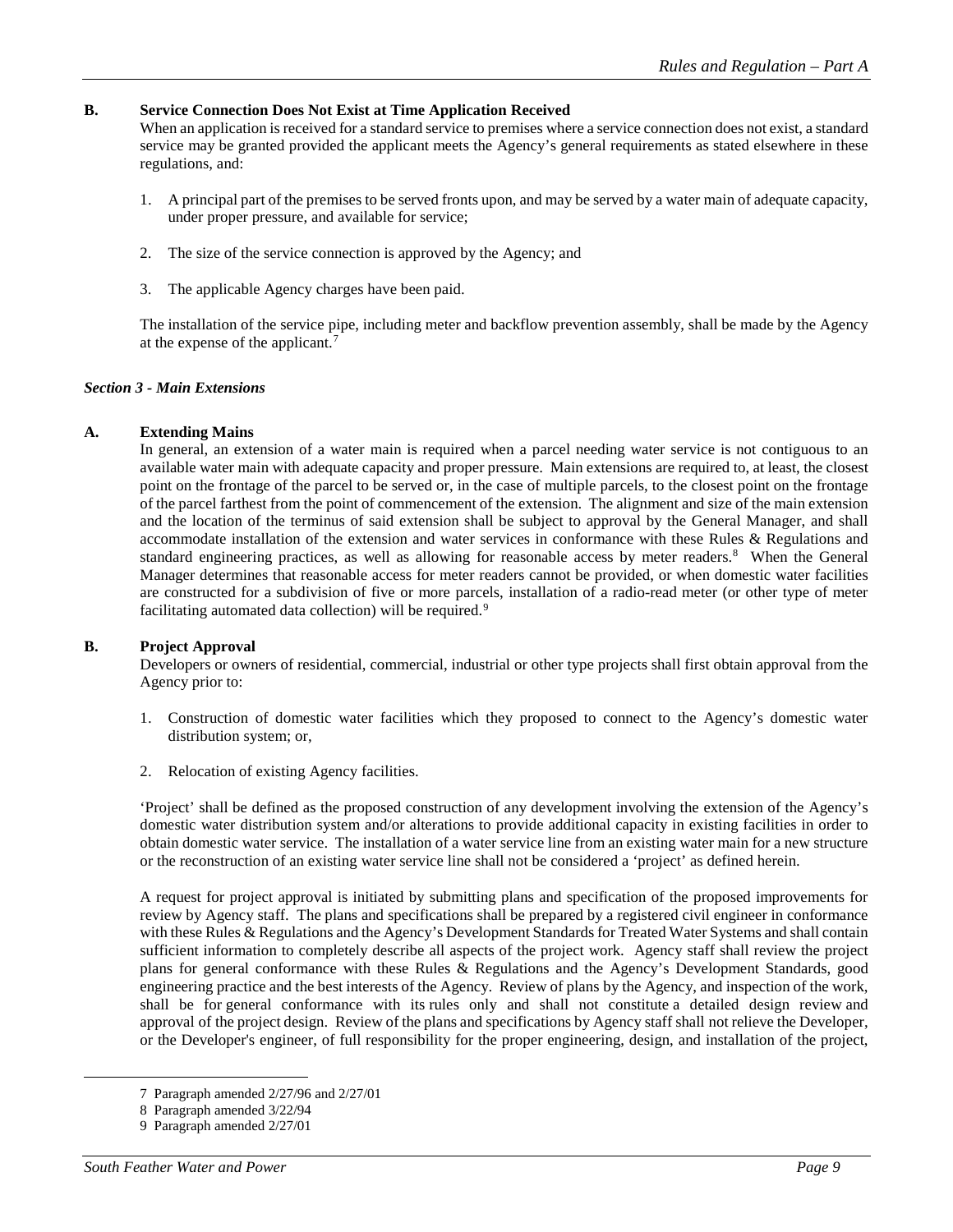nor shall it relieve Developer of the duty to defend and indemnify Agency for claims or liability arising out of the design and installation of the project.<sup>[10](#page-9-0)</sup>

The developer will pay for all Agency engineering, plan-check and inspection services. The developer's engineer will estimate the cost of the water system improvements and submit it for review and approval by the Agency's engineer. Payment of the Plan Check Fee (3% of approved engineer's estimate) will be required initially. Payment of the Inspection Fee (3% of approved engineer's estimate) will be required prior to the Conveyance Agreement being approved by the Board of Directors.  $^{11}$  $^{11}$  $^{11}$ 

## **C. Financial Responsibility for Cost of Extending Mains**[12](#page-9-2)

It is the policy of the Agency to allow reasonable extensions of its facilities for a growing community, provided that such extensions do not place an unfair burden on property owners already receiving service. All costs associated with the extension of Agency facilities, together with the installation of private service lines from said facilities, shall be the responsibility of the owner(s) of the parcel(s) to be served or the developer of a project to be served.

When a parcel owner or developer extends main, other parcels that front on the extended main will be eligible to take service therefrom. When other such parcels have the opportunity to take service from such an extended main, it is reasonable that the parcel owner or developer that extended the main be reimbursed a portion of their cost within a specified period of time. The provisions by which the Agency will collect a reimbursement fee from parcels connecting to such an extended main are as follows:

- 1. No reimbursement fees will be collected unless the parcel owner or developer (hereafter in this subsection referred to as "developer") has executed a reimbursement agreement with the Agency prior to Agency acceptance of the main extension.
- 2. Agency will attempt to collect and recover a reimbursement fee in an amount that reflects each parcel's reasonable share of the cost of installation of the main. The Agency is neither liable for nor responsible for any share of reimbursements to the developer. The Agency will attempt to collect said reimbursement fee from lands fronting the extended main at the time they request service therefrom, and the Agency will not bear any responsibility for any share of the main-extension expenses in the event it is unsuccessful in reimbursement-fee collection efforts. The Agency will not litigate and/or enforce reimbursement of the main-extension expenses through judicial or administrative actions.
- 3. After receiving reimbursement fees, the Agency will disburse said collected fees to the developer.
- 4. Reimbursement agreements will have a maximum term of ten years. The agency will not attempt to collect reimbursement fees or disburse collected fees to the developer for more than ten years under any reimbursement agreement.
- 4. Parcels from which a reimbursement fee is collected are not relieved of the responsibility to pay all other applicable fees and charges of the Agency in connection with water service from the Agency.
- 5. Water service connections made to future extensions of a main that is the subject of a reimbursement agreement will not be required to pay a reimbursement fee, neither is the developer entitled to receive any reimbursement for such connections.
- 6. The reimbursement fee for any parcel taking service from an extended main that is the subject of a reimbursement agreement shall be determined by one of the following methodologies: (1) by a front-foot charge; or, (2) by a proportionate-benefit charge. The General Manager shall determine the methodology to be used on a case-bycase basis by the length (lineal feet) of that parcel's frontage lying along the extension.
	- a. The front-foot charge will be determined by dividing the cost of the extension by the length of frontage along the extension of all parcels that may be served directly from the extension (without additional main line

<span id="page-9-1"></span><span id="page-9-0"></span> <sup>10</sup> Paragraph amended 7/26/05 and 5/22/07

<sup>11</sup> Paragraph amended 6/26/01 and 7/26/05

<span id="page-9-2"></span><sup>12</sup> Subsection amended 7/26/05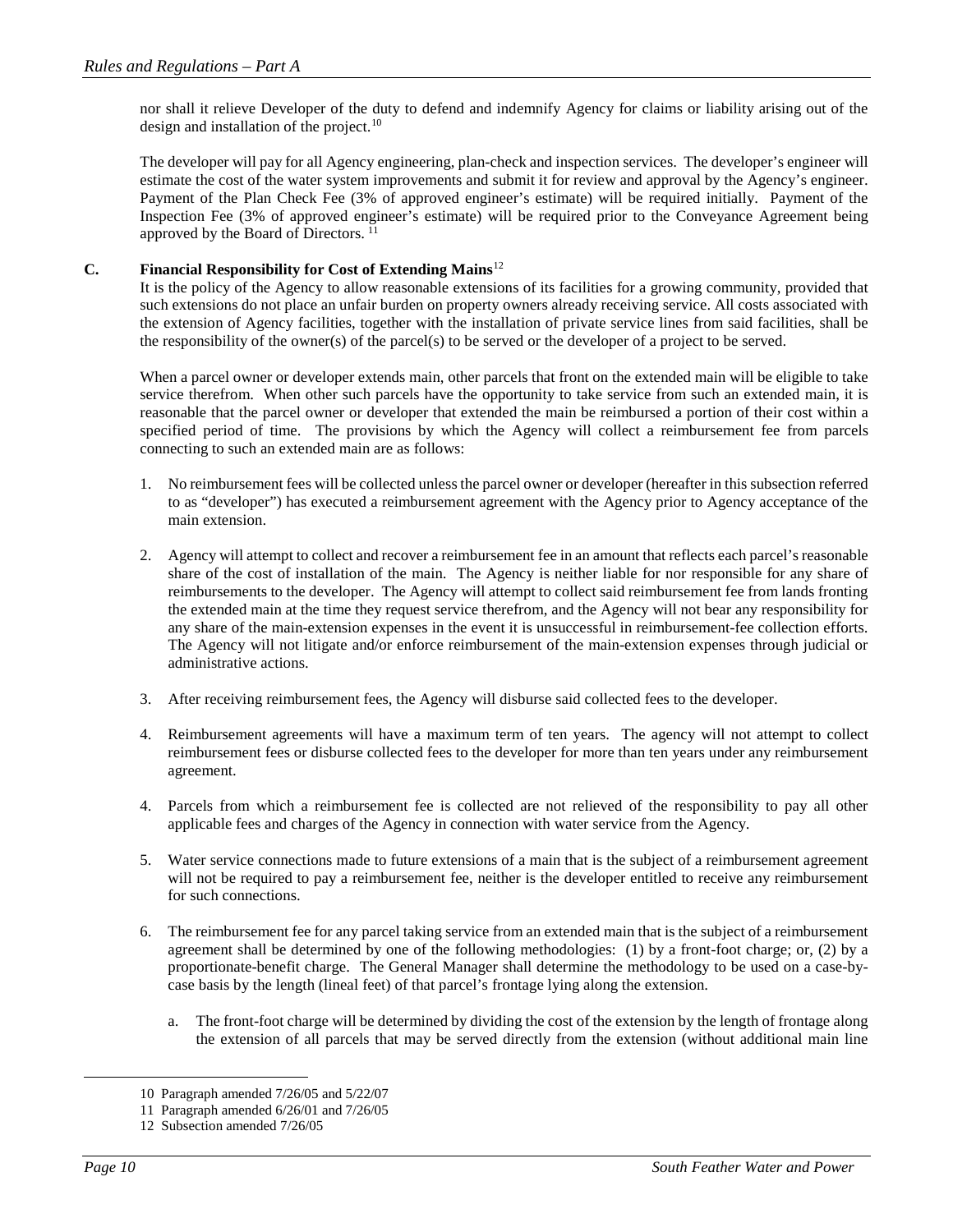extension). All parcels whose frontage length was utilized in the front-footage cost calculation will be subject to the reimbursement fee. The reimbursement fee for any parcel shall be determined by multiplying the length of the parcel's frontage by the front-foot charge.

- b. The proportionate-benefit charge shall be based on the development potential of all parcels that may be served directly from the extension. The development potential of any parcel is the number of residential units that could be developed on the parcel, based on its zoning and general plan designations, topography, and access limitations, as estimated by the Agency's engineer and approved by the General Manager. A parcel that is too small to divide and that could not be utilized for apartments or other multi-family units, will be considered to have a development potential of one residential unit. The proportionate-benefit charge will be determined by dividing the cost of the extension by the cumulative potential residential units on all parcels that may be served directly from the extension.
- c. A parcel fronting the extension, that is receiving Agency treated water at the time the reimbursement agreement is executed will only be required to pay a reimbursement fee if its existing service is expanded or upsized, or if it is divided. In the case of a parcel split or subdivision, the existing service will be assigned, at the sole discretion of the Agency, to one of the newly created parcels. The remaining new parcel(s) that lie along and may be served directly from the extension will be subject to the reimbursement fee based on that parcel(s) front footage along the extension or its proportionate benefit as determined by the Agency.
- 7. A reimbursement fee will not be charged more than once to any parcel, and no single parcel will be required to pay a reimbursement fee in excess of 50% of the cost of the extension.
- 9. The cost of the extension will be considered to be the developer's out-of-pocket expenses directly and solely related to the installation of the extension, subject to the approval of Agency's engineer or General Manager. The developer's cost for rights-of-way acquisition, employment of engineers and other consultants for planning and design, and for construction of on-site improvements will be excluded from the front-foot-charge calculations.

## *Section 4 - Project Requirements for Main Extensions*

## **A. Project Design and Planning**

The project developer shall be responsible and bear the cost for the preparation of plans and specifications for the onsite and off-site domestic water system being proposed in accordance with the Agency's Development Standards for Treated Water Systems. Preparation of the plans and specifications shall include amendments, revisions and additions as specified by the Agency's engineer. The plans and specifications shall be deemed complete when they are in a form acceptable to the Agency's engineer. Thereafter, all changes to the plans and specifications impacting the domestic water system shall be subject to the written approval of the project developer and the Agency's engineer.<sup>[13](#page-10-0)</sup>

After completion of plans and specifications as specified above, and prior to commencement of construction, the developer shall enter into a Conveyance Agreement with the Agency, approved by the Board of Directors, describing the conditions upon which the Agency will accept the developer's completed water system improvements. If the project site is not annexed to the Agency, the developer shall provide all necessary annexation documents (e.g., CEQA compliance certification, legal description, annexation plat, etc.) required by the Butte Local Agency Formation Commission (LAFCo) and shall pay all annexation-related fees prior to approval of the Conveyance Agreement by the Board of Directors.<sup>[14](#page-10-1)</sup>

## **B. Construction**

The project developer shall obtain an encroachment permit from the county or city (depending on jurisdiction) Public Works Department, and comply with all requirements thereof, including trench restoration and street resurfacing requirements for any portion of the project located within existing or proposed public rights of way.

 <sup>13</sup> Paragraph amended 7/26/05

<span id="page-10-1"></span><span id="page-10-0"></span><sup>14</sup> Paragraph added 7/26/05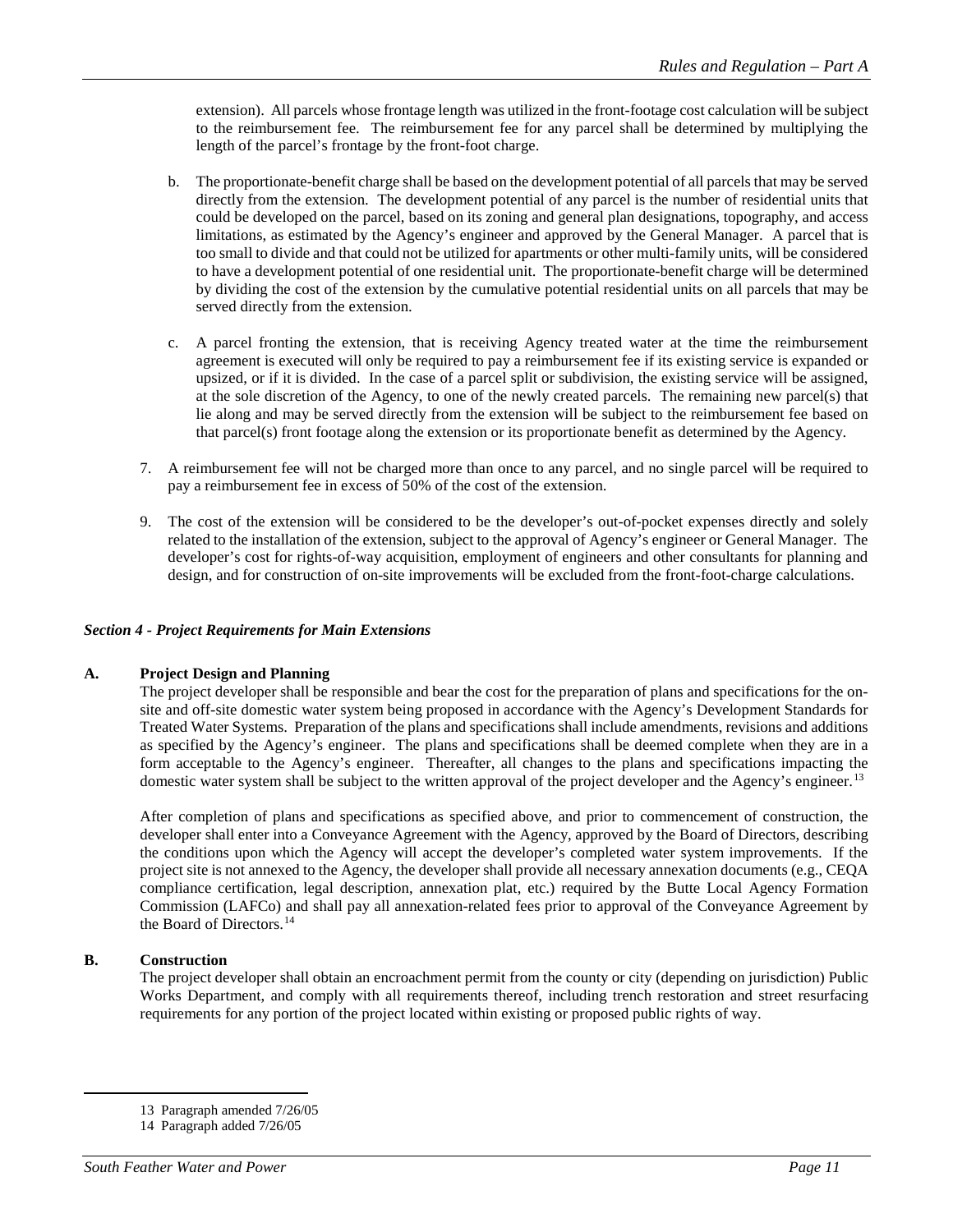The project's domestic water facilities shall be constructed by a California State licensed contractor without expense to the Agency in accordance with the Agency's Development Standards for Treated Water Systems, these Rules and Regulations and the approved plans and specifications, and approved modifications thereof.<sup>[15](#page-11-0)</sup>

All construction contracts relating to the water system executed by the developer shall include the requirement that any contractor's or materials supplier's guarantees thereunder, including warranties on the completed improvements, shall inure to the benefit of the Agency after the works constructed thereunder have been conveyed to the Agency. The developer shall also provide in any such contract that the contractor's public liability and property damage insurance shall be extended to cover developer and Agency and their agents, officers and employees as additional insured. Liability and bodily injury limits shall not be less than \$500,000 for projects with construction costs less than \$50,000, and for projects above \$50,000, bodily injury limits of \$1,000,000 per person and \$2,000,000 aggregate; and property damage coverage shall not be less than \$250,000 for projects with construction costs less than \$50,000, and \$1,000,000 for projects above \$50,000.

## **C. Payment of Prevailing Wages**

The State's Attorney General has opined that, in certain circumstances, construction of facilities for provision of public utility service, with the understanding and agreement that said facilities will be turned over to the Agency for ownership, operation and maintenance at the conclusion of construction, may be subject to the prevailing wage laws of the State of California.

It is the developer's responsibility to determine if the Attorney General's opinion affects the wages paid by him/her to workers employed on water facilities constructed for their project. However, should it be determined that the prevailing wage laws of the State (Labor Code  $\Box$ 1770, et seq.) apply to the work performed for the project, then the developer will be required and shall agree to defend and hold the Agency harmless from any liability, claims, damages, or costs in any way associated with said determination by the State. Further, the developer shall take all necessary and appropriate action, including payment of back wages, and any associated penalties that may be required, due to enforcement of the prevailing wage law in connection with construction of the water system.

The Agency will not represent or advise the developer in connection with this matter except to advise him/her of their potential liability. The developer should not rely upon any opinion or information of the Agency in making his/her determination in connection with the payment or nonpayment of wages.

## **D. Inspection of Construction**

The Agency's engineer or his/her agent(s) shall inspect the construction of the project's domestic water system to assure that the works are installed in accordance with the approved plans and specifications. Said inspection shall be funded by a Plan Check Fee and Inspection Fee paid by the developer as specified in these Rules & Regulations. Construction of the water system shall not commence until said fee is paid.

The Agency's engineer shall notify the developer and owner as to any deviation or failure to construct pursuant to the approved plans and specifications as soon as such deviation or failure is brought to his/her attention. Developer shall correct such deviation or failure.

The Agency is not, by inspection of the construction or installation of the domestic water system, representing the developer and/or owner or providing a substitute for inspection and control of the work by the developer. Any inspections and observations of the work by the Agency are for the sole purposes of providing notice of stage and character of the work. Any failure of the Agency to note variances in the work from the plans and specifications does not excuse or exempt the developer from complying with all terms of the plans and specifications. The fact that the Agency inspects the construction of work and notifies the developer of deviations or failure to construct them pursuant to the approved plans and specifications shall not be deemed to constitute a guarantee by the Agency that the works have been built in accordance with the approved plans and specifications.

During construction, and prior to conveyance of the facilities to, and acceptance thereof by the Agency, the developer shall hold the Agency harmless against any and all claims, demands and charges by third parties arising out of alleged deviations or failures to construct pursuant to the approved plans and specifications.

<span id="page-11-0"></span> <sup>15</sup> Paragraph amended 7/26/05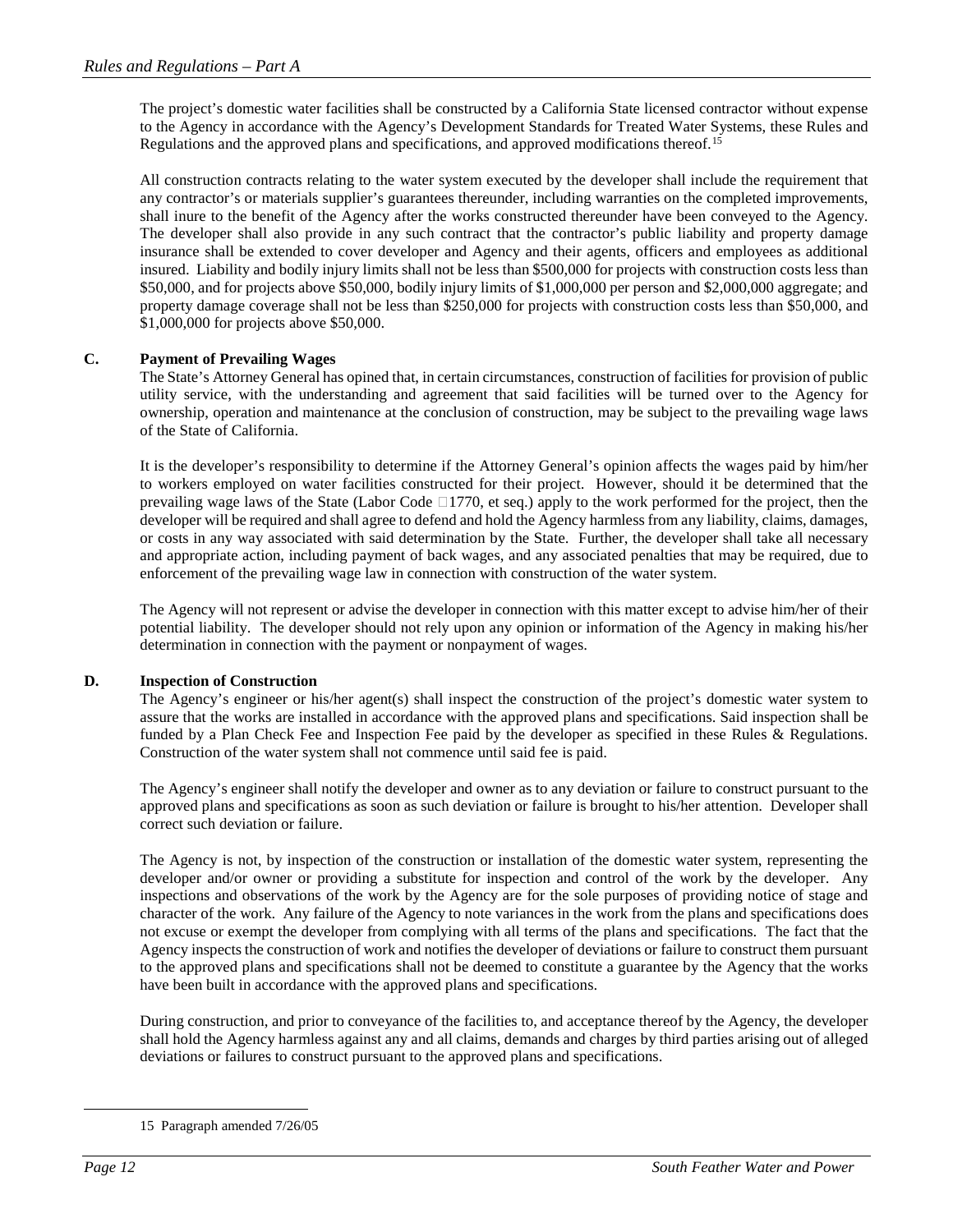## **E. Conveyance**

Upon completion of construction of the project's domestic water system in accordance with the Agency's Development Standards for Treated Water systems and the approved plans and specifications therefore, the following events shall occur.<sup>[16](#page-12-0)</sup>

- 1. Developer shall provide to the Agency, in a form acceptable to the Agency's engineer, appropriate easements for those domestic water facilities for which the Agency will assume operation and maintenance responsibilities. The General Manager may request that reasonable documentation of title be provided at Developer's expenses to confirm authority to convey the easements and facilities. Easements will not be needed for facilities that will be located within public rights of way.<sup>[17](#page-12-1)</sup>
- 2. Approval by LAFCo that the project site has been annexed to the Agency.<sup>[18](#page-12-2)</sup>
- 3. Developer shall convey title of the completed works to the Agency without cost and free and clear of all liens and encumbrances, by appropriate conveying documents, acceptable in form to the General Manager.
- 4. Developer shall provide the Agency with one set of 24"x 36" reproducible 'As Built' drawings on matte mylar (5 mil minimum) of the completed facilities, together with a digital copy (in Drawing Interchange Format -.dxf) on media prescribed by the Agency's engineer.
- 5. Developer shall furnish to the Agency a bond, irrevocable letter of credit, cash deposit, or other form of surety meeting the General Manager's approval in an amount being equal to 25% of the cost to construct the water system, based either on the estimate of the developer's project engineer or upon the amount of a contract whereby the facilities were built. Said surety shall protect the Agency against any failure of the work due to natural phenomenon or catastrophe, faulty materials, poor workmanship, or defective equipment within a period of one (1) year after acceptance of the water system by the Agency. Said bond or irrevocable letter of credit shall name the developer as 'Principal' and the Agency as 'Obligee.'

After completion of the preceding events and upon written certification by the developer and the developer's engineer that the water system improvements have been completed in conformance with the Agency's Rules and Regulations, its Development Standards and the approved plans and specifications, and that the developer has complied with the terms and conditions of the Conveyance Agreement, the General Manager is authorized to accept conveyance of title of the completed domestic water system and include it as part of the Agency's system, and shall thereafter operate and maintain such water system.<sup>[19](#page-12-3)</sup>

## **F. Application and Delivery of Water Service**

No water shall be delivered to or conveyed by or through a project's water system, other than for testing and disinfecting purposes, until the water system is conveyed to the Agency and formally accepted by the Agency, as discussed above. Prior to water being delivered to individual water service lines, proper applications shall have been filed with the Agency.

## **G. Obligation for Pipeline and/or Facilities**

The Agency shall be under no obligation to provide additional pipelines and/or facilities in order to serve a project. Upon acceptance of the water system by the Agency, it shall become the sole property of the Agency and shall be used and operated at the Agency's sole discretion.

## **H. Rates and Charges for Service**

All domestic water service made available by the Agency to users within a project shall be at the established rates and charges as fixed by the Agency's Board of Directors from time to time. Projects requiring the Agency to own, operate and maintain pumping stations or other project-specific facilities may be charged a special rate which will be commensurate with the expense of operating said facilities, together with other water service costs.

 <sup>16</sup> Paragraph amended 7/26/05

<sup>17</sup> Paragraph added 7/26/05

<sup>18</sup> Paragraph added 7/26/05

<span id="page-12-3"></span><span id="page-12-2"></span><span id="page-12-1"></span><span id="page-12-0"></span><sup>19</sup> Paragraph amended 7/26/05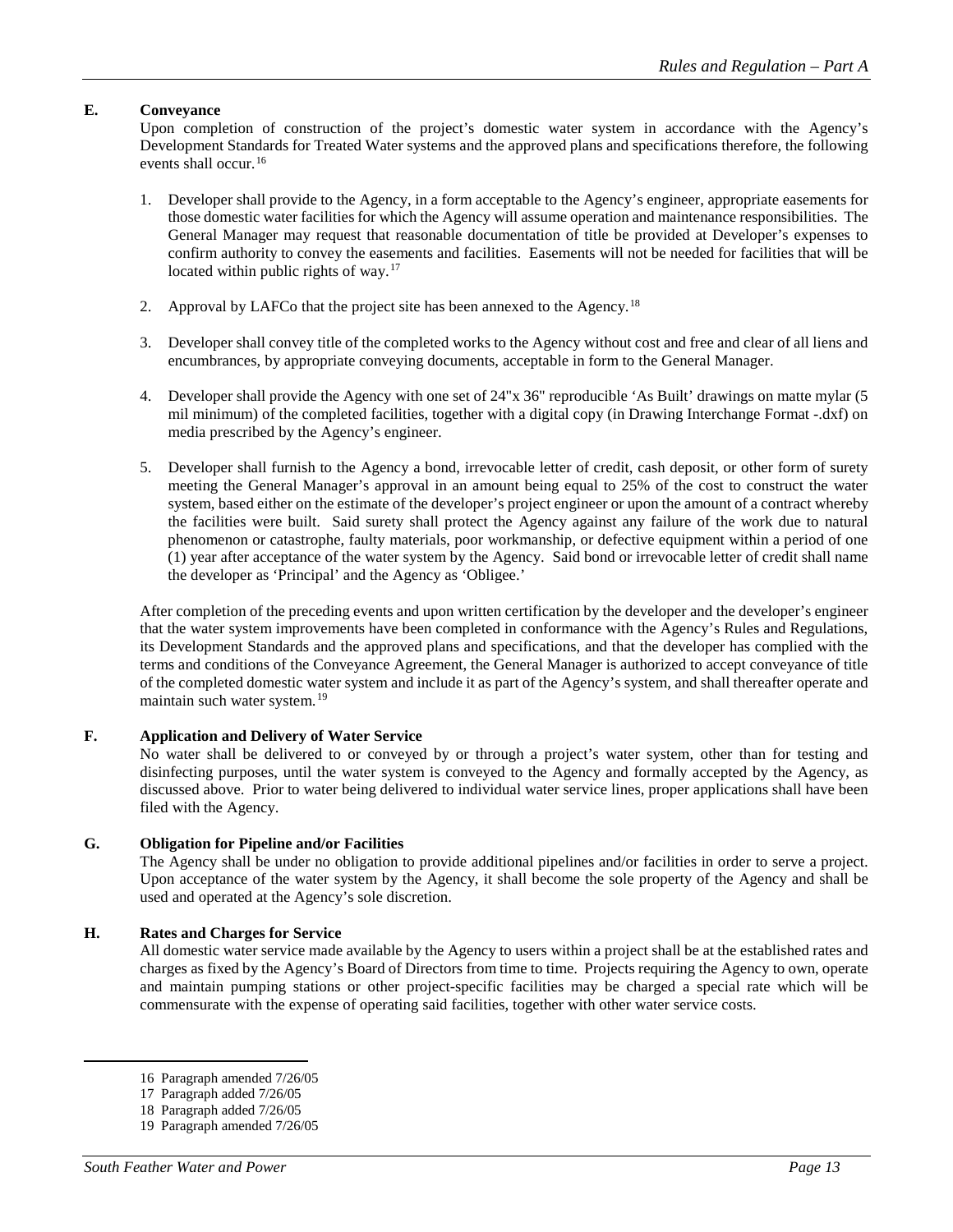Prior to physically connecting any domestic service to the water system, payment of the Agency's System Capacity Charge and any other outstanding fees or charges affecting the property to be served shall be made. For projects of more than ten ⅝"-meter service connections (or larger service connections of comparable potential cumulative consumption), payment of the System Capacity Charge may be required by the General Manager prior to approval of the service application if he/she determines that the funds may be needed for expansion of treatment plant capacity to ensure adequate service for the project.<sup>[20](#page-13-0)</sup>

## *Section 5 - Public Fire Hydrants*

A fire hydrant can be installed, relocated, or removed when the following requirements have been met:

- 1. A written application for the installation, relocation, or removal has been received by the Agency;
- 2. The hydrant site has been approved by the responsible public agency.

Fire hydrants installed under the preceding provisions shall belong to the Agency. Fire hydrants shall be installed, relocated or removed by the Agency at the expense of the applicant.

#### *Section 6 - Non-standard Service[21](#page-13-1)*

Under certain conditions, the Agency may grant a service classified as 'non-standard' which generally falls within the following classifications:

#### A. **Temporary Building-Construction Service**

The Agency may grant a temporary building-construction service for the purpose of providing water to building construction sites prior to their completion and occupancy. Temporary building-construction service may only be provided after a service line, meter set, and approved backflow device have been installed in accordance with these Rules and Regulations for the parcel upon which the building is to be constructed. Water for this service will be billed a flat-rate plus volumetric fees as specified under "Fees & Charges" in Part D, herein. The account will be billed the monthly backflow maintenance charges per the device size specified in Part D "Backflow Maintenance Charges" while the account is active<sup>22</sup>. The maximum time for a temporary building-construction service shall be nine (9) months.

An application for temporary building-construction service must be submitted on an Agency service-application form and approved before service is initiated.

#### B. **Bulk Service**

The district may provide bulk-water service from its reservoirs, open ditches/canals, district filling stations, or through fire hydrants for potable water haulage and/or construction purposes.

Prior to utilizing the district's bulk water service, the customer will register with the district in one of three ways and must provide the following information to remain eligible for district supplied bulk service:

## **1. DISTRICT APPROVED WATER HAULERS USING DISTRICT FILLING STATIONS:**

- a. Ability to pull from district fill station(s)
- b. Classified as either hauling potable water (as defined by California Department of Public Health) in the district's service area or having a valid permit with the district to deliver water within the district's service area
- c. Requested information / Requirements: i. Create an account with SFWPA

<span id="page-13-1"></span><span id="page-13-0"></span> <sup>20</sup> Paragraph amended 6/26/01

<sup>21</sup> Section amended 11/27/01

<span id="page-13-2"></span><sup>22</sup> Sentence added 04/27/21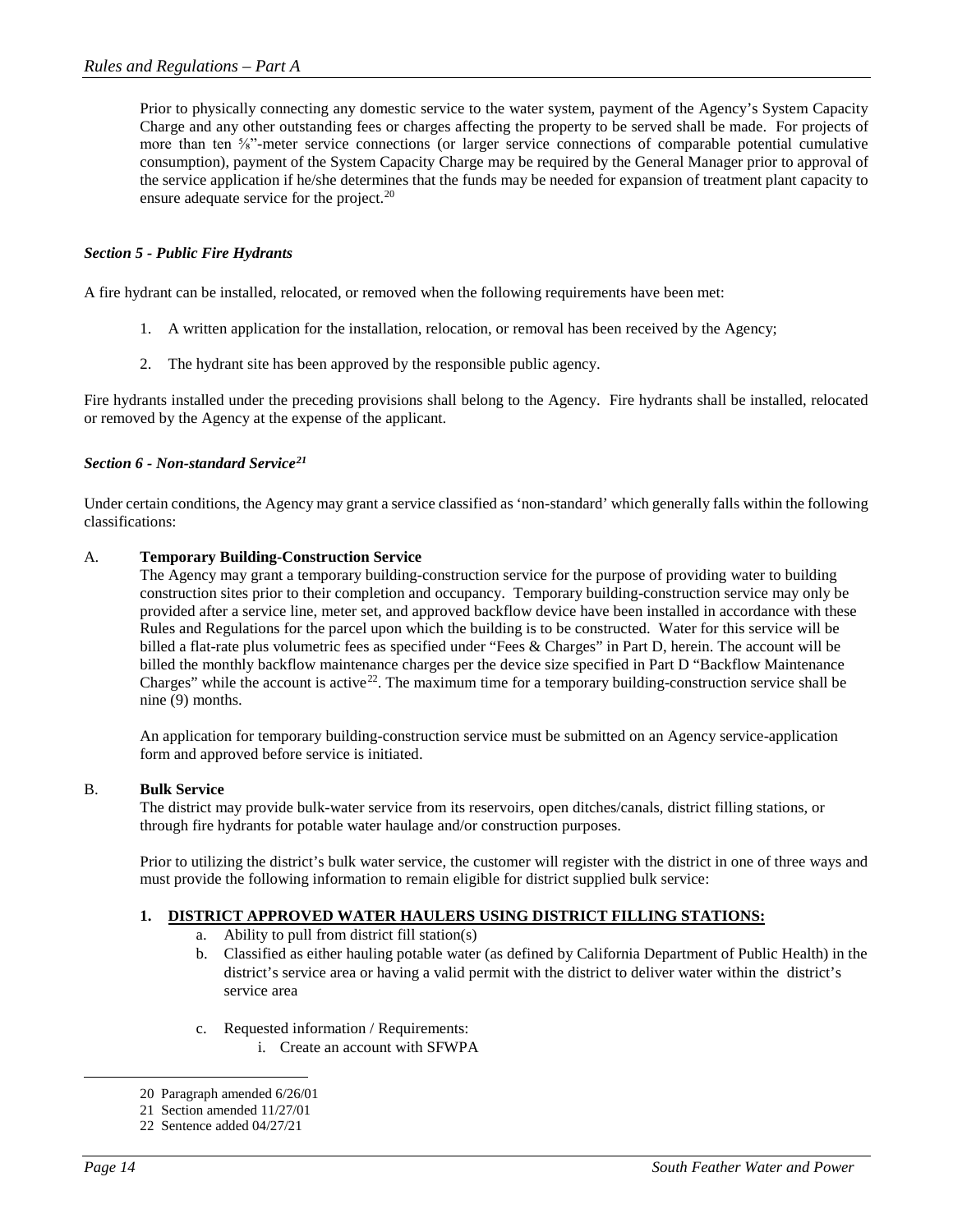- ii. Proof of liability insurance (\$1,000,000 coverage)
- iii. Provide proof of potable water certification (When applicable)
- iv. Complete SFWPA's Bulk Fill Information Slip each time they fill-up at 2310 Oro-Quincy location
- v. Maintain records of delivery/usage, Including: Name of delivery contact, date of delivery, quantity of water delivered, address of delivery location, vehicle information (make, model, and license plate number). This information must be turned in on a monthly basis to ensure water is remaining in the district's service area
- vi. \$1,000 deposit
- vii. All trucks are subject to an annual inspection or as often as the agency district deems necessary

## **2. CONSTRUCTION METERS:**

- a. Ability to pull from district approved fire hydrants in its service area.
- b. Permits are only valid with the use of an district issued hydrant meter
- c. Construction meter permit is available in 1, 3, or 6 month increments (Each project/job site requires its own permit
- d. Requested Information / Requirements:
	- i. \$2,500 deposit required
	- ii. \$69 flat rate fee per month of use (1,3, or 6 month increment); This amount will be pre-paid at time of permit and district meter issuance
	- iii. Consumption charges will be calculated and charged at the time of permit expiration (Consumption will be based on subtracting the meter reading at time of expiration from the meter reading obtained at time of issuance)
	- iv. Proof of Liability Insurance (\$1,000,000 coverage)
	- v. Must provide copy of contract to the agency and job address must be in the agency service boundaries (Only available for certain purposes: dust control, road work, fire suppression, etc.)
	- vi. Acknowledgement that the person's name / company name on file will be subject to a \$1,000 fine for pulling from unauthorized hydrant or not using provided hydrant meter (See Agency Water Theft Policy)

## 3. **SPECIAL USE PERMIT:**

- a. Ability to pull from designated district filling station(s) based on below requirements / validation process
- b. Permits are issued per parcel and are valid for three (3) months
- c. Permits allow for one (1) trip per day, per parcel for up to 2,000 gallons
- d. Requested Information / Requirements:
	- i. Proof of Property / Parcel Ownership in SFWPA's service area (Original, Annexed, Railroad Commission)
		- 1. Parcels with an active irrigation account are excluded from the special use permit process
		- 2. Parcels with an active domestic account and under three(3) acres are excluded from the special use permit process
	- ii. Proof of potable water source via utility billing or well permit
	- iii. Delivery address must match address on proof of insurance, Driver's License, and Vehicle Registration provided on bulk water fill slip
	- iv. Customer provides a statement of intended use and acknowledges that a field inspection can be completed by an employee of the district
	- v. Customer acknowledges that their fill slips can be included in a Public Records Act Request (Including Law Enforcement and/or all government agencies)

Bulk potable-water customers who do not utilize Agency filling stations may only draft water from fire hydrants with a valid construction meter permit; may only draft water through an agency provided bulk-service meter appropriately attached to the fire hydrant; and, may only draft water with an approved backflow-protection assembly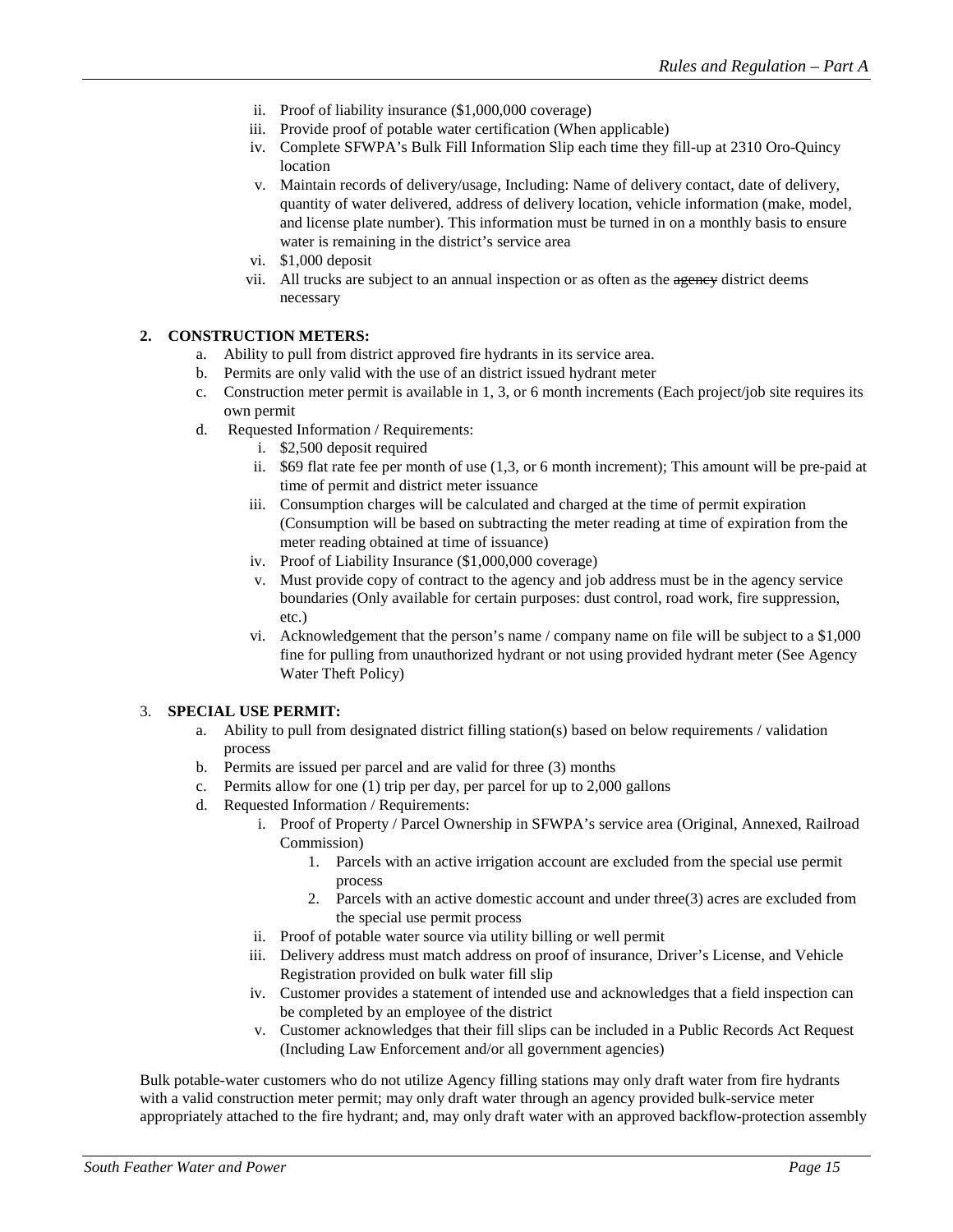in place. Before drafting water, bulk potable-water customers will advise the Agency by telephone (530-533-4578) of the location(s) of the fire hydrant(s) they will be using.

- 1. Meter Deposit Before being issued a bulk-service meter, applicants will deposit with the Agency an amount equal to the cost of the meter being issued (see Part D, "Fees & Charges"). This deposit will be refunded to the applicant when the meter is returned in good condition (as verified by qualified Agency personnel). If the meter is damaged at the time it is returned, the cost of repairs will be deducted from the deposit before the balance is refunded to the applicant.
- 2. Backflow Protection Before being issued a bulk-service meter, qualified Agency personnel will inspect all trucks or containers into which applicant or his/her agents will be drafting potable water to ensure they are equipped with appropriate backflow-protection assemblies. Trucks or containers must be inspected for appropriate backflow-protection assemblies on an annual basis at minimum and/or as the agency deems appropriate. Acceptable types of backflow protection required to protect the Agency's water supply are doublecheck-valve (DC) assemblies, reduced-pressure-principle (RP) assemblies, and air-gap separation devices. If a DC or RP assembly is used, it must be installed as close to the bulk-service meter as is practical. When an airgap device is used, the water inlet piping shall terminate a distance of at least two and one-half  $(2\frac{1}{2})$  pipe diameters of the inlet, but in no case less than one (1) inch, above the overflow rim of the receiving vessel. The applicant will pay an inspection fee (see Part D, "Fees & Charges") for each truck or container that requires a backflowprotection inspection.
- 3. Fees & Charges
	- a. Bulk potable-water customers shall be billed on a monthly basis on a volume-of-usage basis in addition to a monthly service charge (see Part D, "Fees & Charges"). A minimum monthly charge for ten (10) units (7,480 gallons) of water will be assessed. The bulk potable-water customer is responsible for calling the Agency office (530-533-4578) before the end of each month and reporting their meter's current reading. Agency personnel may periodically check a meter's reading when they come upon a bulk-service customer drafting water.
	- b. Bulk raw-water customers shall be billed on a monthly basis on a per-load basis (see Part D, "Fees & Charges"). The bulk raw-water customer is responsible for calling the Agency office (530-533-4578) before the end of each month to report the number of loads they have taken.
	- c. Filling-station customers shall pay in advance for each load they receive (see Part D, "Fees & Charges").
- 4. Delinquent Accounts Bulk potable-water customers who fail to report their meter's reading for more than sixty (60) days, or whose bill remains unpaid for more than sixty (60) days, will no longer be permitted to draft water from any SFWPA facility. Any attempt by the customer or his/her agents to draft water thereafter will be considered theft and will be reported to the appropriate law enforcement agency. Bulk raw-water customers may be denied service if it is determined that they fail to report, report less than the total number of loads taken, or report inaccurate delivery address(es).
- 5. Damaged Meters Bulk potable-water customers will be assessed the actual cost to repair damaged meters. The minimum assessment will be as shown in Part D, "Fees & Charges". A customer's bulk-service privilege may be revoked if his/her meter is repeatedly damaged.

## *Section 7 - Low Pressure Service*

An applicant for water service cannot be assured of a supply of adequate pressure where the meter(s) serving the premises will be located at an elevation of less than 100 feet below the overflow level of the reservoir providing such service. As heretofore stated in these Regulations, such premises are not entitled to a main extension resulting in low pressure conditions. However, a Low Pressure Service (or a water main extension resulting in low pressure conditions) may be granted for premises located at such elevations if all of the following conditions exist: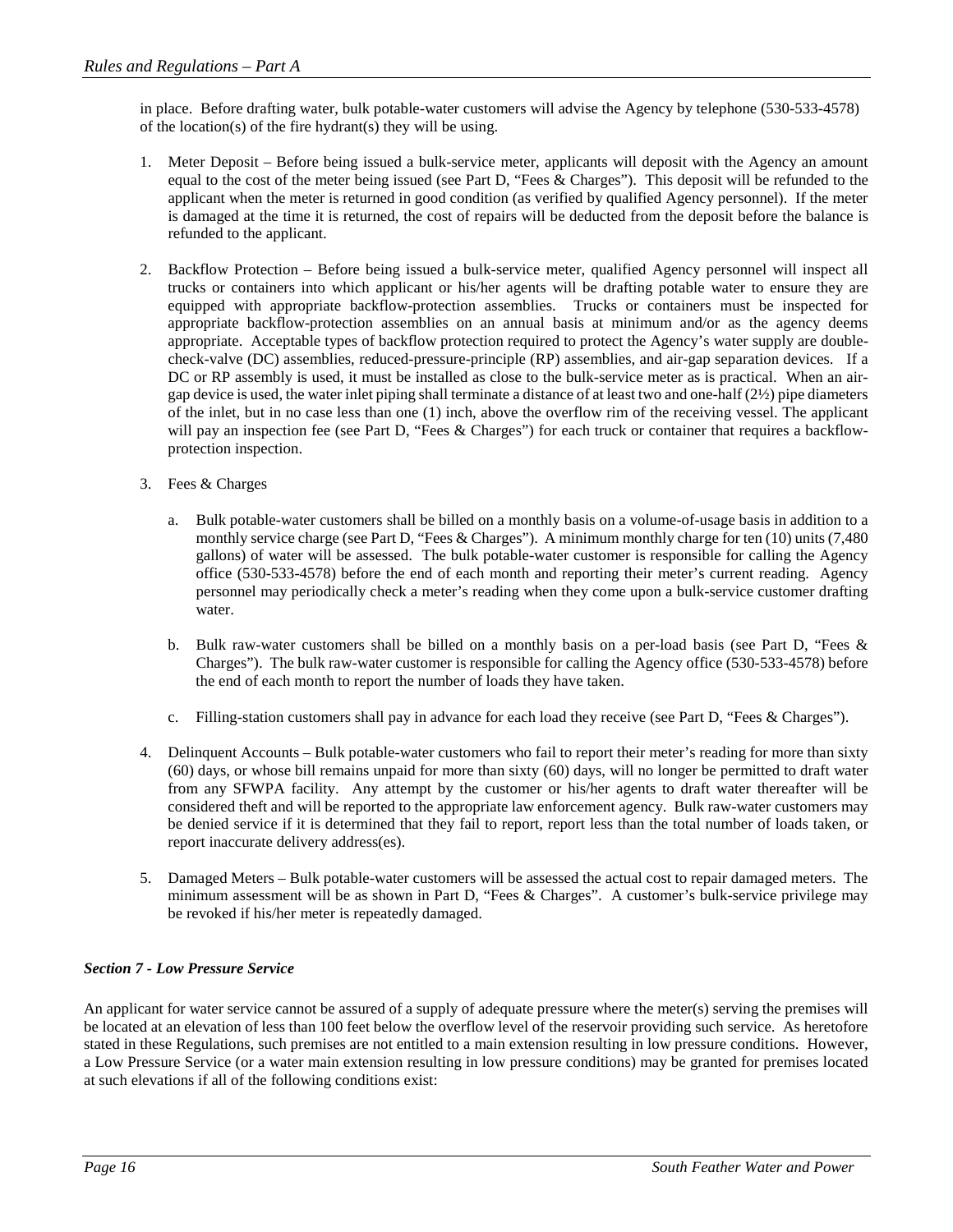1. The Agency has determined that a standard, gravity-type distribution system to provide the premises with adequate pressure is neither presently feasible nor contemplated within the foreseeable future.

2. The owner(s) agrees to install individual storage and pumping facilities and a backflow device necessary to ensure an adequate water supply at the premises at all times. In such cases, the equipment shall be installed and maintained on the applicant's side of the meter at his own risk and expense.

In no event will a Low Pressure Service (or an extension resulting in low pressure conditions) be granted if, in the opinion of the Agency, the premises are not situated within the immediate vicinity of existing Agency facilities containing sufficient water storage to ensure an adequate volume of water to serve said premises.

## *Section 8 - Reading of Meters*

All water supplied by the Agency will be measured by means of water meters. The cubic foot will be the unit of measure, and the amounts charged for service shall be based on the current rates established by the Agency.

In general, meters shall be read on a monthly basis. As it is not always practicable to read meters at equal intervals, the period between reading dates may vary as much as five days.

## *Section 9 - Unreadable Meters*

Bills for service will be based on an estimate if a meter fails to register the volume of water consumed or cannot be read. In estimating consumption, due consideration will be given to fluctuations in usage caused by seasonal changes or known service interruption.

Where a meter cannot be read without undue difficulty because of obstruction, the customer will be notified and requested to correct the condition. The Agency has the right to discontinue the service if the condition is not corrected. Where services is turned off for such cause, the Agency may require payment of a turn-on charge as provided for in the Schedule of Rates and Charges.

## *Section 10 – Policy on Service Discontinuation; Payment of Bills*

Sections 10 through 13 of this policy shall constitute the Agency's policy on discontinuation of water service in accordance with California law. These sections of the policy and the final shutoff notice shall be available in English, Spanish, Chinese, Tagalog, Vietnamese, Korean, and any other language spoken by at least ten percent (10%) of the people residing in the Agency's service area. The policy shall be posted on the Agency's website. The Agency shall annually report the previous year's number of discontinuations of residential service for inability to pay on its internet website and report this information, if required, to the State Water Resources Control Board.

Bills are due and payable on the date they are mailed, and are delinquent ten (10) days thereafter. A delinquency penalty charge, as determined and as may be adjusted by the Board of Directors and as shown herein in the schedule of Fees and Charges, will be applied to each account's unpaid balance fifteen (15) days after it becomes delinquent and monthly thereafter until paid.<sup>[23](#page-16-0)</sup>

Customers may make advance payments to maintain water service during their absence. The billing will reflect the current credit balance until expended. Monies placed on deposit will not bear interest.

<span id="page-16-0"></span>Water service accounts will only be established in the name of the property owner, except as provided in Section 13 D of these Rules and Regulations. Landlords who make arrangements with their tenants to pay the monthly

 <sup>23</sup> Paragraph amended 10/27/98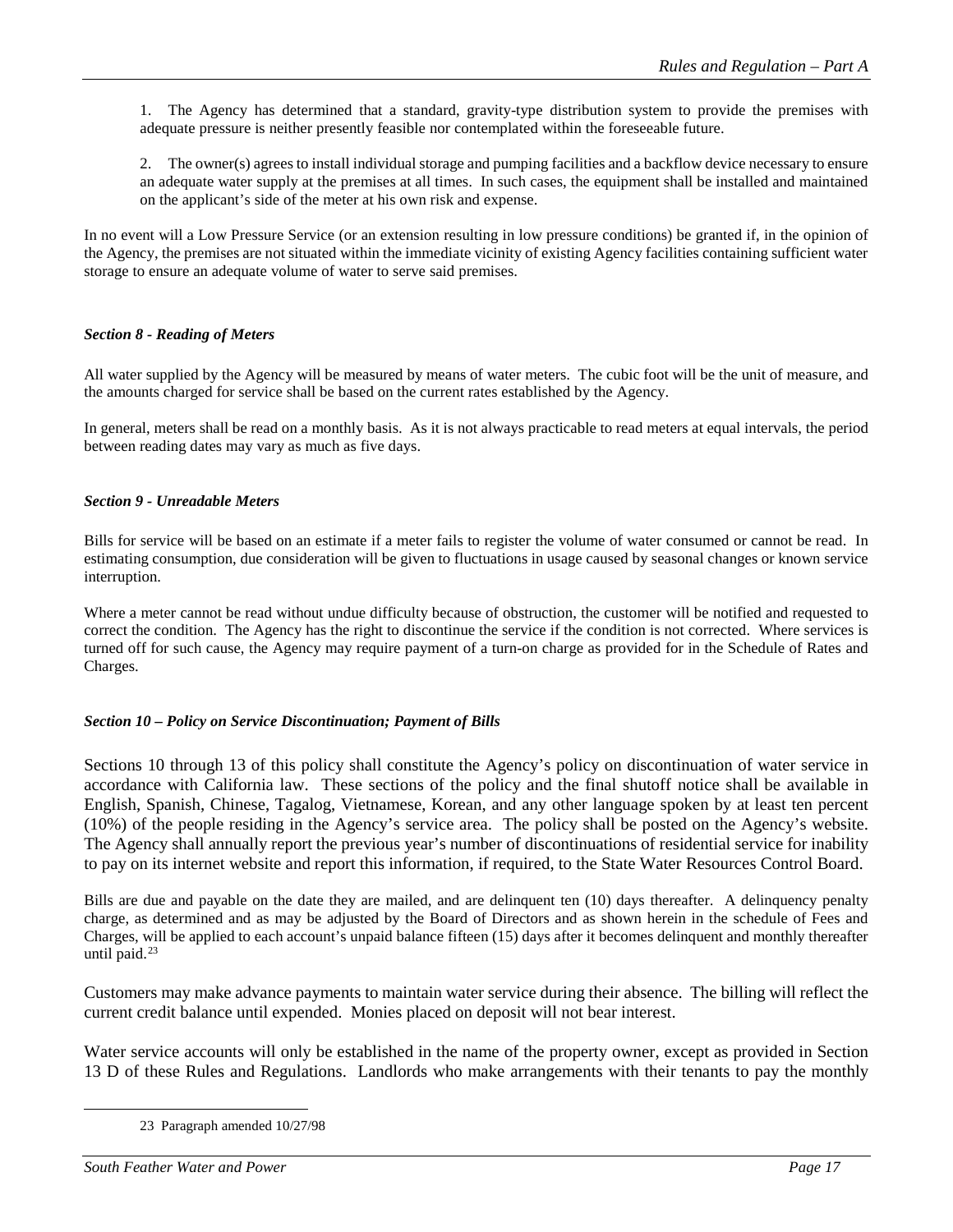water bill may request that the bill be sent to their tenant's address. Nevertheless, the landlord is ultimately responsible for payment delinquencies, unless the tenant has agreed to become a direct customer in accordance with Section 13 D of these Rules and Regulations. Delinquency notices will be sent to the occupant, and to landlords if the landlord is the customer of record. [24](#page-17-0)

The Manager and Treasurer, at their discretion, may sign term payment agreements with individual property owners under the following guidelines:<sup>[25](#page-17-1)</sup>

Up to a one hundred twenty (120) month period and a maximum amount of \$10,000 may be authorized for Agency fees and charges related to a new treated water service, including but not limited to system capacity charges, meter and backflow prevention device installation costs, and service line installation costs. The interest rate to be charged on all term payment agreements will be 10% per annum.

Failure by the property owner to comply with a term payment agreement may subject them to termination of water service until the full amount covered by the agreement is paid.

The term payment agreement will be recorded, will constitute a lien on the affected property, and will bind the heirs, successors and assigns of the property owner initiating the agreement.

## *Section 11 - Delinquent Accounts*

Accounts are delinquent ten (10) days after the bill is mailed. Water services may be discontinued if an account remains delinquent seventy (70) days after the bill is mailed. A courtesy delinquency notice may be provided fifty (50) days after the bill is mailed. A final shutoff notice shall be mailed seven (7) business days prior to the scheduled delinquency shutoff. If the final shutoff notice is returned through the mail as undeliverable, then Agency staff shall make a good faith effort to visit the residence and leave the shutoff notice in a conspicuous location

The final shut-off notice generated in accordance with this section shall include the following: 1) the customer's name and address, 2) the amount(s) delinquent, 3) the date by which payment or arrangement for payment is required in order to avoid discontinuation of service, 4) a description of the process to apply for an extension of time to pay the delinquent charges, 5) a description of the procedure to petition for bill review and appeal, and 6) a description of the procedure by which the customer may request a deferred, reduced or alternative payment schedule, including an amortization of the delinquent service charges.

If a customer believes their bill, a charge thereon, or a determination of delinquency is incorrect the customer should immediately contact Agency staff by phone at 530-533-4578 or in person at the Agency's office located at 2310 Oro-Quincy Highway, Oroville. If the customer still believes the bill is incorrect after contacting Agency staff by phone or in person, they may promptly appeal a bill in writing to the General Manager no later than five (5) business days of receipt of a disputed courtesy or final delinquency notice. Customer appeal rights will lapse and be summarily rejected if not delivered, in writing, within five (5) business days of the courtesy or final delinquency notice. Timely written appeals must state the reason(s) why the customer believes the bill is incorrect and may be mailed or delivered in person. The General Manager shall render a decision on written appeals in a timely manner, and the General Manager's decision will be considered final with respect to all charges then existing on the disputed bill. The General Manager may request additional information from the appealing customer and/or may conduct a hearing, if the General Manager believes such process will help in rendering a decision on the customer's appeal. The General Manager's decision, including the General Manager's findings, shall be provided to the customer in writing. Service shall not be discontinued while a written appeal is pending before the General Manager.

 <sup>24</sup> Paragraph amended 7/28/94

<span id="page-17-1"></span><span id="page-17-0"></span><sup>25</sup> Paragraph and sub-paragraphs added 7/23/96, amended 8/27/96 and 1/27/98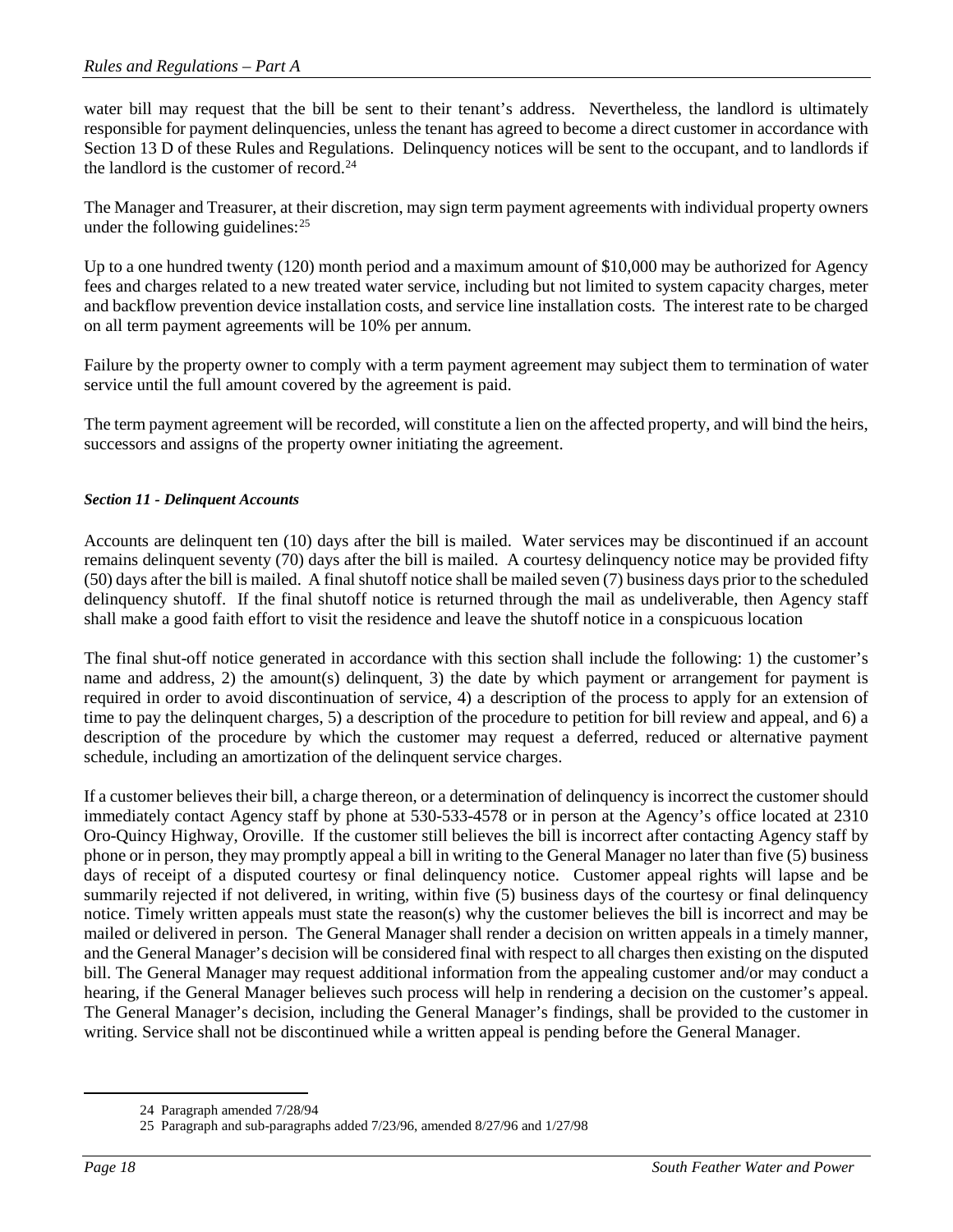Written appeal to the General Manager is the sole procedure by which a customer may request reduced fees. The General Manager may grant such request, in the General Manager's discretion, only upon a finding that there was an error in computation of the customer's fees. Potential reduction in fees are available to residential services only.

Written request, with supporting documentation, delivered to Agency customer service staff is the sole procedure by which residential customers may request deferred or alternative payment schedules, including amortization of service charges. Eligible customers are those that make written request and provide (1) certification of a primary care provider that discontinuation of residential service will be life threatening to, or pose a serious threat to the health and safety of a resident of the customer's service address; and (2) the customer demonstrates that they are financially unable to pay for water service. A customer will be deemed financially unable to pay for service within the normal billing cycle if any member of the customer's household is a current recipient of CalWORKs, CalFresh, general assistance, Medi-Cal, Supplemental Security Income/State Supplementary Payment Program, or California Special Supplemental Nutrition Program for Women, Infants, and Children, or the customer declares that the household's annual income is less than 200 percent of the federal poverty level. Customers satisfying all of the foregoing criteria will be entitled to defer payment of delinquent charges by entering into an amortization agreement to allow the customer to pay the delinquent charges amortized over a three (3) month period, in addition to current charges that accrue for service each month. The amortization period in the agreement may be longer than three (3) months when Agency staff deems necessary, but shall not exceed twelve (12) months. If the customer fails to pay under the agreement for at least sixty (60) days, service may be discontinued with at least five (5) business days' notice posted at a prominent and conspicuous location at the property. Requests for deferral and amortization of bills are available to residential customers only and should be made prior to discontinuation of service by contacting South Feather Water and Power at its office located at 2310 Oro-Quincy Highway, Oroville, telephone number 530- 533-4578.

A water service may be discontinued if the delinquent account balance has not been paid prior to the scheduled shutoff date. Once a service has been discontinued, the entire account balance must be paid prior to service being restored.<sup>[26](#page-18-0)</sup>

Upon the restoration of service, reconnection fees for customers that are unable to pay in the normal billing cycle shall not exceed \$50 for reconnection ("turn-on") during normal operating hours, and shall not exceed \$150 for reconnection during nonoperational hours ("after hours"), but shall be charged in the amount specified by the Rates in Part D of these rules if less than \$50 and \$150, respectively.

## *Section 12 - Service Fees*

When a courtesy delinquency notice is generated, a "Courtesy Delinquency Notice Service Fee" shall be added to the account and included in the delinquent balance. Said fee shall be determined and may be adjusted by the Board of Directors, and is shown herein in the schedule of Rates and Fees.

When a final shutoff notice is generated, a "Final Shutoff Notice Service Fee" shall be added to the account and included in the delinquent balance. Said fee shall be determined and may be adjusted by the Board of Directors, and is shown herein in the schedule of Rates and Fees.<sup>[27](#page-18-1)</sup>

When a water service is discontinued for delinquency a "Meter Lock Service Fee" shall be added to the account and included in the delinquent balance. Said fee shall be determined and may be adjusted by the Board of Directors, and is shown herein in the schedule of Rates and Fees. No additional fee will be assessed to restore service if the entire account balance is paid prior to said balance being assigned to the Butte County Tax Roll.<sup>[28](#page-18-2)</sup>

<span id="page-18-2"></span><span id="page-18-1"></span><span id="page-18-0"></span>In the case where a delinquent bill is paid by check or credit card after the final shutoff notice has been mailed, and the check is returned unpaid by the bank, service may be immediately discontinued without further notice, provided that notice has been

 <sup>26</sup> Paragraph added 10/27/98

<sup>27</sup> Paragraph added 10/27/98

<sup>28</sup> Paragraph amended 10/27/98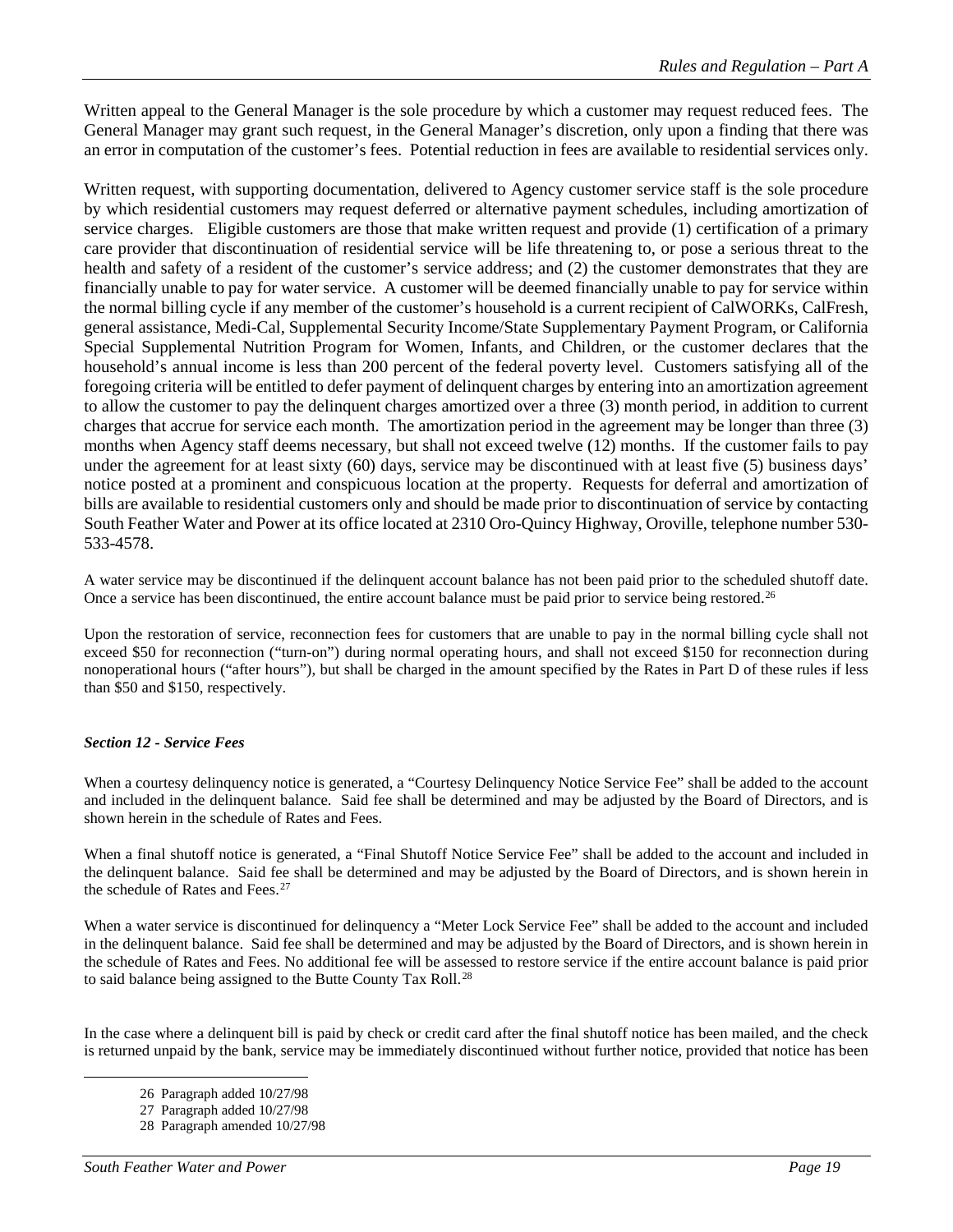given in accordance with Section 11 of these Rules and Regulations. Prior to restoration of service, the account's entire balance and any bank charge for a returned check must be paid in cash before service will be continued. <sup>[29](#page-19-0)</sup>

## *Section 13 - Discontinuance of Service*

#### **A. Reasons for Discontinuation of Water Service:**

1. At Customer's Request

Water service will be turned off on the date requested by the customer, excepting Saturdays, Sundays, and holidays, provided 24-hour advance notice is furnished to the Agency. The customer will be held responsible for all service rendered to his premises until the Agency has received notice to terminate such service. Only written requests by the property owner will be accepted.

2. For Nonpayment of Bills

Water service may be discontinued by the Agency if an account remains delinquent at least seventy (70) days after the bill is mailed.[30](#page-19-1)

Water service may only be discontinued for nonpayment of bills if the shut-off notices were provided as described in Section 11 of these Rules and Regulations. A customer may appeal a bill as described in Section 11, and service may not be discontinued while an appeal is pending before the Agency. Eligible customers facing discontinuation for nonpayment who are unable to pay during the normal billing cycle will be offered an opportunity to amortize their delinquent bill as provided in Section 11.

Customers can contact South Feather Water and Power at its office located at 2310 Oro-Quincy Highway, Oroville, telephone number 530-533-4578, to discuss options for averting discontinuation of service for nonpayment, including possible deferral and amortization.

3. For Noncompliance with These Regulations

Water service will be discontinued, reclassified, or removed by the Agency for failure to comply with any of the regulations governing water service to customers.

If service is turned off for violation of regulations, the Agency may require payment of a turn-on charge as determined by the Board of Directors and set forth herein in the schedule of Fees and Charges in addition to other amounts due from the customer before restoring water service.<sup>[31](#page-19-2)</sup>

## **B[32.](#page-19-3) Circumstances Under Which Service May Not Be Discontinued**

- 1. During the pendency of an appeal to the General Manager of a customer dispute or complaint;
- 2. When a customer has been granted an extension of time for payment of a bill; or
- 3. When the customer (a) provides a certification of a licensed practitioner or primary care provider that termination of service will be life threatening to, or pose a serious threat to the health and safety of, a resident of the premises; (b) demonstrates the customer is financially unable to pay for service within the normal period; and (c)executes an amortization agreement with the Agency.

<span id="page-19-0"></span> <sup>29</sup> Paragraph amended 10/27/98

<sup>30</sup> Paragraph amended 10/27/98

<span id="page-19-3"></span><span id="page-19-2"></span><span id="page-19-1"></span><sup>31</sup> Paragraph amended 10/27/98

<sup>32</sup> Subsection added 10/27/98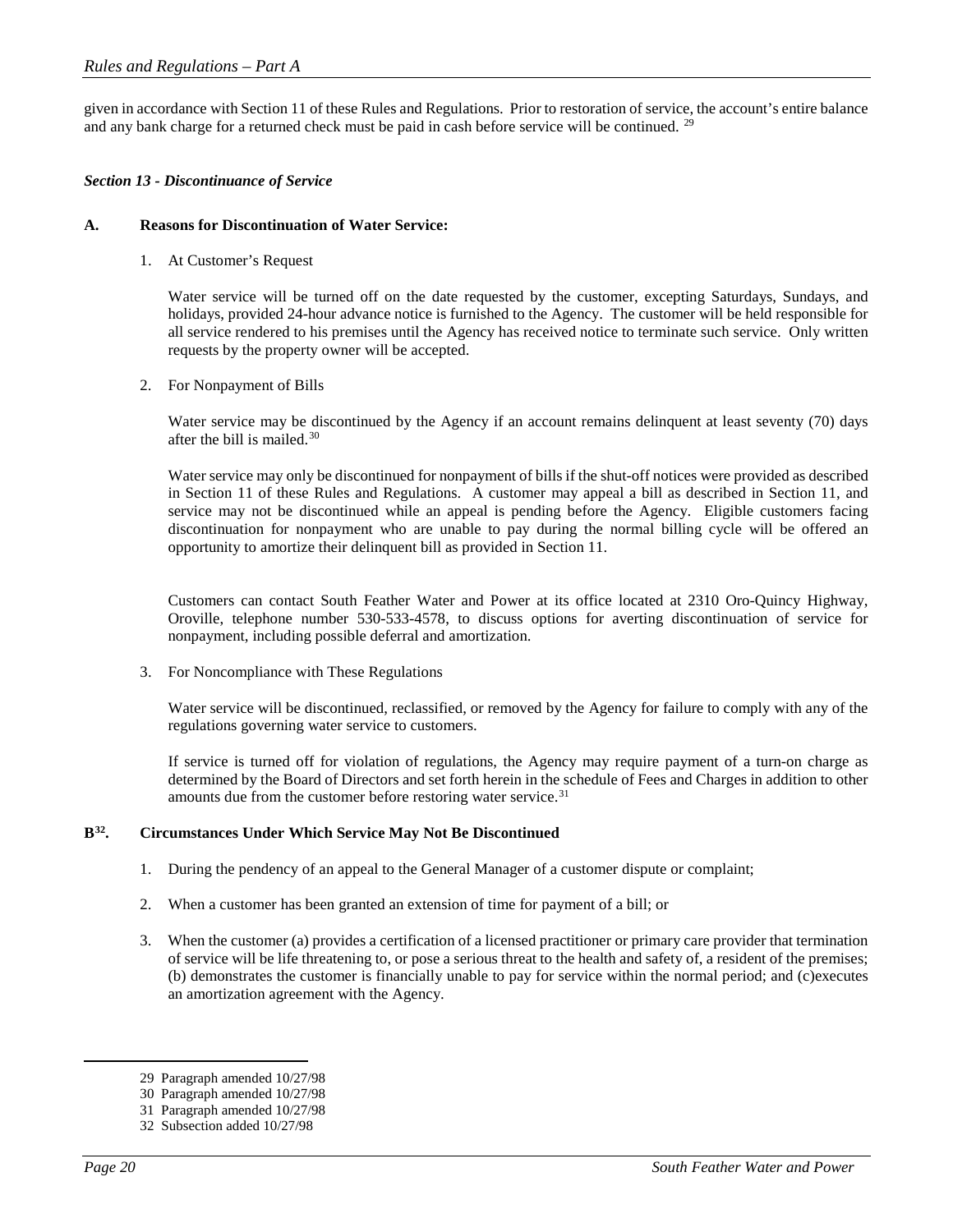a. A customer will be deemed financially unable to pay for service within the normal billing cycle if any member of the customer's household is a current recipient of CalWORKs, CalFresh, general assistance, Medi-Cal, Supplemental Security Income/State Supplementary Payment Program, or California Special Supplemental Nutrition Program for Women, Infants, and Children, or the customer declares that the household's annual income is less than 200 percent of the federal poverty level.

## **C. Continuation of Monthly Service Charge[33](#page-20-0)**

The monthly service charge assessed to all accounts is for expenses incurred by the Agency which are not related to amount of usage - account maintenance, administration, distribution system maintenance, fire flow, maintenance of the service line on the Agency's side of the meter , etc. These expenses continue throughout the year regardless of the volume any specific account uses. It is appropriate, therefore, that the monthly service charge be applied to each account on a monthly basis, regardless of usage, unless service is discontinued.

Unless water is unavailable for a period of time in excess of thirty (30) days, or unless service is physically discontinued by Agency personnel - at either the owner's request or the Agency's own initiative - the monthly service charge shall continue to be assessed to each account.

#### **D. [34](#page-20-1) Termination of Water Service to Residential Occupants Served through a Master Meter or Individually Metered Tenants of Multi-Unit Residential Structures Implementing Public Utility Code Section 16481.1 B and Health and Safety Code § 116916 (b)**

South Feather Water and Power Agency serves water to residential occupants through a master meter and individual meters in multi-unit residential structures and mobile home parks, where the owner, manager, or operator is listed as the customer of record.

These rules and regulations establish the procedure by which South Feather Water and Power Agency will inform the residential occupants of their rights when the master meter account or individual meter account is in arrears and service to the master meter or individual meter is threatened with termination.

1. Notice to Residential Occupants

Where the owner, manager or operator of a multi-unit residential structure or mobile home park or similar facility is listed by South Feather Water and Power Agency as the customer of record and the account is in arrears, every good faith effort will be made to inform the residential occupants by means of a written notice posted on the door of each residential unit at least fifteen days prior to service termination that service will be terminated on a date specified in the notice. If it is not reasonable or practicable to post the notice on the door of each residential unit, two copies of the notice will be posted in each common area and at each point of access to the structure or mobile home park or similar such area. The notice will be in English and to the extent practical in any other language that South Feather Water and Power Agency determines is the primary language spoken by a significant number of the residential occupants. The notice will be in bold type and in a large font, at least 14 pitch.

The notice will inform the residential customers of the following:

- a. That they have the right to become direct customers of South Feather Water and Power Agency to whom the service will be billed.
- b. That they can become direct customers in this way without being required to pay the amount due on the delinquent account.
- c. That in order to prevent the termination of service or to re-establish service, the residents must contact South Feather Water and Power Agency to sign up for service as set forth below.

 <sup>33</sup> Standby charge on inactive accounts deleted 2/24/09

<span id="page-20-1"></span><span id="page-20-0"></span><sup>34</sup> Subsection added 11/23/04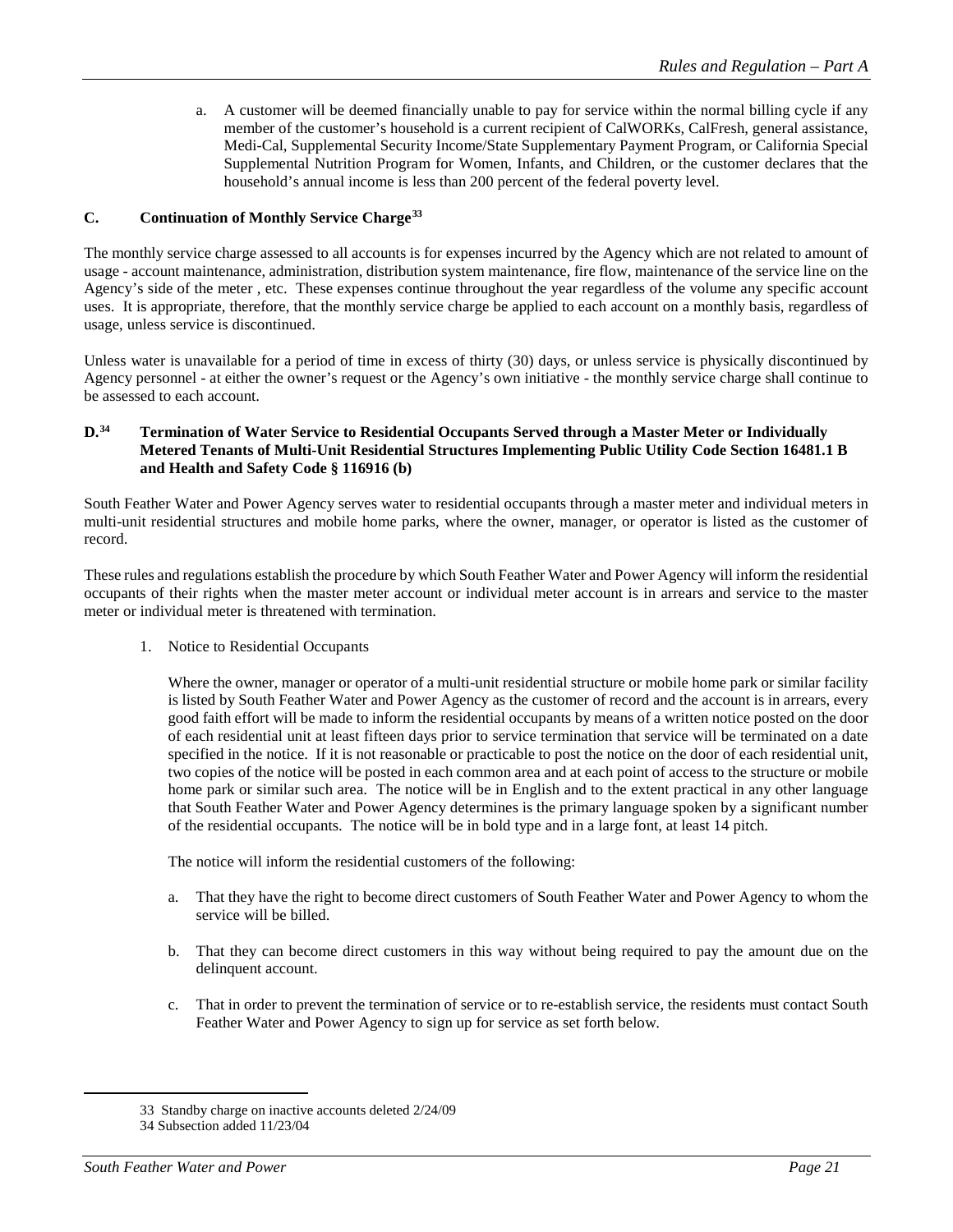2. Guidelines for Residential Occupants to Become Direct Customers of South Feather Water and Power Agency

Residential occupants of a multi-unit residential structure, mobile home park, or similar facility can become direct customers of South Feather Water and Power Agency and avoid termination of service, or reestablish service by becoming direct customers. The residential occupant should contact South Feather Water and Power Agency at its office located at 2310 Oro-Quincy Highway, Oroville, telephone number 530-533-4578, to request service.

South Feather Water and Power Agency may request the residential occupant to demonstrate creditworthiness as a condition for establishing credit. Creditworthiness will be established by the residential occupant by providing proof of prompt payment of rent or other credit obligations which have accrued during a six-month period of time prior to application for service.

The residential occupant may also want to contact the Community Legal Information Center at 25 Main Street, Suite 102, Chico, telephone 530-898-4354, which has been recommended by the Butte County Bar Association to provide legal advice in connection with these matters.

South Feather Water and Power Agency is not required to make service available to the residential occupants unless each residential occupant or a representative of the residential occupants agrees to the terms and conditions of service and meets the requirements of these Rules and Regulations. If one or more of the residential occupants, or a representative of the residential occupants are willing and able to assume responsibility for subsequent charges to the master meter account to the satisfaction of South Feather Water and Power Agency, service will be made available to the residential occupants who have met those requirements or on whose behalf those requirements have been met. A representative of the residential occupants does not include a tenants' association.

3. Liberal Construction

South Feather Water and Power Agency will liberally construe these Rules and Regulations to accomplish the purpose of ensuring that service to the residential occupants of a multi-unit residential structure, mobile home park or similar facility provided service through a master meter is not terminated due to non-payment unless South Feather Water and Power Agency has made every reasonable effort to continue service to the residential occupants.

4. Limitations on Termination of Service

Notwithstanding delinquency in the master meter account, South Feather Water and Power Agency will not terminate water service for non-payment:

- a. During the pendency of an investigation of a customer dispute or complaint;
- b. Where the customer has been granted an extension of the period for payment of the bill;
- c. For indebtedness owed by the customer to any other public agency, or when the obligation represented by the delinquent account or other indebtedness was incurred with any public agency other than South Feather Water and Power Agency;
- d. When a delinquent account relates to another property owned, managed or operated by the customer;
- e. When a public health or building officer certifies that termination would result in a significant threat to the health or safety of the residential occupants or the public; or,
- f. When the limitation upon termination described in Section 13 B of these Rules and Regulations is effectuated
- 5. Compliance with Law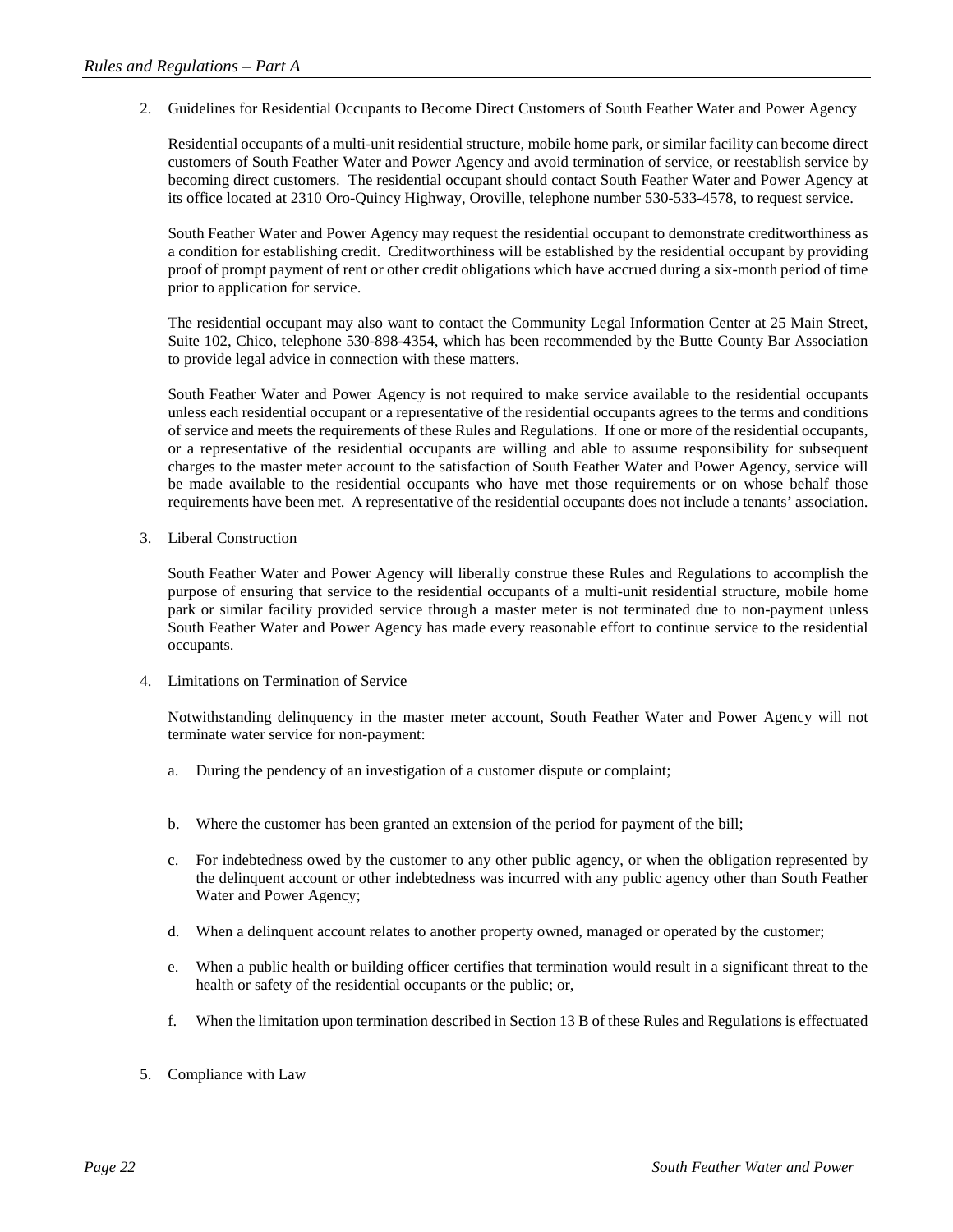By these Rules and Regulations, South Feather Water and Power Agency intends to comply with the requirements imposed by Public Utility Code §16481.1 and Health and Safety Code § 116916. The procedures outlined in those statutes, as may be amended from time to time, take precedence over these Rules and Regulations.

## *Section 14 - Removal of Meter or Service Lateral*

When the service is discontinued for any reason, the Agency has the right to remove the meter and other equipment.

Where the meter alone has been removed, there will be a charge for resetting a meter provided for in the Schedule of Rates and Charges.

Where the service lateral has been removed, the property owner will be responsible for having the service restored at his expense.<sup>[35](#page-22-0)</sup>

#### *Section 15 - Change in Size of Service*

Changes in the size of standard service requested by the owner of the premises or required by the Agency will be made subject to the following provisions:

#### **A. Reduction in Size of Service**

A requested change to a smaller size service must be approved by the Agency and will be made without charge to the applicant.

Customers will be allowed to reduce the size of their water meter, without relinquishing their right to the original larger service size. When water service is originally established, all connection fees and system capacity charges relating to that size service are paid to the Agency. If, at a later date, a customer elects to reduce the size of the service, they will continue to have the right to the larger service size.<sup>[36](#page-22-1)</sup>

#### **B. Increase in Size of Service**

A requested increase in the size of a service must be approved by the Agency. The installation of the larger service shall be made by a licensed contractor at the property owner's expense.

If the customer's rate of consumption results in excessive wear of the meter or is such that the meter is unable to measure the flow of water accurately, the Agency may increase the size of the service and require the customer to pay the actual installation costs. [37](#page-22-2)

It is the responsibility of the Agency to recover the cost of providing service to a customer. As such, at the time a meter is reinstalled or enlarged in size at the request of the customer, the Agency will apply the charges established by the Board of Directors in effect at the time for resetting a meter and/or turning on the service, and any other applicable charges. [38](#page-22-3)

In addition, interim compliance with the Agency's Rules and Regulations, Section 24, 'Control of Backflow and Cross-Connections,' involving voluntary removal of a meter, shall not constitute the abandonment of the customer's right to the larger size service. [39](#page-22-4)

#### <span id="page-22-1"></span><span id="page-22-0"></span>*Section 16 - Location of Service*

<span id="page-22-2"></span>37 Paragraph amended 7/28/94

 <sup>35</sup> Paragraph amended 2/27/96

<sup>36</sup> Paragraph added7/28/94

<sup>38</sup> Paragraph added 7/28/94

<span id="page-22-4"></span><span id="page-22-3"></span><sup>39</sup> Paragraph added 7/28/94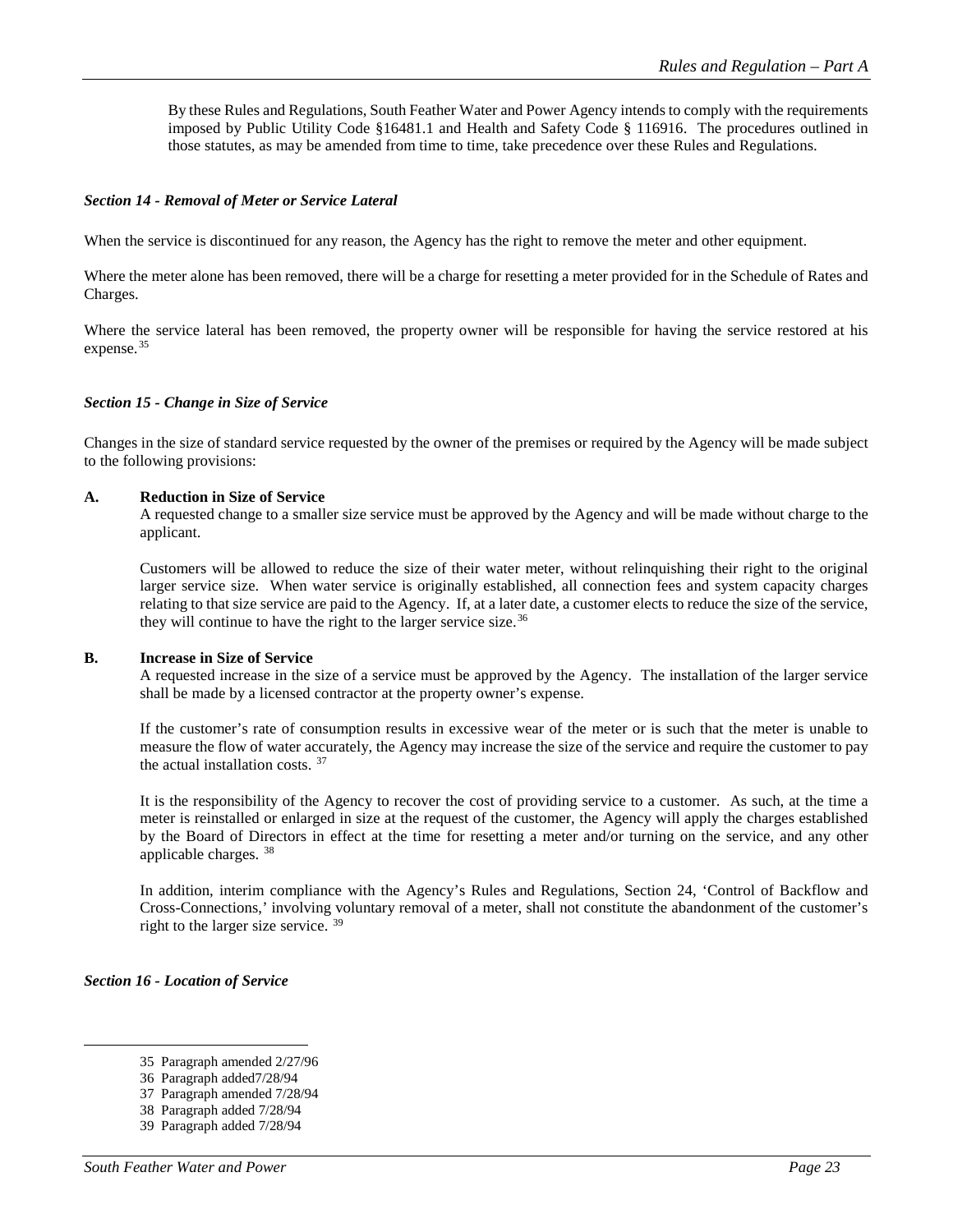In general, the meter shall be installed in the area between the curb line and the customer's premises, within the street right of way, at the point specified by the applicant. In all cases, whether initial installation or relocation of existing service, the specific location of the meter shall be subject to Agency approval.

All meters installed outside the street right of way will require easements for access and maintenance dedicated to the Agency.

When the location of a meter is outside the street right of way, installation of a radio-read meter (or other type of meter facilitating automated data collection) will be required.<sup>[40](#page-23-0)</sup>

## *Section 17 - Service Line Replacement[41](#page-23-1)*

Whenever it is known to Agency personnel that scheduled work on a main line (replacement, leak repair, branching, etc.) will require disconnecting a service line for an account that has been inactive for more than twelve (12) months, the owner of the affected property will be notified in writing and advised that their service line will be disconnected.<sup>[42](#page-23-2)</sup>

For emergency work on a main line which requires disconnecting a service line for an account that has been inactive for more than twelve (12) months, or when the existence of a service line for an account that has been inactive for more than twelve (12) months is not known to Agency personnel and its disconnection is required as a part of scheduled main line work, the owner of the affected property will be notified in writing that their service line has been disconnected. If the property owner requests that service be reactivated within six (6) months of the date of the service line disconnection, it will be reconnected by Agency personnel at no expense to the property owner. If service reactivation is not requested within six (6) months of the date of the service line disconnection, the property owner will be responsible for the expense of reconnecting or replacing (at the Agency's discretion) the service line, if needed in the future, in accordance with the Agency's Rules & Regulations, except that a System Capacity Charge will not be levied if it had been previously paid.

When a customer's service line and meter are moved to a new location as part of a Agency maintenance or pipe replacement project, the Agency will guarantee the new line against defects or failure for a period of one year from the date the relocation is completed. Thereafter, the property owner will be responsible for its maintenance or replacement, as specified in Section 23, hereof. $43$ 

## *Section 18 - Use and Resale of Water*

Where two adjoining parcels that are owned by the same individual and both parcels have a residence built on them, each parcel must be served by a separate meter.

Where two adjoining parcels are owned by the same individual with a residence or other appropriately zoned structure(s) built on one and the other being vacant, both parcels may be served from a single meter as long as both parcels are within the boundaries of the Agency, have an approved application for service specifying both parcels that will be served by the single meter and both parcels are entitled to receive water.

Where two or more adjoining parcels that are within the boundaries of the Agency are owned by the same individual and used for multi-residential, commercial or industrial purposes, all parcels may be served from a single meter with an approved application for service specifying all of the parcels that will be served by the single meter.

The customer shall not permit the use of any of the water received by him from the Agency on any premises other than those specified in his application for service.

<span id="page-23-1"></span><span id="page-23-0"></span>No water received from the Agency may be resold without special approval from the Agency.

 <sup>40</sup> Paragraph added 2/27/01

<sup>41</sup> Section added 6/27/95, amended 3/26/96

<span id="page-23-3"></span><span id="page-23-2"></span><sup>42</sup> Standby charge on inactive accounts deleted 2/24/09

<sup>43</sup> Paragraph added 2/22/00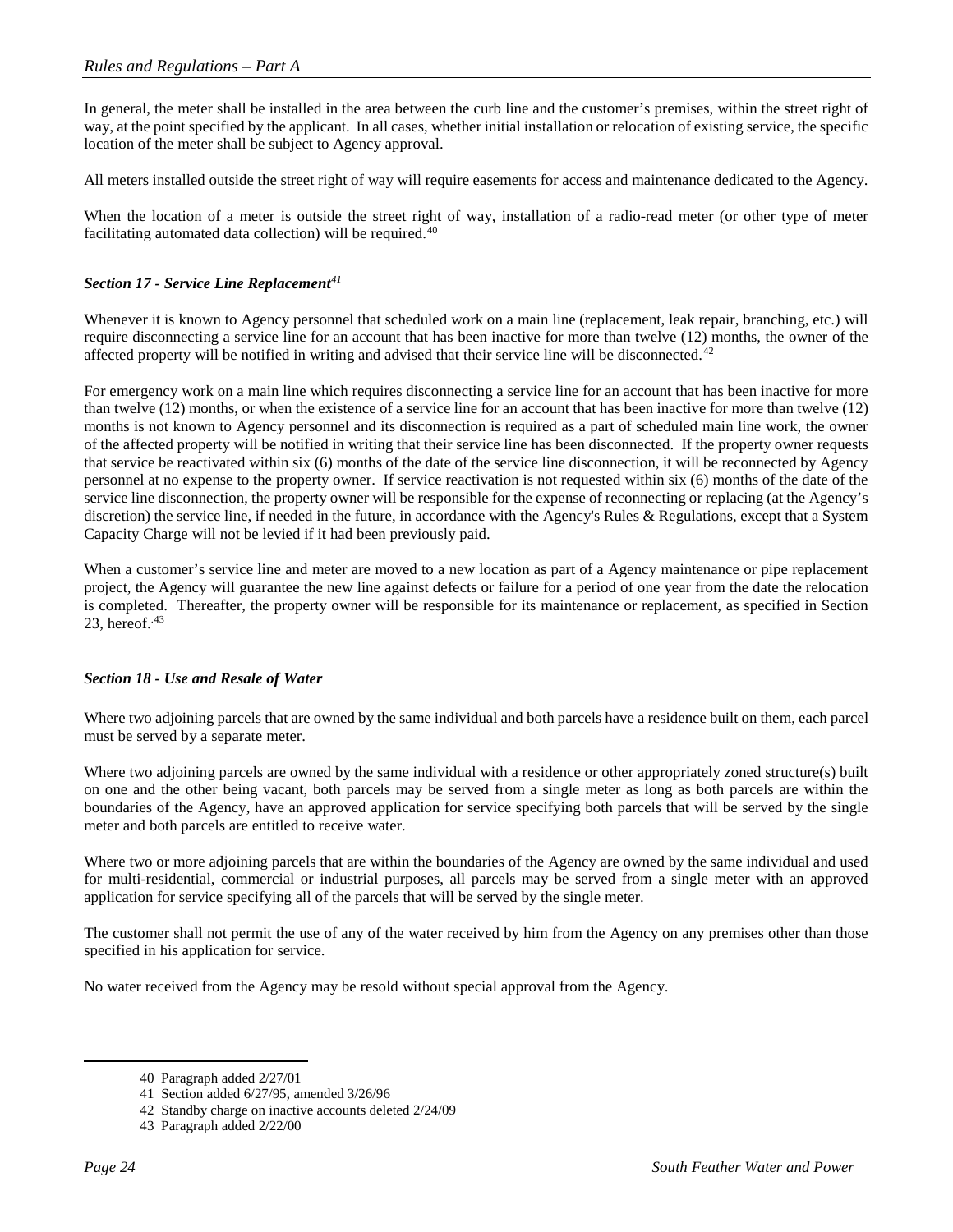## *Section 19 - Removed*

## *Section 20 - Meter Tests*

A customer who questions the accuracy of the meter serving his premises may request a test of its registration and witness the test if he so desires.

A meter test will be performed at Agency expense if, in the opinion of the Agency, preliminary examination reveals evidence of inaccuracy. Any demand for a meter test in the absence of such evidence will require pre-payment of the testing charge set forth in the Schedule of Rates and Charges.

If the meter is found to register more than two percent fast, the Agency will return the charge for the test and adjust the billing. The period covered by the billing adjustment shall not exceed the preceding three (3) months, unless the duration of fast meter registration can be determined.

If the meter registers within the limit of error specified above, the testing charge will be retained by the Agency to offset the costs.

## *Section 21 - Water Supply and Interruption of Delivery*

The Agency will exercise reasonable diligence and care to deliver to customers a continuous and sufficient supply of water under proper pressure at the meter. However, the Agency will not be liable for interruption, shortage, or insufficiency of supply for any loss or damage occasioned thereby.

For purposes of making repairs or installing improvements to the systems, the Agency shall have the right to temporarily suspend the delivery of water. Repairs or improvements will be performed as rapidly as may be practicable and so far as possible at times that will cause the least inconvenience to the customers concerned. The Agency shall not be liable for any loss or damage occasioned by such suspension of service.

## *Section 22 - Agency Equipment on Customers Premises*

All service pipe and equipment needed to serve a customer up to and including the meter and backflow prevention assembly shall be owned by the Agency whether installed: (1) on public or private property; or, (2) at applicant or Agency expense.<sup>[44](#page-24-0)</sup>

Agency equipment required for service that is installed on customer's premises may be repaired, replaced, or removed by the Agency without the consent of the customer. Authorized representatives of the Agency shall have the right of access to such equipment for any purpose reasonably connected with furnishing service. The Agency will make no payment for placing or maintaining such equipment on the customer's premises.

The customer shall exercise care to prevent damage to or interference with the operation or servicing of Agency equipment. The customer shall be liable for any damage to Agency-owned meters, backflow prevention assemblies, locks, or other equipment that is caused by himself or his tenants, agents, employees, contractors, licensees, or permittees, and must promptly reimburse the Agency on presentation of a bill for any such damage.<sup>[45](#page-24-1)</sup>

<span id="page-24-0"></span>The Agency shall not be responsible for any loss or damage caused by the negligence, want of proper care, or wrongful act of the customer or any of his tenants, agents, employees, contractors, licensees, or permittees in installing, maintaining, using, operating, or interfering with any water receiving equipment. Furthermore, the Agency shall not be responsible for damage caused by faucets, valves, and other equipment that may be open at any time that water is turned on at the meter.

 <sup>44</sup> Paragraph amended 2/27/01

<span id="page-24-1"></span><sup>45</sup> Paragraph amended 2/27/01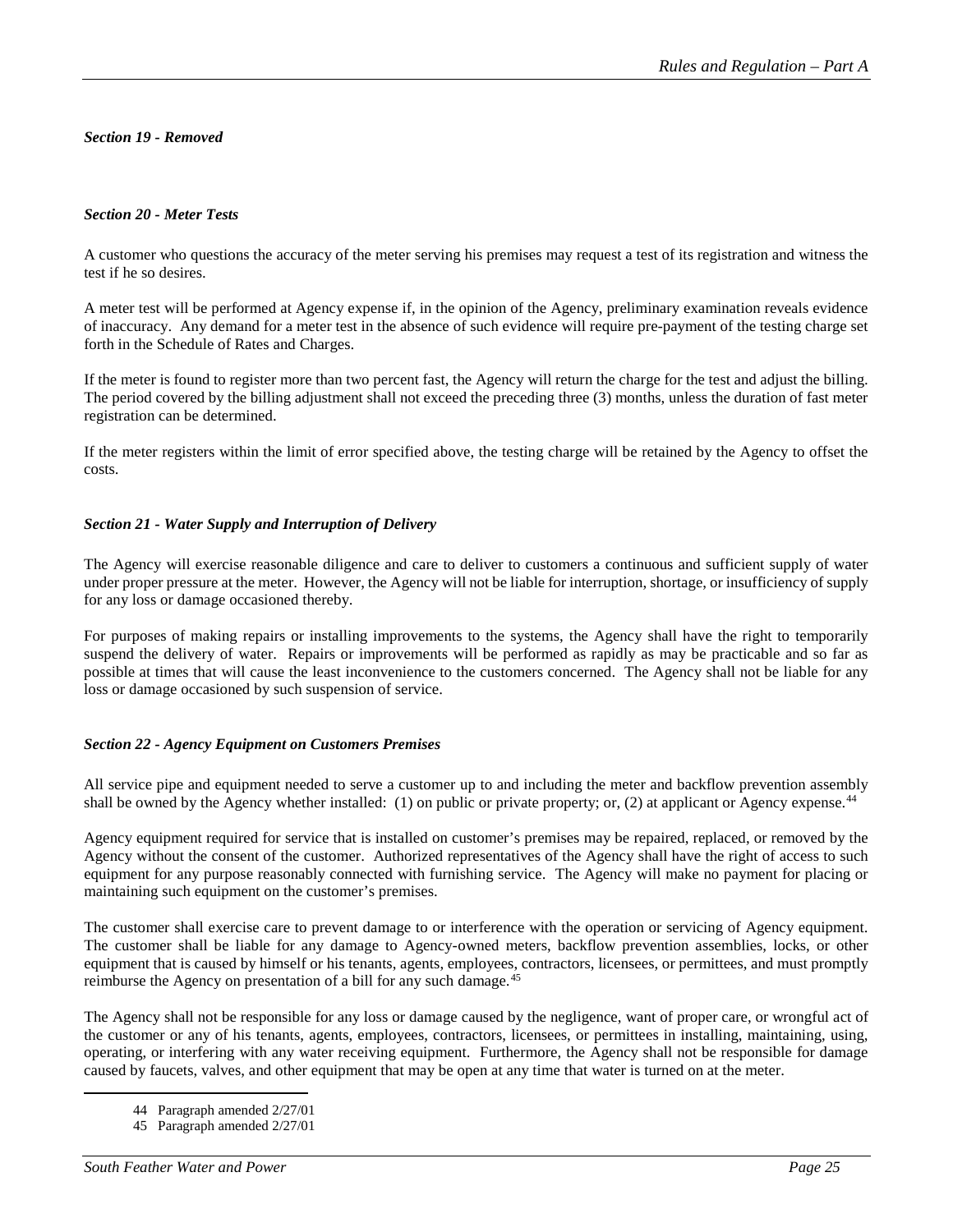## *Section 23 - Responsibility for Water Receiving Equipment*

The customer shall furnish and install at his own risk and expense that portion of the water system that begins at the outlet side of the meter. Such water receiving equipment shall remain the property of the customer and he shall be responsible for its maintenance and repair. The Agency shall have the right to require the customer to adjust, replace, or discontinue using any water receiving or regulating equipment on his side of the meter which disturbs or inconveniences other customers.

The customer shall be responsible for connecting his pipeline to the Agency's meter.

The customer shall be responsible for installing and maintaining water pressure regulators and relief valves. The equipment shall be installed on the customer's side of the meter and at his own risk and expense.

The Agency shall not be responsible for any loss or damage caused by the negligence, want of proper care, or wrongful act of the customer or any of his tenants, agents, employees, contractors, licensees, or permittees in installing, maintaining, using, operating, or interfering with any water receiving equipment. Furthermore, the Agency shall not be responsible for damage caused by faucets, valves, and other equipment which may be open at any time that water is turned on at the meter.

## *Section 24 - Prevention of Ground Wire Attachments*

The Agency is not responsible for providing an electrical ground through water service equipment. Accordingly, customers are cautioned not to attach any ground wiring to plumbing that is or may be connected to Agency service equipment. The Agency may hold the customer liable for any damage to its property resulting from a ground wire attachment.

## *Section 25 - Control of Backflow and Cross-connections[46](#page-25-0)*

The South Feather Water and Power Agency has been directed by the State of California to institute a cross-connection control program - California Administrative Code, Title 17, Chapter V, Section 7583-7622, inclusive. In accordance therewith, the Agency will maintain no water connection to any property unless the public water supply is adequately protected. This regulation supplements local plumbing regulations, codes or regulations of the State Board of Public Health relating to water supply.

## **A. Purpose. The purpose of this Ordinance is:**

- 1. To protect the potable water supply of the South Feather Water and Power Agency from the possibility of contamination or pollution by isolating within the consumer's internal distribution system or the consumer's private water system such contaminants or pollutants which could backflow into the Agency's water system; and,
- 2. To promote the elimination or control of cross-connections, actual or potential, between the consumer's internal potable water system and any non-potable water system.

## **B. Responsibility.**

The South Feather Water and Power Agency shall make every reasonable effort to protect its public potable water distribution system from contamination or pollution due to the backflow of contaminants or pollutants from water service connections.

<span id="page-25-0"></span> <sup>46</sup> Section amended 7/28/94, 10/23/12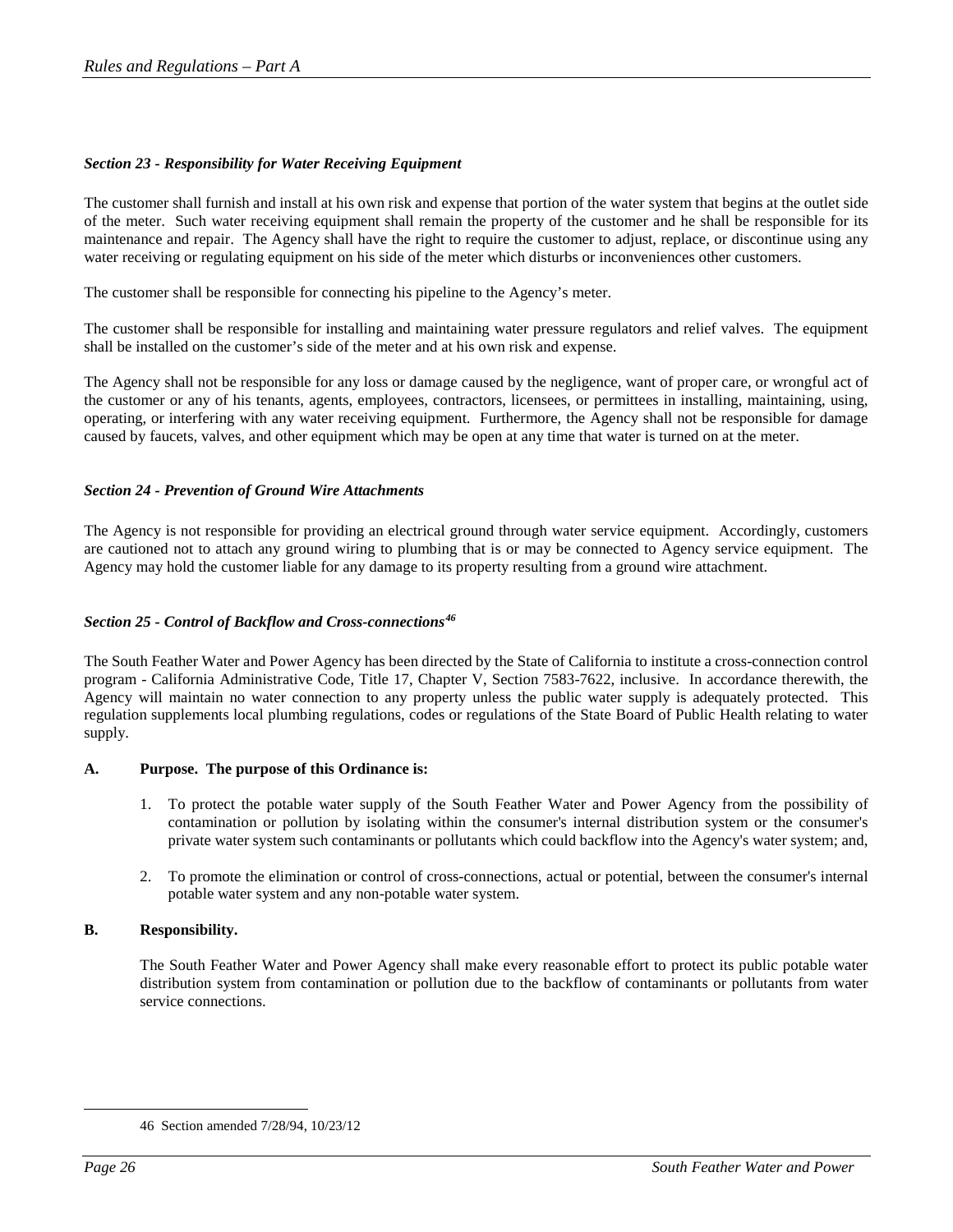Because the Agency is required to inspect and maintain all backflow prevention assemblies covered in this section, all necessary parts and fittings will be supplied by the Agency, and only Agency personnel are authorized to perform the installation.[47](#page-26-0)

If the Agency determines that an approved backflow prevention assembly is needed at a consumer's existing water service connection or within the consumer's existing private water system to eliminate an actual or potential crossconnection between the consumer's internal potable water system and any other water source, a written notice of the requirement will be sent. The consumer will be given a reasonable amount of time to authorize the Agency to install the required backflow prevention assembly, including payment of a deposit equal to the estimated cost of installation. All costs associated with said installation shall be the consumer's responsibility, and shall include the cost for all parts and fittings, as well as all labor and equipment. Failure by the property owner to comply with the requirements specified herein shall ultimately require discontinuing water service to the property until the requirements have been satisfactorily met.<sup>[48](#page-26-1)</sup>

Backflow protection is required in conjunction with the installation of new service facilities. All costs associated with said installation shall be the responsibility of the property owner, and shall be that amount identified herein as the "Residential Meter/Backflow Fee" (see Part D – Water Rates).

Backflow protection is also required when a service is reactivated after being discontinued for more than 60 days. If an approved backflow device does not exist, Agency personnel, at the property owner's expense, shall install the required device(s) prior to reactivating the service. In this specific instance, the property owner shall be charged only the cost of parts and fittings. Payment of said cost is required in advance of the installation.<sup>[49](#page-26-2)</sup>

## **C. Definitions**

- 1. Air gap. The term "air gap" shall mean a physical separation between the free flowing discharge end of a potable water supply pipeline and an open or non-pressure receiving vessel. An "approved" air gap shall be at least double the diameter of the supply pipe measured vertically above the overflow rim of the vessel - in no case less than 1 inch (2.54 cm).
- 2. Approved
	- a. The term "approved," as herein used in reference to a water supply, shall mean a water supply that has been approved by the health agency having jurisdiction (State Department of Health Services or the Butte County Health Department).
	- b. The term "approved," as herein used in reference to an air gap, a reduced pressure principle backflow prevention assembly or other backflow prevention assemblies or methods, shall mean an approval by the Agency and the administrative authority having jurisdiction (State Department of Health Services or the Butte County Health Department).<sup>[50](#page-26-3)</sup>
- 3. Auxiliary Water Supply. Any water supply on, or available to the premises other than the Agency's approved public water supply, will be considered as an "auxiliary water supply." Auxiliary water supplies may include another purveyor's public potable water supply, or any natural source such as a well, spring, river, stream, pond, etc., or used waters or industrial fluids. These waters may be contaminated or polluted or they may be objectionable and constitute an unacceptable water source over which the water purveyor does not have sanitary control.
- 4. Backflow. The term "backflow" shall mean the undesirable reversal of flow of water or mixtures of water and other liquids, gases or other substances into the Agency's distribution pipes of the potable supply of water from any source or sources.- see "back siphonage" (7, below) and "back pressure" (6, below).

<span id="page-26-0"></span> <sup>47</sup> Paragraph added 10/23/12

<sup>48</sup> Paragraph amended 3/25/97

<span id="page-26-2"></span><span id="page-26-1"></span><sup>49</sup> Paragraph amended 3/25/97, 2/23/99, 3/23/99, and 2/27/01

<span id="page-26-3"></span><sup>50</sup> Sub-paragraph amended 3/23/99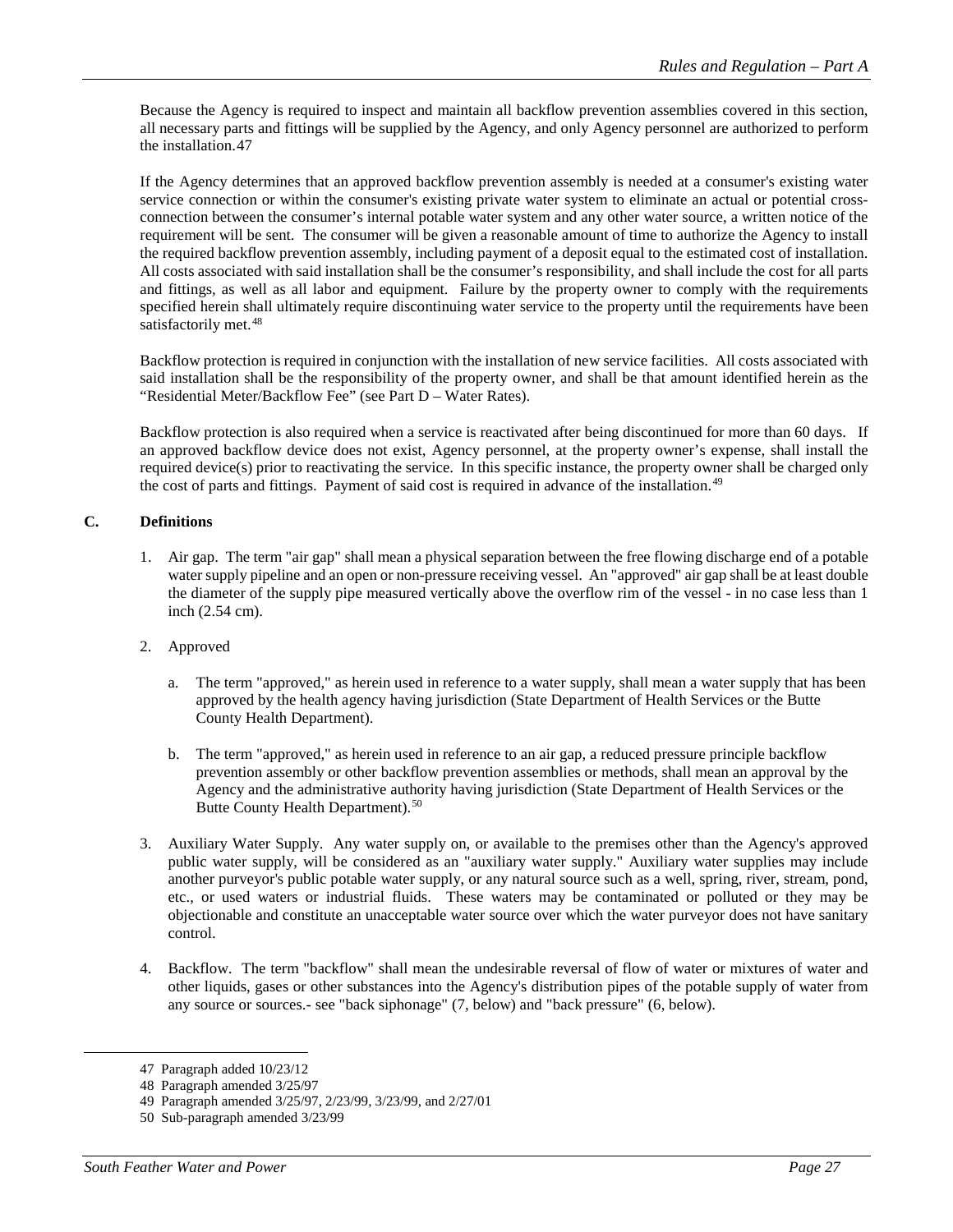- 5. Backflow Preventer. The term "backflow preventer" shall mean an assembly or means designed to prevent backflow.
- 6. Back pressure. The term "back pressure" shall mean any increase of pressure in the downstream piping system (by pump, elevation of piping, or steam and/or air pressure) above the supply pressure at a site, which would cause, or tend to cause, a reversal of the normal direction of flow.
- 7. Back siphonage. The term "back siphonage" shall mean a form of backflow due to a reduction in system pressure, which causes a sub-atmospheric pressure to exist at a site in the water system.
- 8. Contamination. The term "contamination" shall mean an impairment of the quality of the water that creates an actual hazard to the public health through poisoning or through the spread of disease.
- 9. Cross-Connection. The term "cross-connection" shall mean any unprotected actual or potential connection between a public or a consumer's potable water system and any other source or system through which it is possible to introduce into any part of the potable system any used water, industrial fluid, gas, or substance other than the intended potable water with which the system is supplied. Bypass arrangements, jumper connections, removable sections, swivel or change-over devices and other temporary or permanent devices through which, or because of which, backflow can or may occur are considered to be cross-connections.
	- a. The term "direct cross-connection" shall mean a cross-connection that is subject to both back siphonage and backpressure.
	- b. The term "indirect cross-connection" shall mean a cross-connection that is subject to back siphonage only.
- 10. Cross-Connections Controlled. A connection between a potable water system and a non-potable water system with an approved backflow prevention assembly properly installed and maintained so that it will continuously afford protection commensurate with the degree of hazard.
- 11. Hazard, Degree of. The term "degree of hazard" shall mean either a pollution or contamination hazard, and is derived from the evaluation of conditions within a system.
- 12. Hazard Health. The term "health hazard" shall mean an actual or potential threat of contamination of a physical or toxic nature to the public potable water system or the consumer' s potable water system that would be a danger to health.
- 13. Hazard Plumbing. The term "plumbing hazard" shall mean an internal or plumbing type cross-connection in a consumer' s potable water system that may be either a pollution or a contamination type hazard. This includes, but is not limited to, cross-connections to toilets, sinks, lavatories, wash trays and lawn sprinkling systems. Plumbing type cross-connections can be located in many types of structures including homes, apartment houses, hotels and commercial or industrial establishments. Such a connection, if permitted to exist, must be properly protected by an appropriate type of backflow prevention assembly.
- 14. Hazard Pollution. The term "pollution hazard" shall mean an actual or potential threat to the physical properties of the water system or the potability of the public or the consumer's potable water system but which would not constitute a health or system hazard. The maximum degree or intensity of pollution to which the potable water system could be degraded under this definition would cause a nuisance or be aesthetically objectionable or could cause minor damage to the system or its appurtenances.
- 15. Hazard System. The term "system hazard" shall mean an actual or potential threat of severe danger to the physical properties of the public or the consumer' s potable water system or of a pollution or contamination which would have a protracted effect on the quality of the potable water in the system.
- 16. Industrial Fluids. The term "industrial fluids" shall mean any fluid or solution which may be chemically, biologically or otherwise contaminated or polluted in a form or concentration which would constitute a health, system, pollution or plumbing hazard if introduced into an approved water supply. This may include, but not be limited to: polluted or contaminated used waters; all types of process waters and "used waters" originating from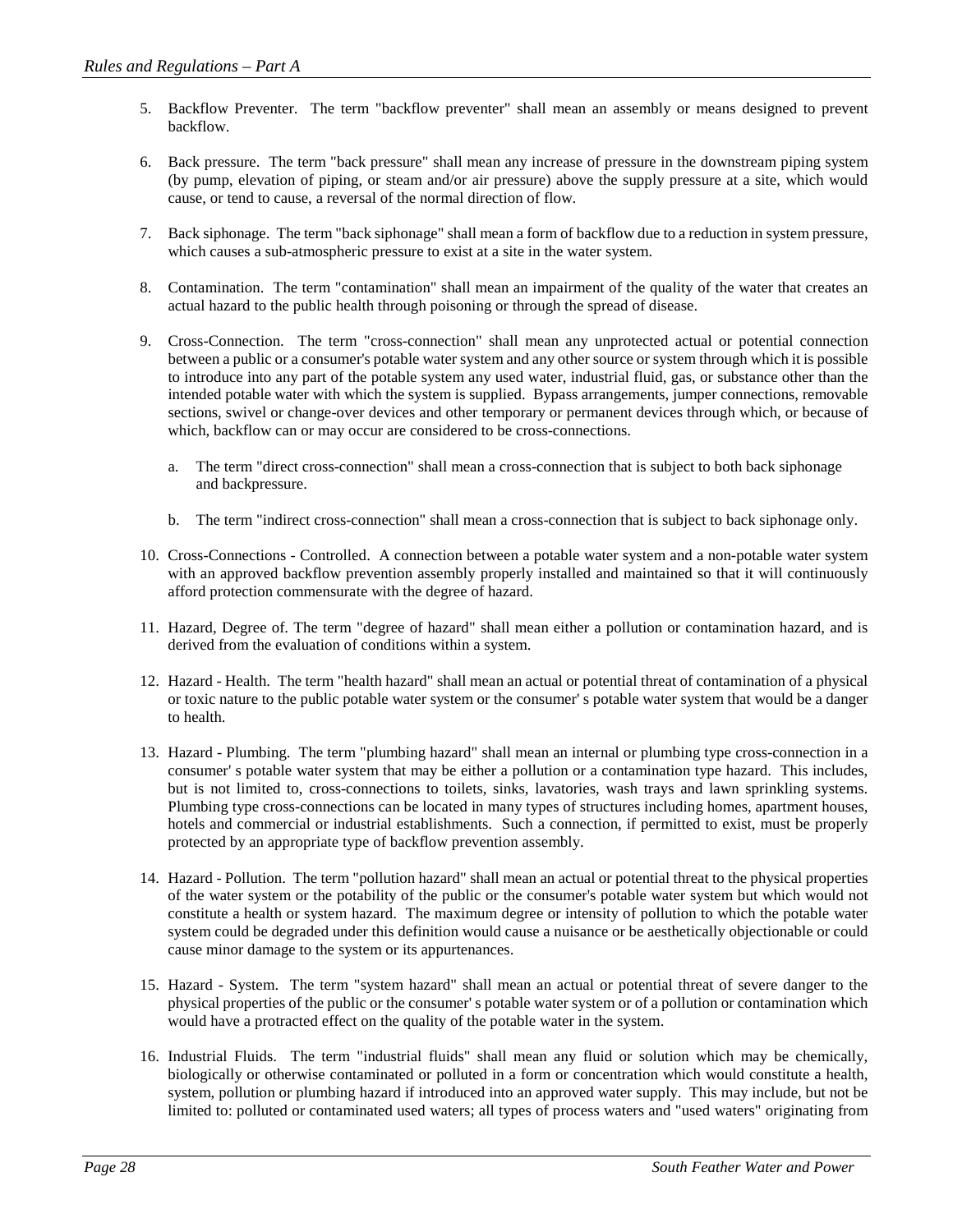the public potable water system which may deteriorate in sanitary quality; chemicals in fluid form; plating acids and alkalis; circulated cooling waters connected to an open cooling tower and/or cooling waters that are chemically or biologically treated or stabilized with toxic substances; contaminated natural waters such as from wells, springs, streams, rivers, bays, harbors, seas, irrigation canals or systems, etc.; oils, gases, glycerin, paraffin, caustic and acid solutions and other liquid and gaseous fluids used industrially, for other processes, or for firefighting purposes.

- 17. Pollution. The term "pollution" shall mean an impairment of the quality of the water to a degree which does not create a hazard to the public health but which does adversely and unreasonably affect the aesthetic qualities of such waters for domestic use.
- 18. Reduced Pressure Principle Backflow Prevention Assembly. This term shall mean an assembly containing two independently acting approved check valves, together with a hydraulically operating, mechanically independent pressure differential relief valve located between the check valves and at the same time below the first check valve. The unit shall include properly located resilient seated test cocks and tightly closing resilient seated shutoff valves at each end of the assembly. This assembly is designed to protect against a pollutant or a contaminant) . This assembly shall not be used for backflow protection of sewage or reclaimed water, unless approved by the administrative authority (State Department of Health Services or the Butte County Health Department).
- 19. System Protection. The term "system protection" shall mean the appropriate type or method of backflow protection at the service connection, commensurate with the degree of hazard of the consumer's potable water system.
- 20. Water Non-potable. The term "non-potable water" shall mean a water supply that has not been approved for human consumption by the health agency having jurisdiction.
- 21. Water Potable. The term "potable water" shall mean any public potable water supply that has been investigated and approved by the health agency and operating under a valid health permit. In determining what constitutes an approved water supply, the health agency has final judgment as to its safety and potability.
- 22. Water Service Connection. The term "service connection" shall mean the terminal end of a service connection from the public potable water system, (i.e., where the Agency ceases to have jurisdiction and sanitary control of the water at its point of delivery to the consumer's water system). If a water meter is installed at the end of the service connection, then the service connection shall mean the downstream end of the water meter. Where a backflow device is installed beyond the meter, then the service connection shall mean the downstream end of the backflow device.<sup>[51](#page-28-0)</sup>

## **D. Cross-connection Protection Requirements**

- 1. Unprotected cross-connections with the public water supply are prohibited.
- 2. Whenever backflow protection has been found necessary, the Agency will require the property owner to have an approved backflow prevention assembly installed by the Agency. Continued service is conditional upon their compliance.<sup>[52](#page-28-1)</sup>
- 3. Wherever backflow protection has been found necessary on a water supply line entering a property, then any and all water supply lines from the Agency's mains entering this property shall be protected by an approved backflow prevention assembly. The type of assembly to be installed will be in accordance with the requirements of this ordinance.
- 4. Agency personnel shall have reasonable access to property receiving water service for purposes relating to furnishing water service, including inspection of piping and equipment to determine backflow and crossconnection compliance.

 <sup>51</sup> Paragraph amended 3/23/99

<span id="page-28-1"></span><span id="page-28-0"></span><sup>52</sup> Paragraph amended 3/23/99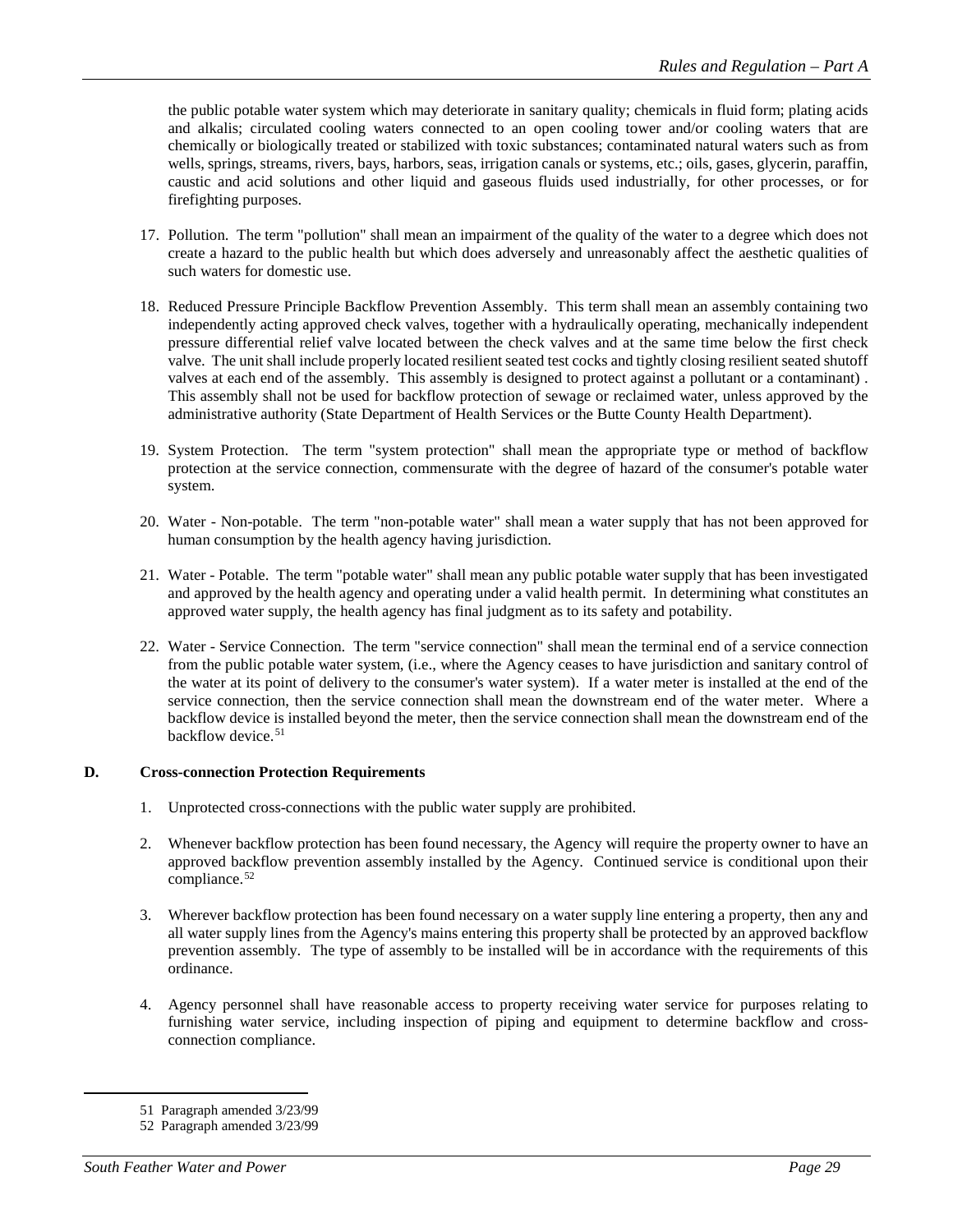5. The property owner shall provide and maintain reasonable access for Agency representatives to all service connections, meters, backflow devices, or their facilities pertinent to water service installed on the property.

## **E. Where Protection Is Required**

- 1. Each new service connection to the Agency water system, and each previously discontinued service that is reactivated, shall be protected against backflow of water from the property into the public water system.[53](#page-29-0)
- 2. Each service connection from the Agency water system for supplying water to property having an auxiliary water supply shall be protected against backflow of water from the property into the public water system.
- 3. Each service connection from the Agency water system for supplying water to any property on which any substance is handled in such fashion as may allow its entry into the Agency's system. This shall include the handling of process waters and waters originating from the Agency water system which have been subjected to deterioration in sanitary quality.
- 4. Backflow prevention assemblies shall be installed on the service connection to any property having (a) internal cross-connections that cannot be permanently corrected and controlled to the satisfaction of the state or local health department and the Agency, or (b) intricate plumbing and piping arrangements or where entry to all portions of the premises is not readily accessible for inspection purposes, making it impracticable or impossible to ascertain whether or not cross-connections exist.
- 5. Any parcel that has multiple service laterals connected to Agency mains shall have backflow prevention assemblies installed on each meter.
- 6. Backflow prevention assemblies shall be installed on the service connection to any property having a pump connected to the domestic system.
- 7. Any property where there is a repeated history of cross-connections being established or re-established shall be required to install a backflow prevention assembly on all domestic service connections serving that property.
- 8. Backflow prevention assemblies shall be installed on the service connection to any property having a fire sprinkler system. Plans for such installations shall be reviewed and approved prior to installation by the local fire agency.

## **F. Type of Backflow Protection Required**

1. The type of system protection that shall be provided to prevent backflow into the approved water supply shall be commensurate with the degree of hazard that exists on the consumer's property. The type of protective assembly that may be required (listed in an increasing level of protection) includes: Reduced Pressure Principle Backflow Prevention Assembly (RP), and an Air-gap separation (AG). The water user may choose a higher level of protection than required by the Agency. The minimum type of backflow protection required to protect the approved water supply at the user's water connection is a reduced pressure principle (RP) device.<sup>[54](#page-29-1)</sup>

## **G. Backflow Prevention Assemblies**

- 1. Only backflow prevention assemblies that have been approved by the Agency shall be acceptable for installation to the Agency's potable water system.
- 2. The Agency will provide an approved backflow prevention assembly at the customer's expense.<sup>[55](#page-29-2)</sup>
- 3. Backflow prevention assemblies shall be installed in a manner prescribed as follows:

 <sup>53</sup> Paragraph amended 2/23/99, 3/23/99

<span id="page-29-2"></span><span id="page-29-1"></span><span id="page-29-0"></span><sup>54</sup> Paragraph amended 3/23/99

<sup>55</sup> Paragraph amended 3/23/99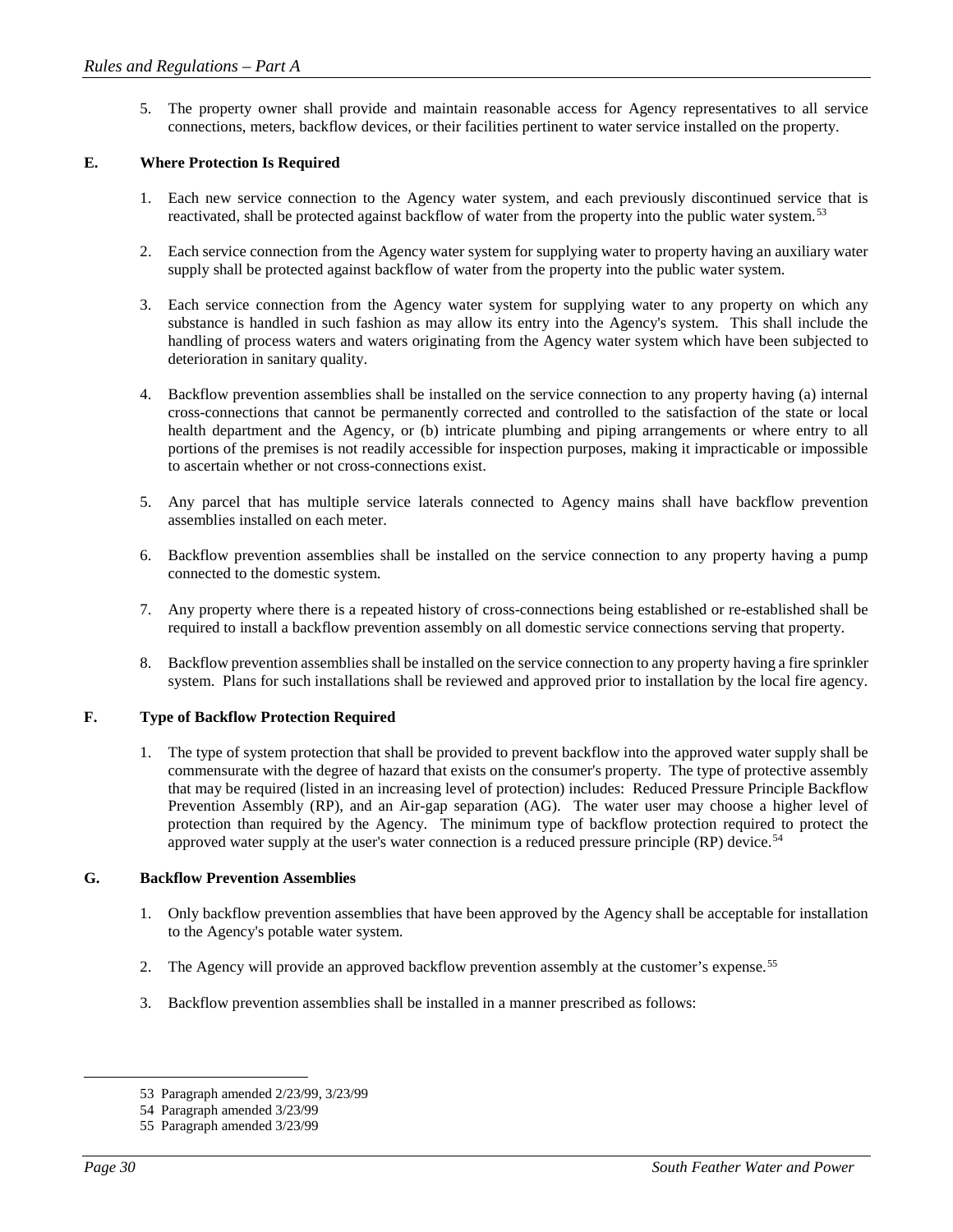- a. Location of the assemblies should be as close as practical to the user's connection. The Agency shall have the final authority in determining the required location of a backflow prevention assembly.
- b. Air-gap separation (AG). The air-gap separation shall be located on the user's side of the service connection, and as close to it as is practical. All piping from the service connection to the receiving tank shall be above grade and entirely visible. No water use shall be provided from any point between the service connection and the air-gap separation. The water inlet piping shall terminate a distance of a least two (2) pipe diameters of the supply inlet, but in no case less than one (1) inch, above the overflow rim of the receiving tank.
- c. Reduced pressure principle backflow prevention assembly (RP). The approved reduced pressure principal backflow prevention assembly shall be installed on the user's side of the service connection, and as close to it as is practical. The assembly shall be installed a minimum of twelve (12) inches above grade and not more than thirty-six (36) inches above grade measured from the bottom of the assembly and with a minimum of twelve (12) inches side clearance. The assembly shall be installed so that it is readily accessible for maintenance and testing. There shall be no branch lines at any point between the service connection and the RP assembly. The assembly shall be protected from freezing in a manner approved by the Agency.

## **H. Testing and Maintenance**

- 1. Each backflow prevention assembly must be kept in working order, which requires testing and/or inspection at least once each year.
- 2. The Agency will perform all preventive maintenance and testing of the device at a cost established from time to time by the Board of Directors. Repairs - including parts and labor - will be made on items considered to be from "normal deterioration," but will not cover the cost to repair vandalism. The Agency will perform annual testing and file the required reports with the State Department of Public Health.<sup>[56](#page-30-0)</sup>

A monthly charge for maintenance and testing of the device will be added to the property owner's water bill in accordance with the schedule - 'Backflow Maintenance Charges' - shown at the end of these Rules and Regulations. Said monthly charge will not be assessed to inactive accounts.<sup>[57](#page-30-1)</sup>

- 4. Approval must be obtained from the Agency before a backflow prevention assembly is removed, relocated, or replaced. Any expense incurred by the Agency regarding such actions will be the responsibility of the property
	- a. Relocation: An assembly may be relocated following confirmation by the Agency that the relocation will continue to provide the required protection and satisfy installation requirements. A retest will be required following the relocation of the assembly.
	- b. Repair: An assembly may be removed for repair, provided the water use is either discontinued until repair is completed and the assembly is returned to service, or the service connection is equipped with other backflow protection approved by the Agency. A retest will be required following the repair of the assembly.
	- c. Replacement: An assembly may be removed and replaced provided the water use is discontinued until the replacement assembly is installed. Agency personnel will perform all replacement.<sup>[58](#page-30-2)</sup>
- 5. If a service becomes inactive after a backflow device has been installed, and it remains inactive for more than 12 months, the Agency may remove the device to minimize future maintenance efforts and expense. The service may not be reactivated until the backflow device is reinstalled, and the cost to reinstall the backflow device (labor, equipment and incidental parts – not the cost of the device) will be charged to the account upon its reactivation.<sup>[59](#page-30-3)</sup>

<span id="page-30-0"></span> <sup>56</sup> Paragraph amended 3/25/97, 3/23/99

<span id="page-30-1"></span><sup>57</sup> Paragraph added 3/25/97; waiver for inactive accounts added 2/24/09

<span id="page-30-2"></span><sup>58</sup> Paragraph amended 3/23/99

<span id="page-30-3"></span><sup>59</sup> Amended 3/23/99; amended 2/24/09 to allow removal of backflow device after 12 months inactive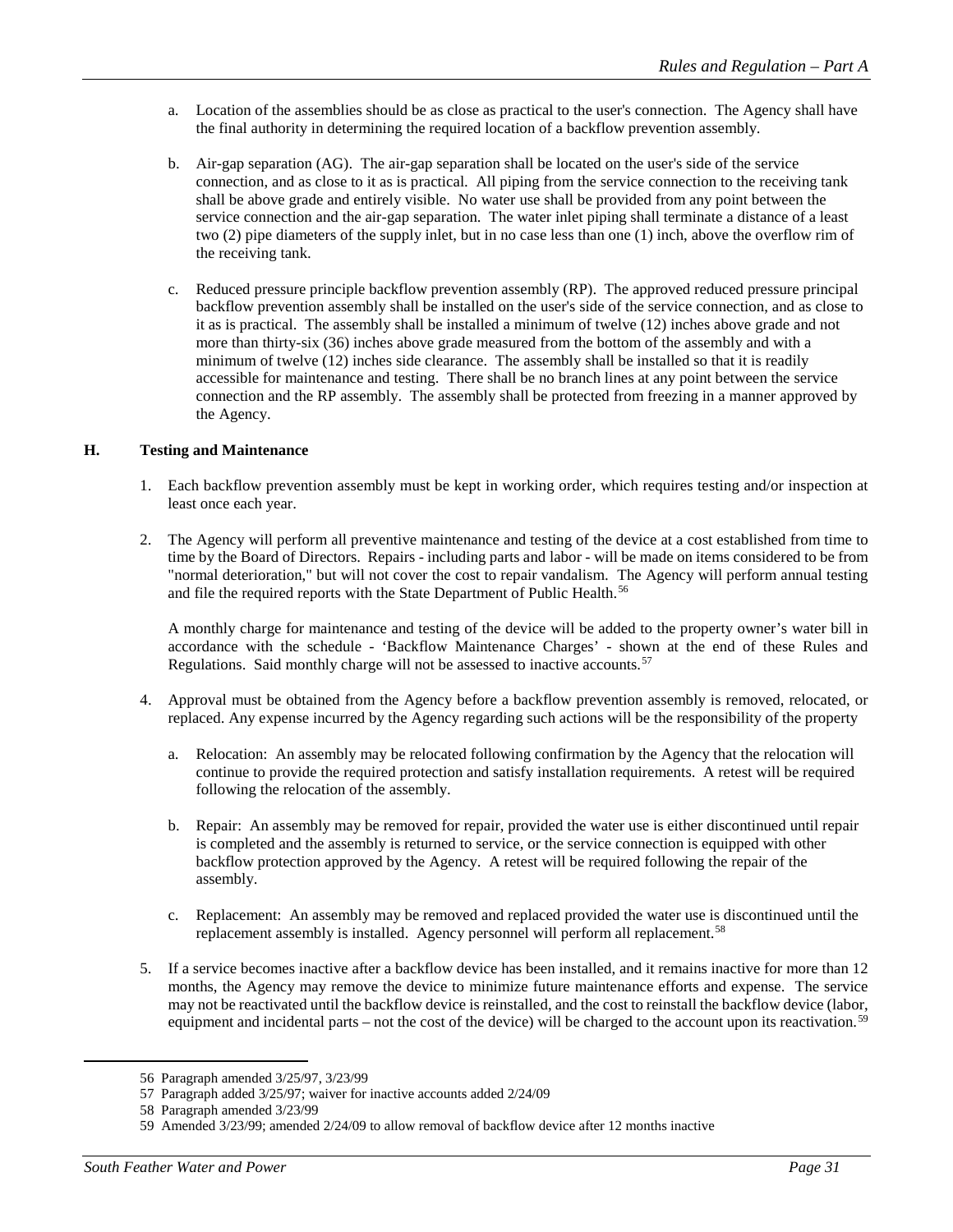## **I. Administrative Procedures**

- 1. The Agency may require an on-premise inspection to evaluate cross-connection hazards. The Agency will transmit a written notice requesting an inspection appointment to each affected water user. Any water user who cannot or will not allow an on-premise inspection of their piping system shall be required to install the backflow prevention assembly the Agency considers necessary, and/or be subject to termination of water service..
- 2. The Agency may require a re-inspection for cross-connection hazards of any premise to which it serves water. The Agency will transmit a written notice requesting an inspection appointment to each affected water user. Any water user who cannot or will not allow an on-premise inspection of his piping system shall be required to install the backflow prevention assembly the Agency considers necessary.
- 3. The Agency will notify the water user of the inspection findings, listing the corrective actions to be taken, if any are required. A period of 30 days will be given to complete all corrective actions required, including installation of backflow prevention assemblies. The Agency shall not be responsible for any unidentified plumbing hazards that may result in damage or injury. This period may be extended at the discretion of the General Manager.
- 4. A second notice will be sent to each water user who does not take the required corrective actions prescribed in the first notice within the 30 days period allowed. The second notice will give the water user a 15-day period to take the required corrective action. If no action is taken within the 15-day period the Agency may terminate water service to the affected water user until the required corrective actions are taken.
- 5. Final written notification shall be sent to the customer by both certified and regular mail with a minimum of 7 calendar days to respond prior to shut-off.
- 6. A "door-hanger" notifying of the impending service termination will be delivered to the service address a minimum of 24 hours prior to shut-off.
- 7. When the Agency encounters water uses that represent a clear and immediate hazard to the potable water supply that cannot be immediately abated, the Agency shall notify the consumer, if possible, before terminating water service until the hazard is abated.

## *Section 26 - Customer Account Records*

Records of customer accounts with the Agency are to be considered confidential in nature and are not to be made available for inspection by unauthorized persons.

## *Section 27 – Wasteful Water Use*

Although South Feather Water and Power Agency's water supply is ample for the needs of its customers, it is complying with the State Water Board's conservation measures.

## **A. Prohibited Wasteful Water Practices**:

- 1. Applying potable water to outdoor landscape that causes runoff onto adjacent property, non-irrigated areas, private and public walkways, roadways, parking lots or structures;
- 2. Using a hose to wash a motor vehicle, except where the hose is fitted with a shut-off nozzle or device that causes it to stop dispensing water when not in use;
- 3. Applying potable water to driveways and sidewalks unless for safety or sanitation, in which case a bucket, a hose with a shut-off nozzle, A low-volume/high-pressure water broom is preferred.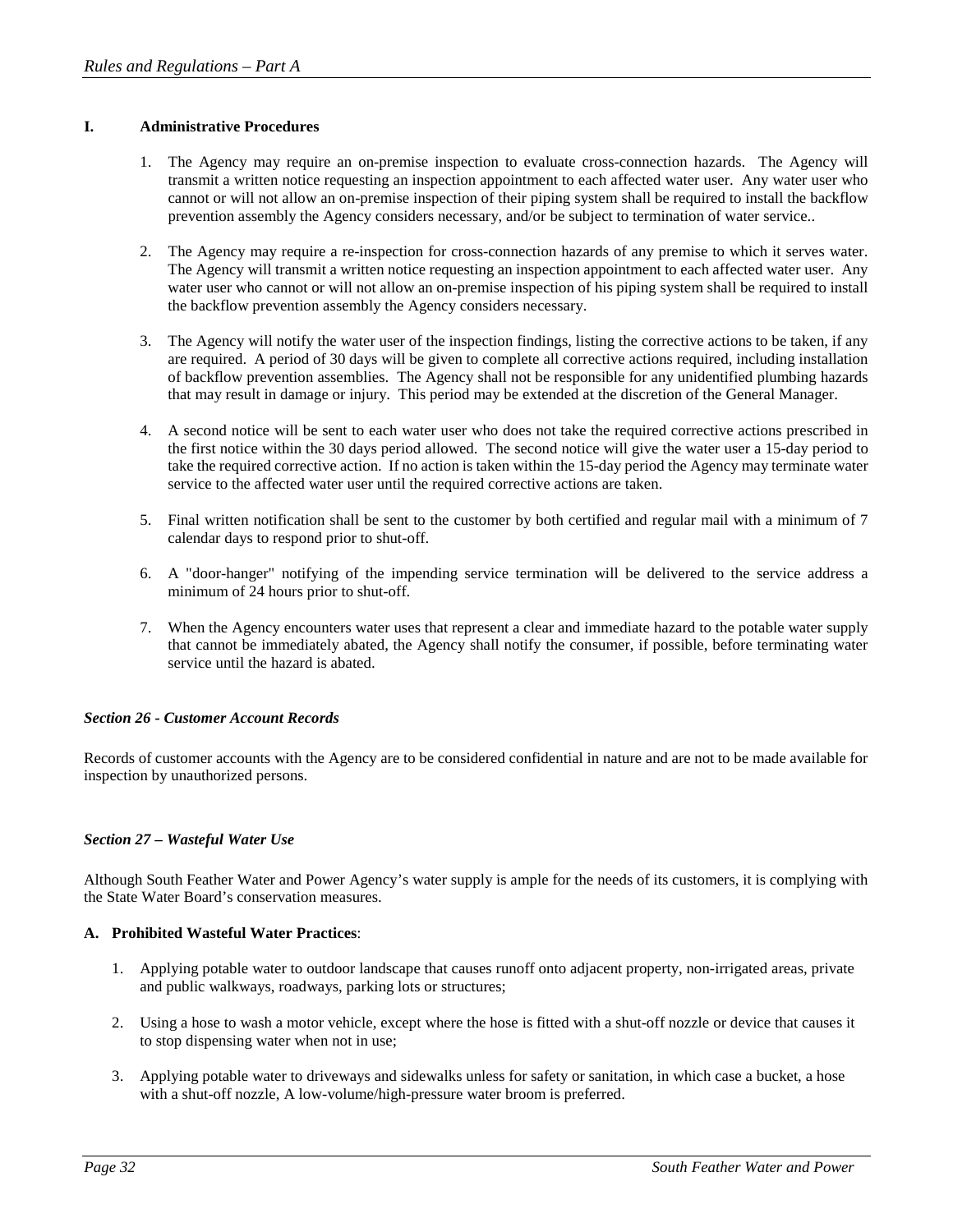- 4. Using potable water in a fountain or other decorative water feature, except when the water is part of recirculating system.
- 5. Failure to repair leaks, breaks or malfunctions in a timely manner once found or after receiving a notice from the Agency.

South Feather Water and Power provides water at rates for the beneficial use of our customers. Misuse or continued wasteful water use is not considered a beneficial use and may be subject to fines, penalties or discontinuation of water service until the practices that created the situation are remedied.

- **1.** South Feather must notify the property of suspected water misuse with a time frame to comply;
- **2.** If the issue continues South Feather may impose a penalty; and/or
- **3.** If the issue is not remedied, South Feather may deem this account as a non-beneficial use; and/or
- **4.** South Feather may disconnect the water service until the issue is remedied.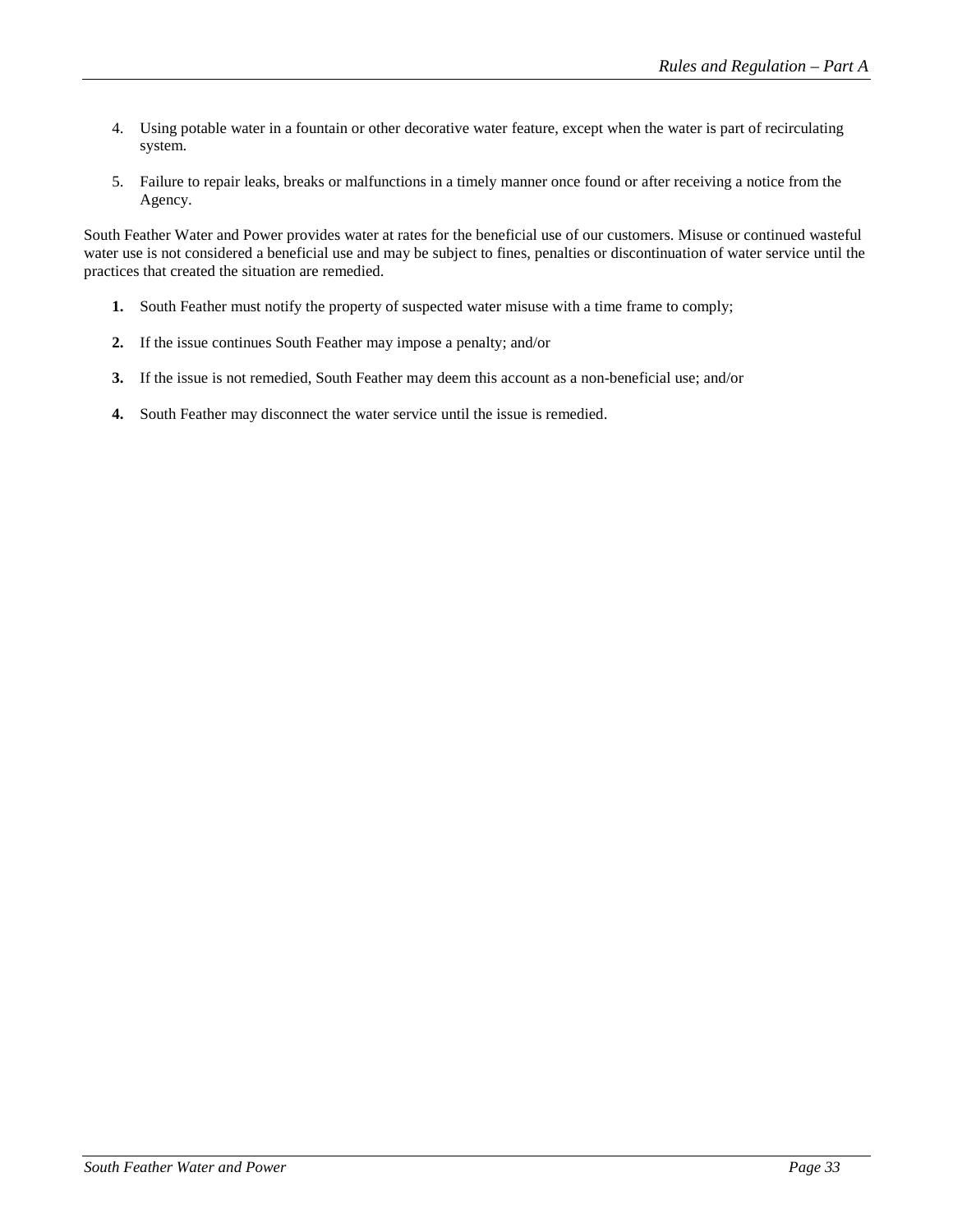## **PART B - IRRIGATION WATER SERVICE**

**WARNING**: untreated or raw water is provided from the Agency system for irrigation purposes only. Ditch water or piped raw water does not meet federal or state standards for domestic water. Irrigation water is not for domestic use.

## *Section 1 - Applying for Service*

Applications for irrigation water service to a parcel with a residence must show proof of a domestic water source before the Agency will accept the application.

Applications for irrigation water service shall be made in person by the property owner. To open an account for water service the signature of the property owner is required.

Applications are taken at the business office of the Agency. The Agency's requirements for the type of service desired must be met before an application will be approved.

#### *Section 2 - Water Entitlement*

No water will be served to lands outside the Agency except to lands having a proven enforceable legal right to service. Any exceptions to this rule can only be by action of the Board of Directors.

#### **A. Agency Members**

Each parcel of land within the Agency is entitled to its proportionate share of water available within the capacities of the Agency's conduits and upon payment of all applicable fees and charges.

Past water service that has been inactive and discontinued for at least one year may be required to wait until adequate capacity is available before the service can be reactivated.

#### **B. Railroad Commission Act**

As to land located outside the boundaries of the Agency holding a right to receive water under the terms of the 1922 Railroad Commission Order No. 11334<sup>60</sup>, the Agency has no means of adding delinquent charges to the tax bill. Therefore, on any lands requesting service, the landowner must pay a deposit, prior to receipt of water service, in an amount estimated by Agency staff as a two-month bill. The deposit will not earn interest.

Thereafter, the landowner must pay bills as presented and must always retain on deposit an amount sufficient to cover a one-month billing. Any deposit remaining at the end of the irrigation season will be refunded to the landowner.

## **C. Surplus Water**

Surplus water purchases will be in accordance with the Surplus Water Agreement executed by the Agency and Applicant.

<span id="page-33-0"></span> <sup>60</sup> Amended 11/27/01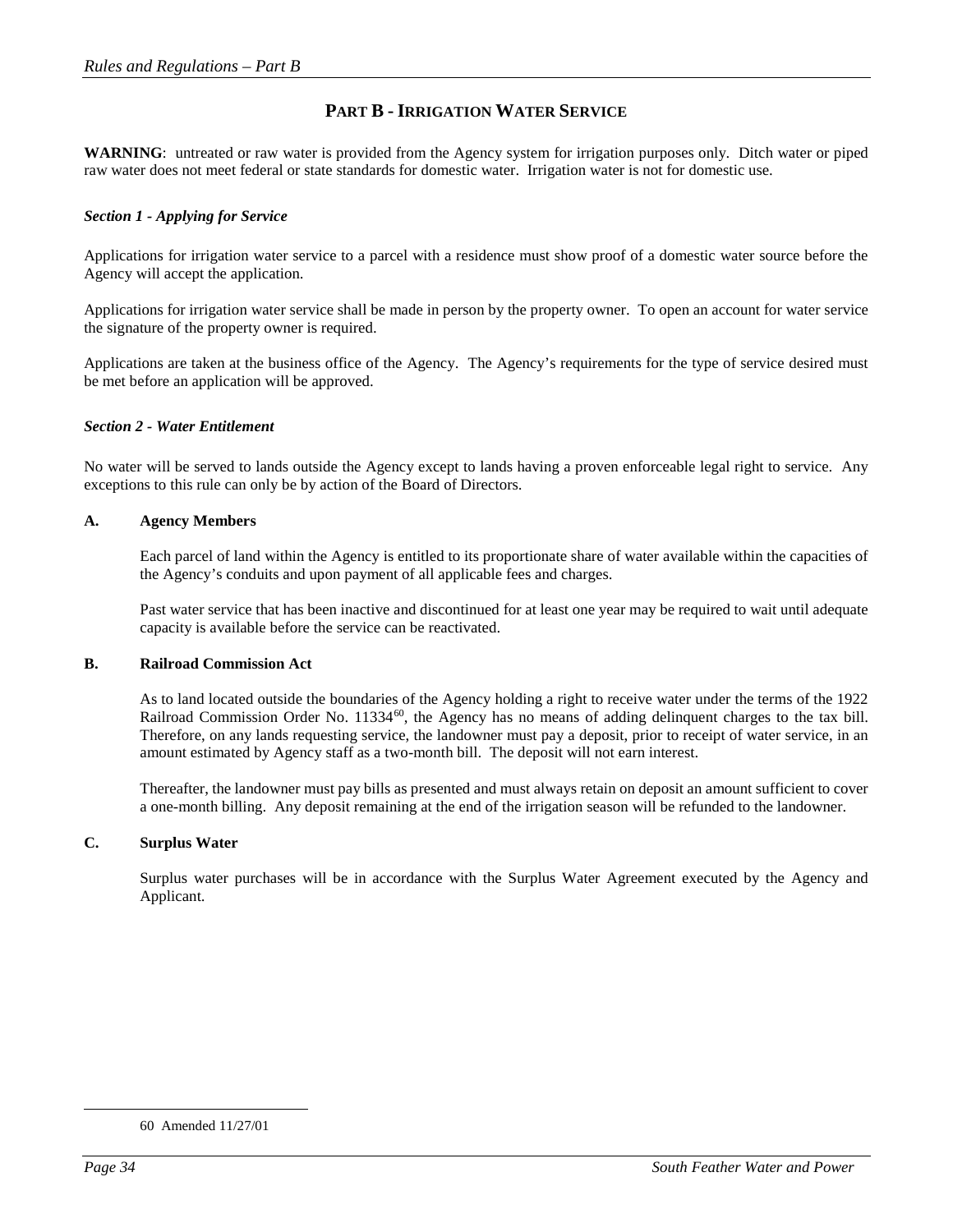## *Section 3 - Irrigation Water Service*

## **A. Existing Service**

Irrigation water service may be granted where a measuring device exists at the property requesting service and the Agency's requirements are met as stated in these regulations.

## **B. New Service**

Irrigation water service may be granted provided the applicant meets the Agency's general requirements as stated elsewhere in these regulations and:

- 1. Water is available in the Agency's ditch or raw water pipe.
- 2. The size of the service is approved by the Agency; and
- 3. The applicable Agency charges have been paid.

The Agency at the expense of the applicant shall install the measuring device.<sup>[61](#page-34-0)</sup>

If the property requesting irrigation water is not adjacent to a Agency ditch or raw water pipe, a recorded easement for conveying water must be obtained by the property owner requesting water service.

## **C. Water Use for Residential Purposes**

Congress adopted the Safe Drinking Water Act (SDWA) in 1986 and amended it in 1996 by changing the definition of a public water system to include any system delivering raw water for human consumption to at least 15 residences or to 25 individuals via any "constructed conveyances", including ditches, canals, and flumes, as well as any pipeline (refer to Public Law 104- 182). The new definition of a public water system applies even to systems using canals, ditches and natural waterways to transport irrigation water if they meet the threshold number of residential connections. As a result, the Agency's raw water system is classified as a public water supply and, therefore, must comply with the law's prohibition against the use of untreated, or under-treated water for human consumption.

Therefore, effective January 1, 2005, use of raw water for drinking and cooking is prohibited for all existing Agency customers, unless processed by an approved home-treatment facility as provided in this subsection.

- 1. Applications for New Water Service.
	- a. As specified in Part B Section 1, herein, applications for irrigation (raw-water) service to a parcel with a residence must show proof of a domestic water source before the Agency will accept the application.
	- b. The use of commercially bottled water, hauled treated water, or the use of home-treatment facilities will not qualify as a "domestic water source" for the purpose of qualifying for a new raw-water service application.
- 2. Water for Drinking or Cooking

Parcels with a residence(s) served as existing Agency raw-water customers who are not using a well or spring for all drinking and cooking needs must take service to the residence from a public, potable, water system; use commercially bottled water or hauled treated water, or use water processed by an approved home-treatment facility.

a. Commercially Bottled or Hauled Treated Water

Commercially bottled or hauled treated water used for drinking or cooking must be delivered to the customer's parcel by a commercial distributor who has been approved by the General Manager and who

<span id="page-34-0"></span> <sup>61</sup> Paragraph amended 2/27/96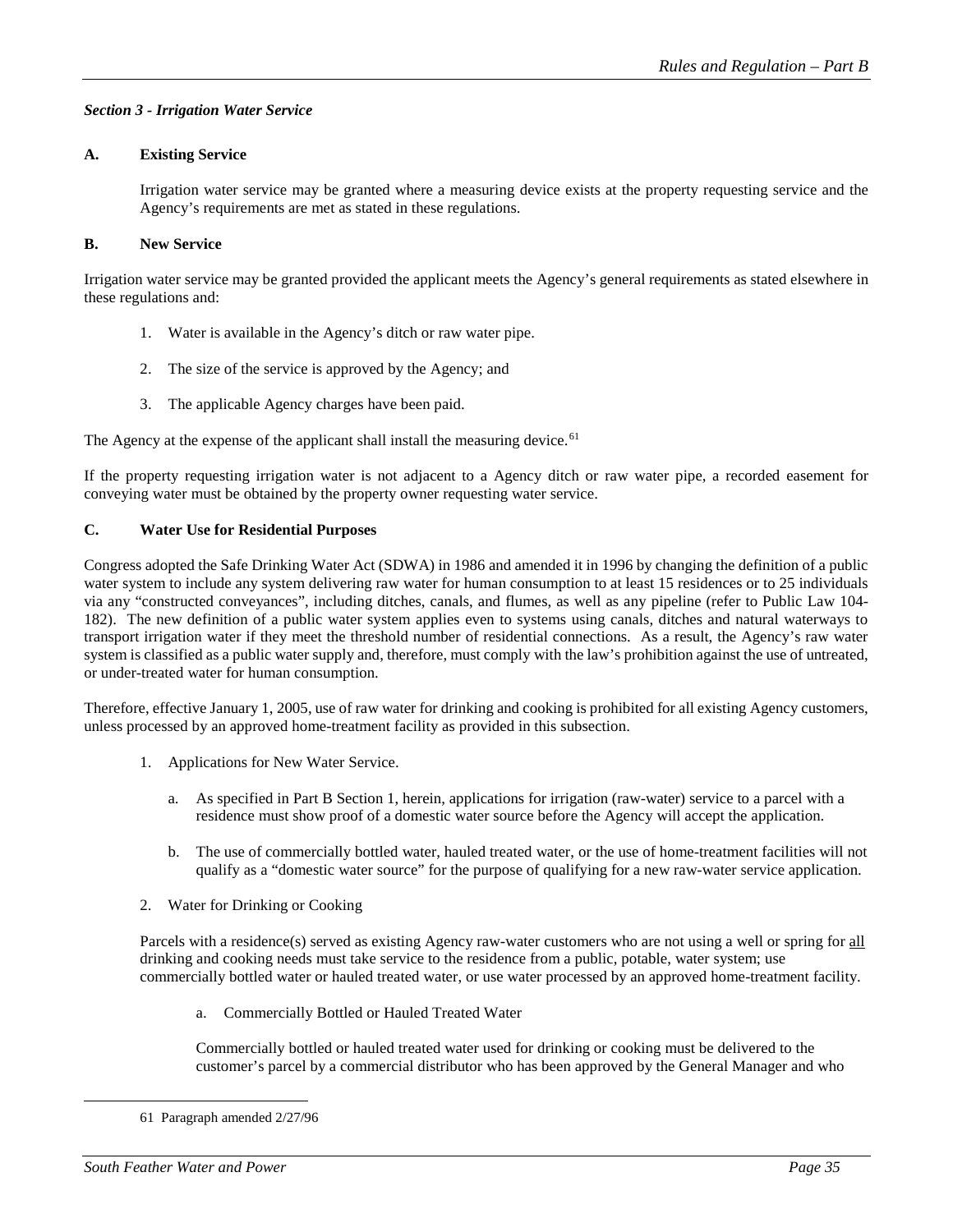has agreed in writing to provide verification of service to Agency in accordance with Agency specifications.

b. Home-Treatment Facility

The California State Department of Health Services must approve a home-treatment facility used to produce water for drinking or cooking. The facility must be operated, monitored and maintained by the Agency or its agent under contract with the served property's owner.

3. Cost and Expense

All costs for providing water for drinking and cooking, including Agency costs, will be the responsibility of the property owner.

## *Section 4 - Responsibilities of Irrigation Water Users*

Water must not be used wastefully. Any user may be refused water until conditions causing waste of water or injury to others is remedied.

All orders for irrigation service from the Agency's ditch system are to be placed through the Irrigation phone 533-7240, between the hours of 8:00 a.m. and 12:00 noon, weekdays only.

Orders for delivery or shut-off must be made at least twenty-four (24) hours before the delivery or shut-off is to be made.

## **A. Ditch System**

Before water is turned into a conduit not owned by the Agency, the conduit shall be in proper condition to receive water. All such conduits must be kept free from weeds and other obstructions and shall be of sufficient capacity and properly constructed and maintained to carry the head of water applied for without danger of breaks, overflow, or undue seepage. If not so unobstructed, constructed, and maintained, the Manager may shut off the delivery of water thereto. The Manager may order any such conduit cleaned, repaired, and reconstructed if necessary, before water is made available. Failure to comply with the order of the Manager shall relieve the Agency of any liability or responsibility for not delivering water. Nothing herein shall be construed as an assumption of liability on the part of the Agency, its Directors, officers or employees for any damages occasioned by reason of improper construction, maintenance, or use of any private conduit or by reason of permitting the flow of water or turning water therein. The Agency is not responsible for maintenance of conduits in does not own.

## **B. Pipe System**

- 1. Responsibility. All water facilities on the water user's side of the meter are the responsibility of property owner and water user. The Agency is not responsible for loss of water or damage that might be caused by excessive pressure, loss of pressure or any lack or failure of any Agency conduits, valves, regulators or other facilities. It is the property owner's responsibility to install and maintain safety devices to protect against hazards.
- 2. Owner Facility Repairs. The Agency assumes no responsibility for any repairs beyond the water user's meter. Responsibility for making on-the-spot repairs to privately owned systems rests with the water user.

## *Section 5 - Pumping From Agency Ditch or Water Pipe*

Pumps taking suction from the Agency facility require an encroachment permit. Applicant shall submit engineered plans and specifications for the proposed installation to the Agency.

<span id="page-35-0"></span>Irrigation customers pumping water from SFWPA facilities shall be responsible for any damage to their pump(s) resulting from the absence of water in said facilities. All private pumps should be equipped with low-water switches (pressure, float, etc.).<sup>[62](#page-35-0)</sup>

 <sup>62</sup> Paragraph added 8/22/00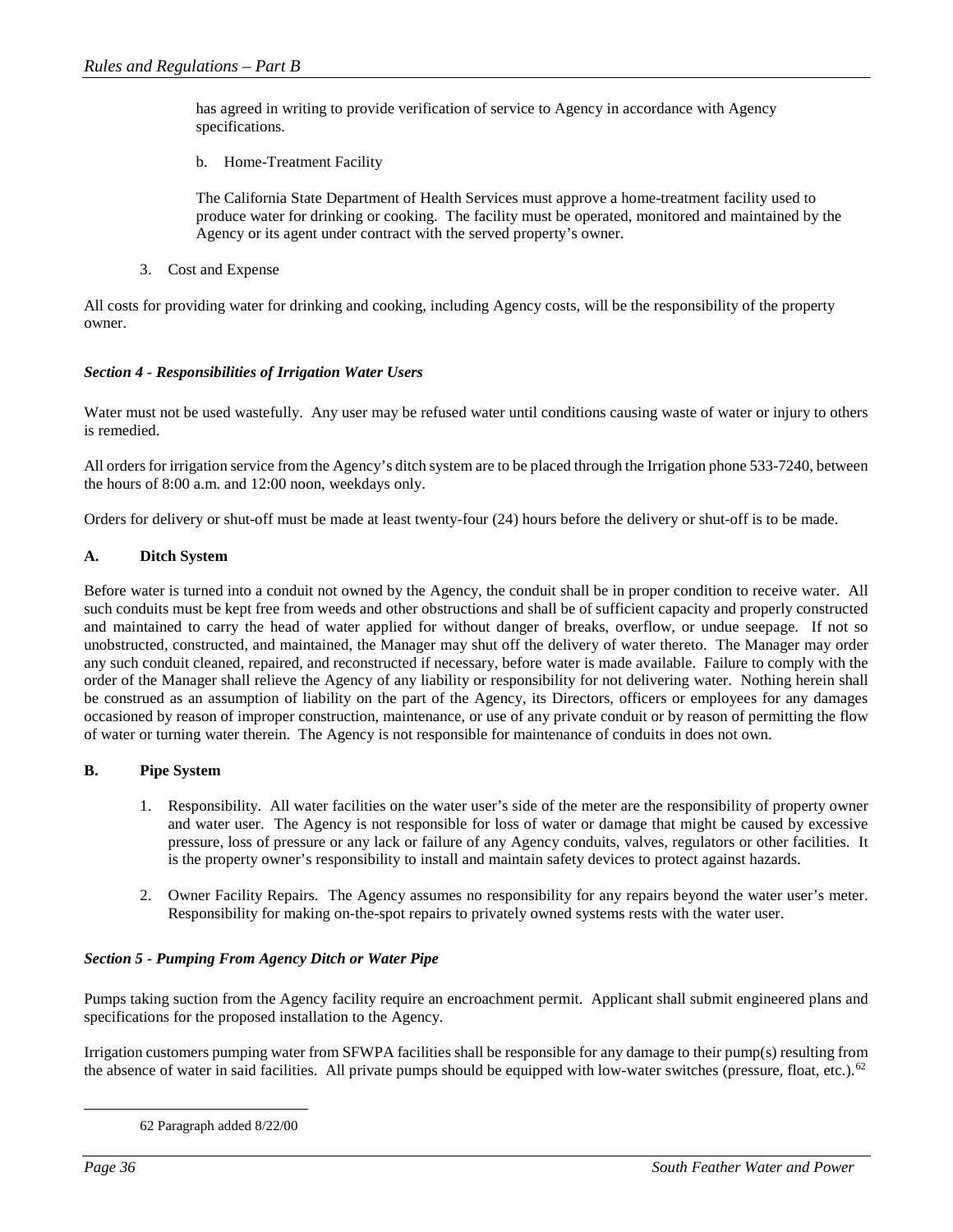## *Section 6 - Maintenance of Private Pipelines*

A water measuring device/meter will be installed on the Agency's facility at the point where the private line is attached. Immediately in front of the measuring device, a valve will be installed to allow for water to be turned off in the event of a pipeline breakage. If the line is not attached, a water box would be installed.

If the private line serves more than one party, an additional device/meter shall be installed at that point.

It is recommended that private parties using one common pipeline have a maintenance agreement, which includes a response plan in the event of breakage.

In the event of breakage, water loss is charged to the landowner. Therefore, it is incumbent upon landowners receiving Agency water through their privately owned pipelines to keep them in good repair, have a rapid response plan in case of breakage and have an agreement that clearly spells out who is responsible for liability.

## *Section 7 - Control of Agency Facilities*

No fence shall be built, or trees or vines or other obstruction placed on any right of way easement or property belonging to the Agency without written permission of the Agency. Meters must not be obstructed by structures, plantings of trees, shrubs and other vegetation. Suitable access for the meter reader shall be maintained. If, after notice to user, the obstruction is not removed, the Agency may remove the obstruction or the meter at the expense of the user.

Easements and rights of way for Agency canals, ditches and pipelines which have been acquired by prescriptive use include sufficient width on either side of said canal, ditch or pipeline to accommodate necessary equipment and personnel. The Manager shall determine the appropriate width necessary for maintenance of said canal, ditch, or pipeline.

Crossings or culverts are allowed to be constructed within the Agency's right of way. All crossings or culverts shall be at the expense of the interested landowners and to the Agency's specifications. Agency encroachments permits for such work shall be obtained from the Agency prior to commencing such work.

The Agency may shut off water at any time for making repairs or improvements or for other purposes. Except in the case of an emergency or disruptions in service beyond the Agency's control, the Agency will attempt to give a minimum 48-hour notice to customers who might be affected by the temporary absence of water in a ditch resulting from routine maintenance. The notice will include the beginning time and estimated length of the shut off. [63](#page-36-0)

Except for routine maintenance (e.g., repair of minor leaks, ditch cleaning by hand or with a "bobcat" excavator, repairing existing flumes, repairing existing siphons, etc.), property owners will be notified a minimum of five days in advance when major repair or improvement projects are planned for irrigation-system facilities within the boundaries of their property. The notification will inform owners of the extent of the work proposed.<sup>[64](#page-36-1)</sup>

Only Agency employees have authority to open, close, or adjust diverting valves and gates in Agency works. Diverting gates, valves and meters may be equipped with locks, and the keys shall be under the control of the Agency.

The operation and control of the works of the Agency are under the exclusive management and control of the Manger and no person other than authorized Agency employees shall do any of the following:

- 1. Change, disturb or tamper with any Agency works or make any opening therein or change any setting of control devices.
- 2. Place, construct or install any opening, take out pipe, siphon, pump, culvert, bridge, dam wall or other obstruction or structure in any Agency conduit or works, without the express approval of the Manager.

 <sup>63</sup> Amended 11/27/01

<span id="page-36-1"></span><span id="page-36-0"></span><sup>64</sup> Amended 11/27/01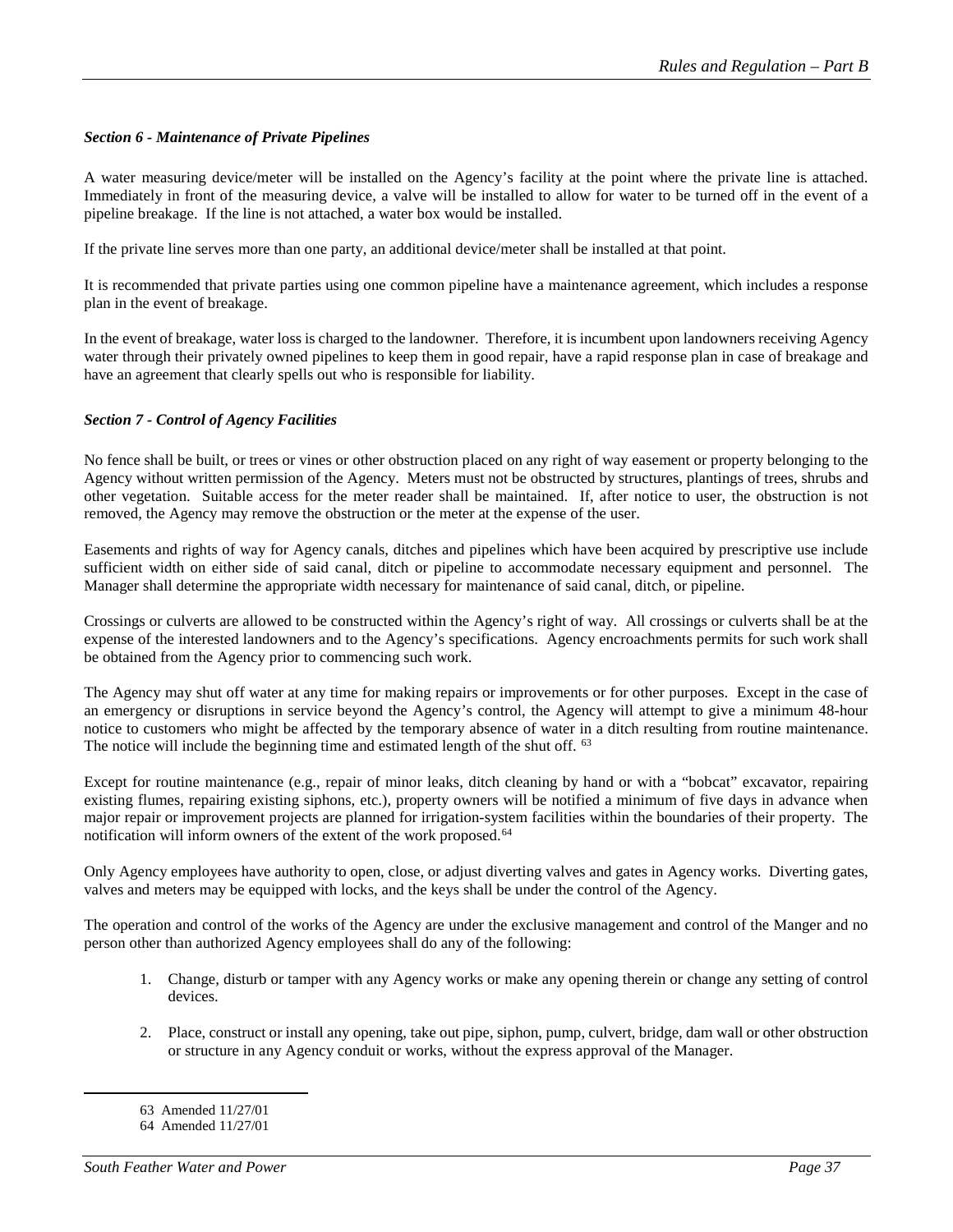- 3. Take or divert water from Agency works or from conduits supplied by the Agency without permission of the Manager or ditchtender in charge.
- 4. Use a Agency conduit as an irrigation service ditch.

## *Section 8 - Payment of Bills*

Bills are due and payable on the date they are mailed, and are delinquent ten (10) days thereafter. A delinquency penalty charge as determined by the Board of Directors and as shown herein in the schedule of Fees and Charges, will be applied to each account's unpaid balance15 days after it becomes delinquent and monthly thereafter.<sup>[65](#page-37-0)</sup>

Water service accounts will only be established in the name of the property owner. Landlords who make arrangements with their tenants to pay the monthly water bill may request that the bill be sent to their tenant's address. Nevertheless, the landlord is ultimately responsible for payment delinquencies. Delinquency notices will be sent to landlords upon their request.<sup>[66](#page-37-1)</sup>

## *Section 9 - Delinquent Accounts*

Accounts are delinquent ten (10) days after the bill is mailed. Water services may be discontinued if an account remains delinquent seventy (70) days after the bill is mailed. A courtesy delinquency notice may be provided fifty (50) days after the bill is mailed. A final shutoff notice shall be mailed seven (7) business days prior to the scheduled delinquency shutoff.

Water services may be discontinued if the delinquent account balance has not been paid prior to the scheduled shutoff date. Once a service has been discontinued, the entire account balance must be paid prior to service being restored.<sup>[67](#page-37-2)</sup>

## *Section 10 - Turn-on Charge*

When a delinquency notice is generated, a 'Deliquency Notice Service Fee' shall be added to the account and included in the delinquent balance. Said fee shall be determined by the Board of Directors, and is shown herein in the schedule of Rates and Fees.

When a shutoff notice is generated, a 'Shutoff Notice Service Fee' shall be added to the account and included in the delinquent balance. Said fee shall be determined by the Board of Directors, and is shown herein in the schedule of Fees and Charges.<sup>68</sup>

When a water service is discontinued for delinquency a 'Meter Lock Service Fee' shall be added to the account and included in the delinquent balance. Said fee shall be determined by the Board of Directors, and is shown herein in the schedule of Fees and Charges. No additional fee will be assessed to restore service if the entire account balance is paid prior to said balance being assigned to the Butte County Tax Roll.<sup>[69](#page-37-4)</sup>

In the case where a delinquent bill is paid by check or credit card after the shutoff notice has been generated, and the bank returns the check unpaid or denies the credit card, service will be immediately discontinued without further notice. Prior to restoration of service, the account's entire balance and any bank charge for a returned check must be paid in cash.

## *Section 11 - Discontinuance of Service*

#### <span id="page-37-1"></span><span id="page-37-0"></span>**A. Reasons for Discontinuation of Water Service:**

- 1. At Customer Request
- 65 Paragraph amended 10/27/98
- 66 Paragraph added 7/28/94
- <span id="page-37-2"></span>67 Paragraph added 10/27/98
- <span id="page-37-3"></span>68 Paragraph added10/27/98
- <span id="page-37-4"></span>69 Paragraph amended 10/27/98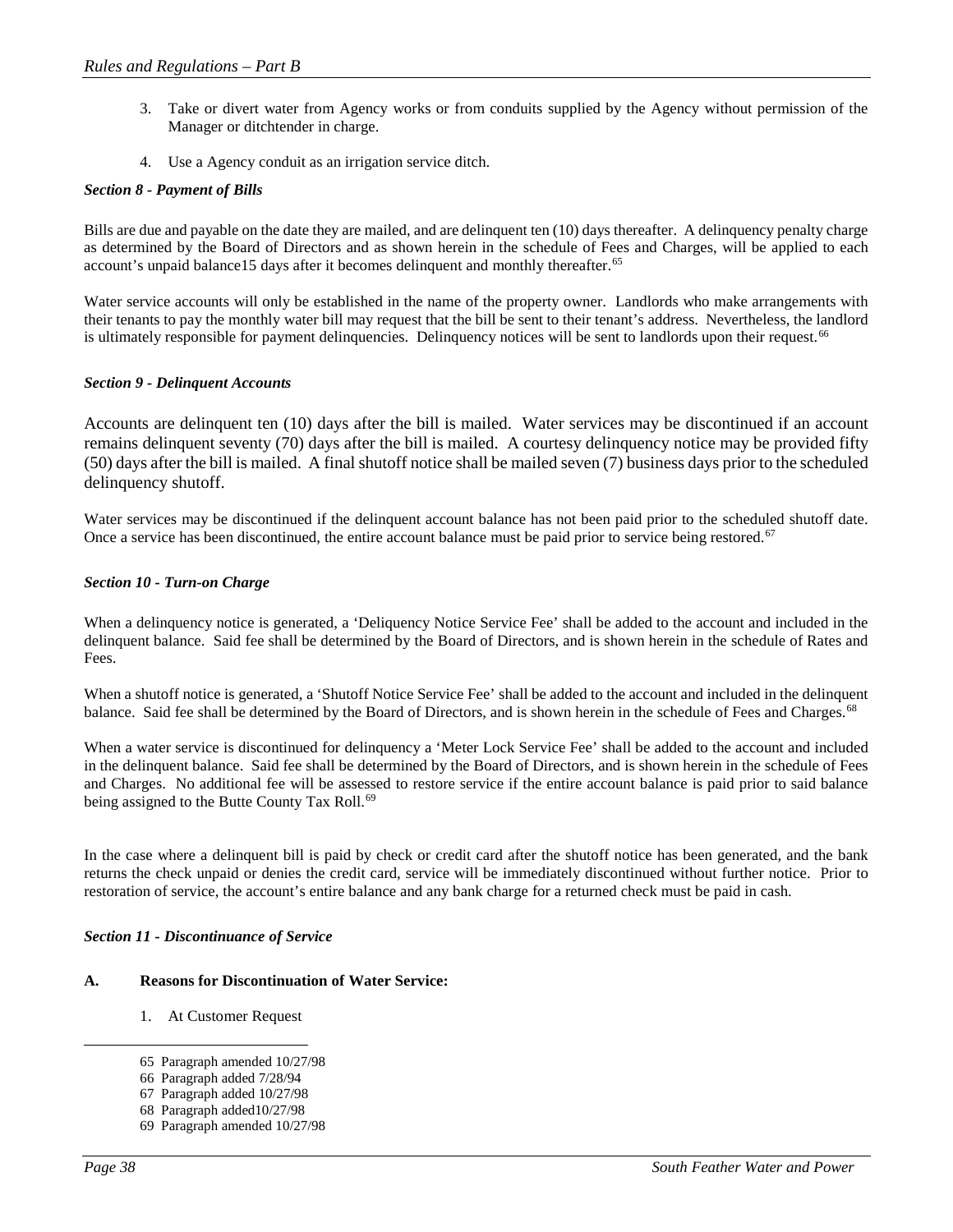Water service will be turned off on the date requested by the customer, excepting Saturdays, Sundays, and holidays, provided 24-hour advance notice is furnished to the Agency.

The customer will be held responsible for all service rendered to his premises until the Agency has received notice to terminate such service. Only written requests by the property owner will be accepted.

2. For Nonpayment of Bills

The Agency will discontinue water service if an account remains delinquent seventy(70) days after the bill is mailed.[70](#page-38-0)

3. For Noncompliance with These Regulations

Water service will be discontinued, reclassified, or removed by the Agency for failure to comply with any of the regulations governing water service to customers.

If service is turned off for violation of regulations, the Agency may require payment of a turn-on charge as determined by the Board of Directors and set forth herein in the schedule of Fees and Charges in addition to other amounts due from the customer before restoring the service. $71$ 

In the event the customer turns on the water service or allows or causes it to be turned on after it has been turned off for the above reasons, the Agency may again turn off the water service, and may charge and collect a turn-on charge for each such event in addition to other amounts due from the customer before restoring water service.

## **B. Continuation of Monthly Service Charge**

The monthly service charge assessed to all accounts is for expenses incurred by the Agency which are not related to amount of usage - account maintenance, administration, distribution system maintenance, fire flow, etc. These expenses continue throughout the year regardless of the volume any specific account uses. It is appropriate, therefore, that the monthly service charge be applied to each account on a monthly basis, regardless of usage, unless the account is discontinued.

Unless water is unavailable for a period of time in excess of thirty (30) days, or unless service is physically discontinued by Agency personnel - at either the owner's request or the Agency's own initiative - the monthly service charge shall continue to be assessed to each account.

## *Section 12 - Use and Resale of Water*

Water is served to the parcels listed on the service application. Customer shall not permit the use of any water received from the Agency on any parcels other than those specified in the application. No water received from the Agency may be resold without special approval from the Agency.

Where two adjoining parcels that qualify for service and are within the boundaries of the Agency and owned by the same individual, all parcels may be served from a single meter with an approved application for service specifying both parcels that will be served by the single meter. Any customer with an existing account in good standing who wishes to service an adjoining parcel must submit a new service application for approval.

## *Section 13 - Flat Rate Accounts*

<span id="page-38-0"></span>Flat rate accounts are entitled to a maximum of ¾ miner's inch of continuous flow not to exceed one (1) acre foot of water per month. The Agency does not guarantee that water is available continuously. Flat rate accounts do not receive water after the close of the irrigation season established by the Agency. Due to the seasonal nature of irrigation service from the ditch system,

 <sup>70</sup> Paragraph amended 10/27/98

<span id="page-38-1"></span><sup>71</sup> Paragraph amended 10/27/98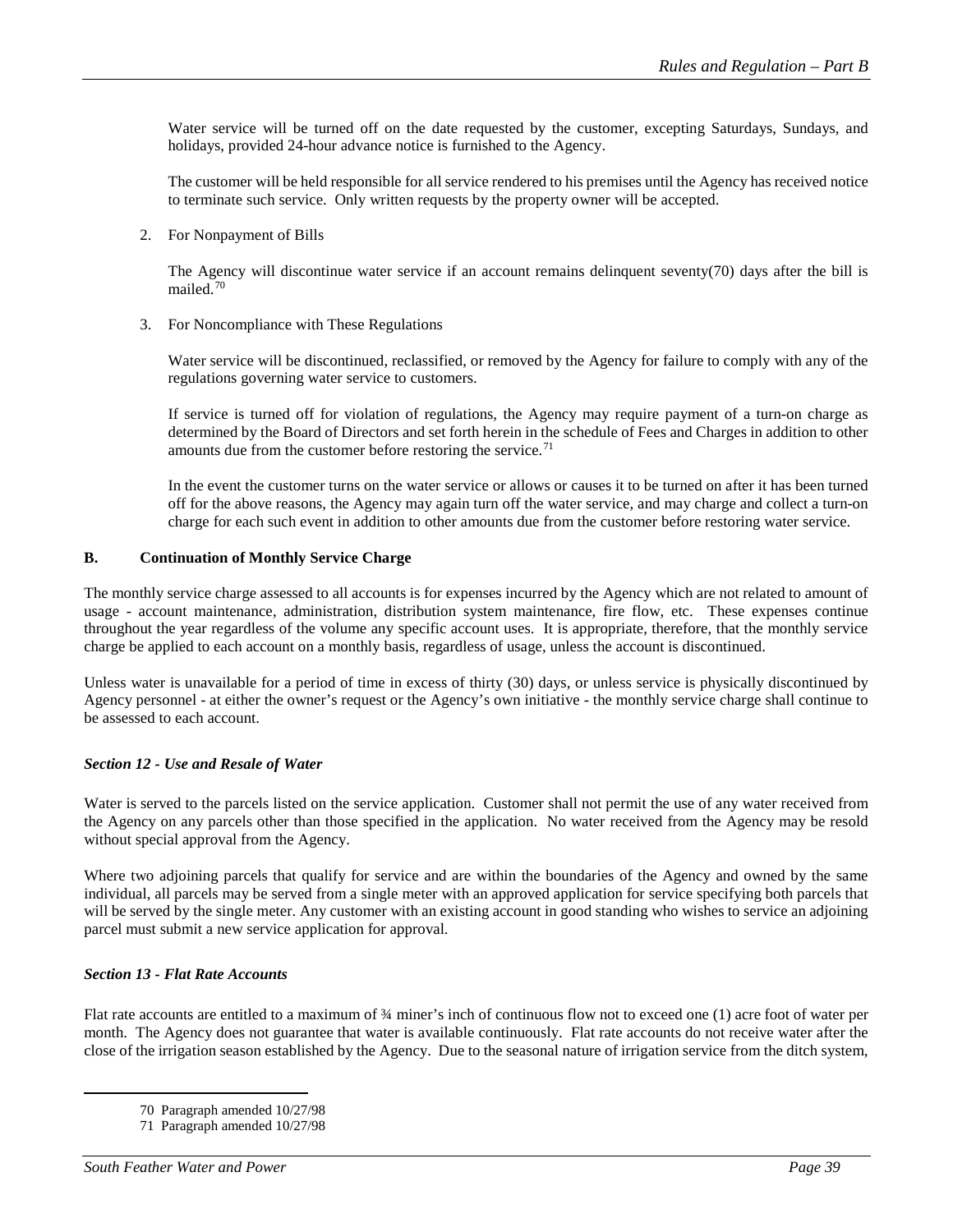flat rate accounts are not to be used as a source of water for a home water treatment system. Flat rate accounts are strictly for irrigation and are not intended to be a substitute for a domestic water account.

## *Section 14 – Wasteful Water Use*

Although South Feather Water and Power Agency's water supply is ample for the needs of its customers, it is complying with the State Water Board's conservation measures.

## **A. Prohibited Wasteful Water Practices:**

- 1. Failure to repair leaks, breaks or malfunctions in a timely manner once found, or after receiving notice from the District Agency;
- 2. Water not confined to the customer's property and being allowed to run off and cause damage to adjoining properties or to the roadside ditch or gutter;

South Feather Water and Power provides water at rates for the beneficial use of our customers. Misuse or continued wasteful water use is not considered a beneficial use and may be subject to fines, penalties or discontinuation of water service until the practices that created the situation are remedied.

- 1. South Feather must notify the property of suspected water misuse with a time frame to comply;
- 2. If the issue continues South Feather may impose a penalty; and/or
- 3. South Feather may disconnect the water service until the issue is remedied.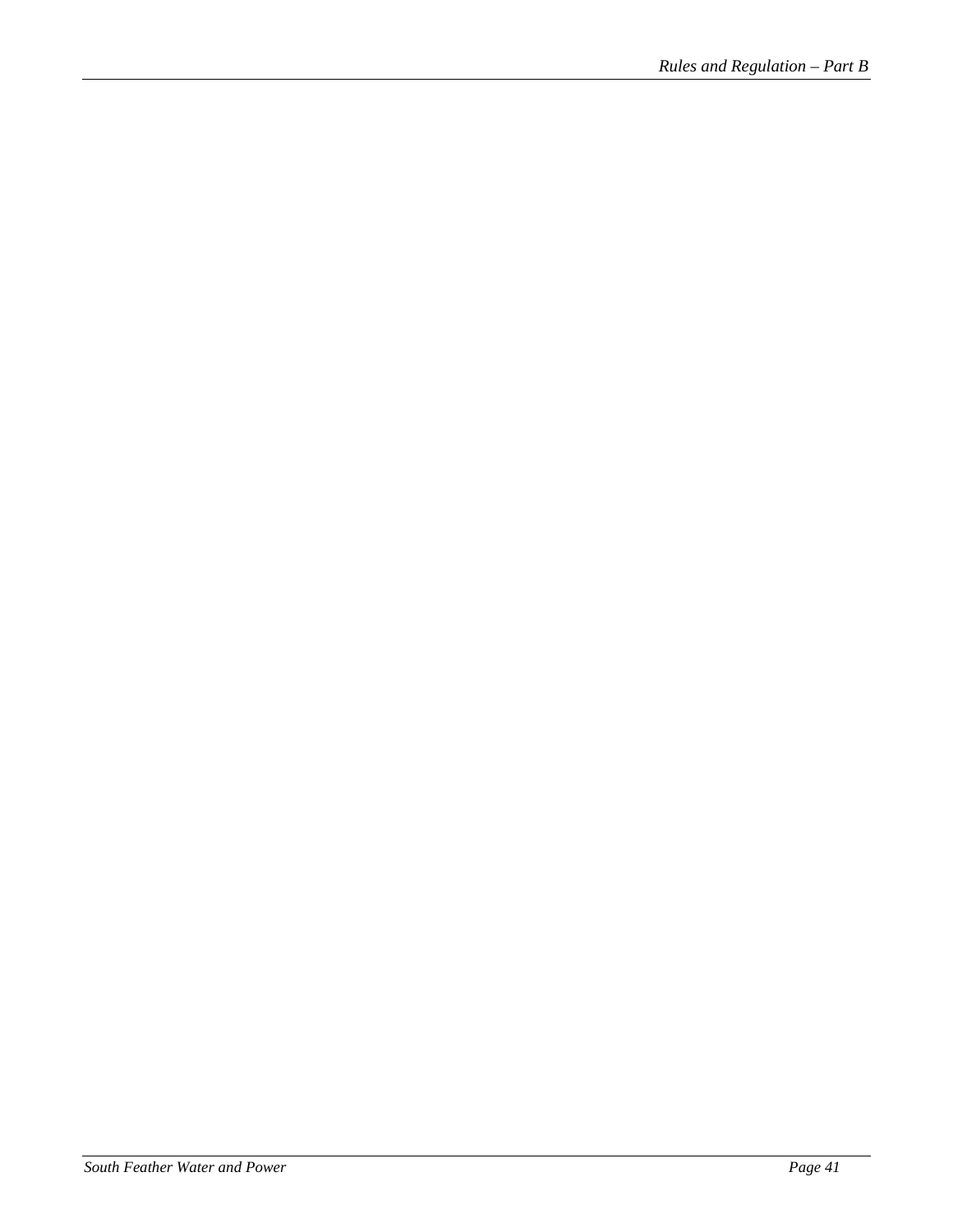## **PART C – COMPLIANCE WITH AGENCY RULES**[72](#page-41-0)

Failure or refusal of any landowner or water user to comply with these Rules, or any interference by any landowner, water user, his tenants, servants or employees with the right, duties or obligations of the Agency, or its employees, shall entitle the Agency to discontinue the service of water to the lands of such owner or user until the land owner or water users shall furnish satisfactory proof to the Board of his intention to comply with these Rules, and desist from such interference and has removed any default existing at the time service of water is discontinued.

## **PART D – WATER RATES**[73](#page-41-1)

#### *Potable Water-*

| (per occupied unit per month)                                                                         |  |
|-------------------------------------------------------------------------------------------------------|--|
| Rates-of-Use (in addition to Service Charge) <sup>76</sup> :                                          |  |
|                                                                                                       |  |
|                                                                                                       |  |
|                                                                                                       |  |
| Oversized Meter Charge (in addition to Service Charge; not applicable to mobile home parks, apartment |  |

complexes, duplexes, multiple commercial units, etc.<sup>[78](#page-41-6)</sup>):

| Meter Size | <b>Monthly Charge</b> |
|------------|-----------------------|
|            |                       |
|            |                       |
|            |                       |
|            |                       |
|            |                       |
|            |                       |

#### *Non-Potable Water-*

| Rates-of-Use (in addition to Service Charge):                   |  |
|-----------------------------------------------------------------|--|
|                                                                 |  |
|                                                                 |  |
|                                                                 |  |
| (All non-potable rates-of-use equate to \$39.00 per acre-foot.) |  |

## <span id="page-41-3"></span><span id="page-41-2"></span><span id="page-41-1"></span><span id="page-41-0"></span>*Fees & Charges[83](#page-41-11)*

New Service Charge (installation estimates, processing, etc.)................................................................. \$40[84](#page-41-12)

75 Effective 2/23/99.

 <sup>72</sup> Changed from Part B, Section 14 on 2/27/01

<sup>73</sup> Originally affected 2/13/90, "Part D" added 6/26/01.

<sup>74</sup> Authorized 2/23/93; effective 3/1/93; multi-family residential units excluded as of 2/23/99.

<sup>76</sup> Amended 11/22/11 (effective 1/1/12)

<sup>77</sup> Authorized 7/28/20.

<sup>78</sup> Effective 2/23/99.

<sup>79</sup> Authorized 2/23/93; effective 3/1/93; multi-family residential units excluded as of 2/23/99.

<sup>80</sup> Reduced from \$2.25/MI on 11/22/11 to: \$2.08/MI effective 1/1/12, and \$1.95/MI effective 1/1/14

<sup>81</sup> Reduced from 10¢ on 11/22/11to: 9.64¢ effective 1/1/12, and 8.67¢ effective 1/1/14.

<sup>82</sup> Authorized 3/23/93; effective 4/1/93. Amended 3/26/96 to clarify that the flat rate is \$45/month, and that flat rate customers also pay the

<span id="page-41-12"></span><span id="page-41-11"></span><span id="page-41-10"></span><span id="page-41-9"></span><span id="page-41-8"></span><span id="page-41-7"></span><span id="page-41-6"></span><span id="page-41-5"></span><span id="page-41-4"></span><sup>\$17.50/</sup>month service charge, for a total monthly rate of \$62.50. Reduced from \$62.50 on 11/22/11 to: \$59.50 effective 1/1/12, and \$56.50 effective 1/1/14. 83 Originally authorized 2/13/90

<sup>84</sup> Authorized 6/23/92; effective 7/1/92; renamed 2/27/01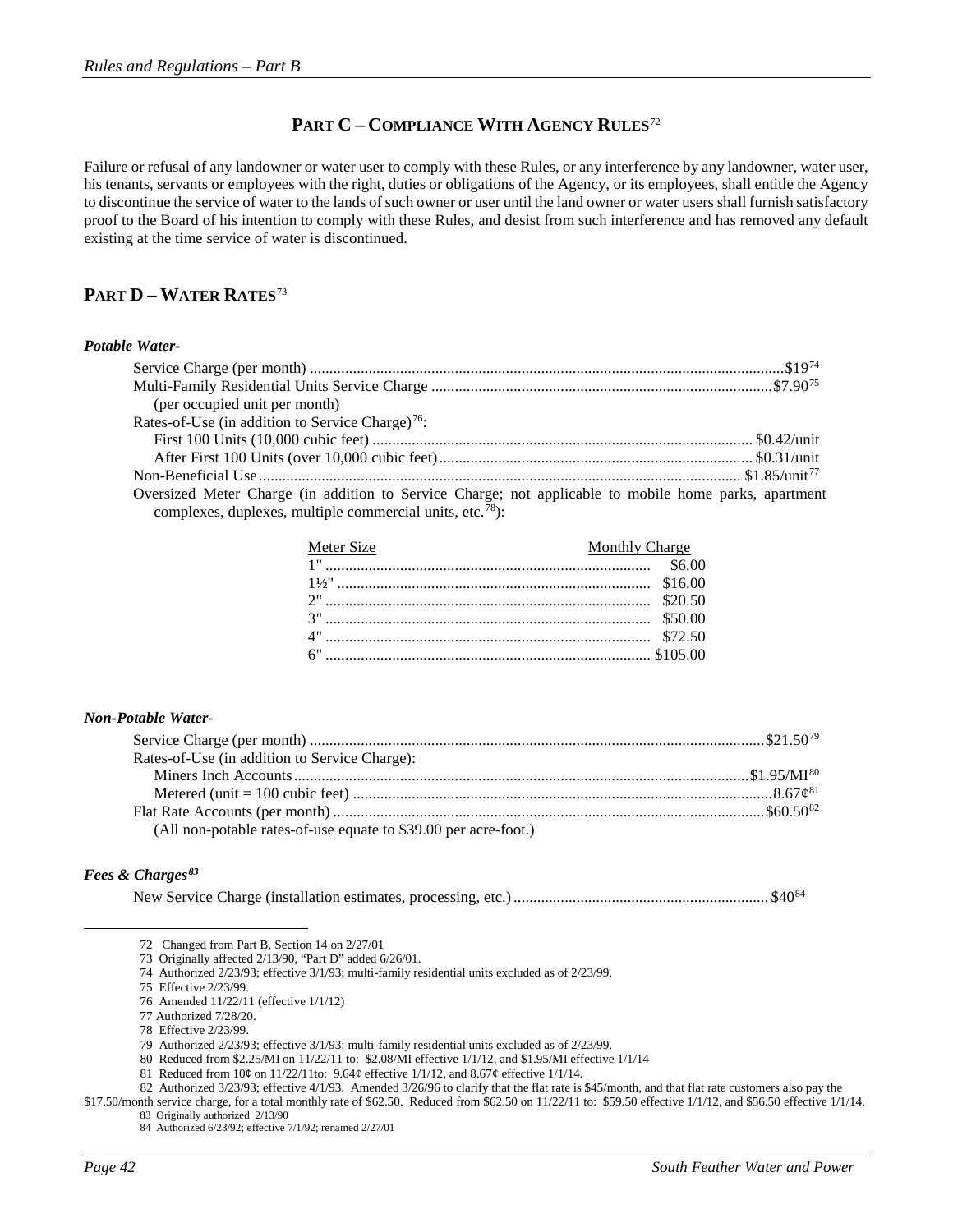| Non-Standard Service <sup>92</sup>                             |  |
|----------------------------------------------------------------|--|
|                                                                |  |
|                                                                |  |
|                                                                |  |
|                                                                |  |
|                                                                |  |
|                                                                |  |
|                                                                |  |
|                                                                |  |
|                                                                |  |
|                                                                |  |
|                                                                |  |
|                                                                |  |
| Meter Tampering Fee (resetting, damaging, cutting locks, etc.) |  |
|                                                                |  |
|                                                                |  |
|                                                                |  |
|                                                                |  |
|                                                                |  |
|                                                                |  |
|                                                                |  |
|                                                                |  |

85 Effective 2/27/01

92 Renamed 11/27/01

93 Updated: 04/27/21

<span id="page-42-15"></span><span id="page-42-14"></span><span id="page-42-13"></span><span id="page-42-12"></span><span id="page-42-11"></span><span id="page-42-10"></span><span id="page-42-9"></span><span id="page-42-8"></span><span id="page-42-7"></span>94 Added 11/27/01; amended 7/22/0; amended 7/27/21. If customer fails to report monthly usage for two consecutive months, deposit will be retained if meter is not returned in good condition upon request.

109 Authorized 7/28/20

 <sup>95</sup> Change amount from \$20.00 to \$78.50; Effective July 2022 Billing Cycle

<span id="page-42-1"></span><span id="page-42-0"></span><sup>86</sup> Authorized 10/27/98; amended 7/22/08. Fee to be increased annually, commencing January 1, 2009 by the same percentage as the annual cost-of-living adjustment granted to the Agency's Water Treatment and Distribution Employees.

<span id="page-42-2"></span><sup>87</sup> Effective 2/23/99; amended 7/22/08. Fee to be increased annually, commencing January 1, 2009 by the same percentage as the annual cost-of-living adjustment granted to the Agency's Water Treatment and Distribution Employees.

<span id="page-42-3"></span><sup>88</sup> Effective 2/23/21, charged whenever water service is requested for a parcel with an existing service line and meter set. Payment in full for installation of ¾" residential radio-read meter and ¾" backflow prevention device. Fee to be updated as inventory costs change.

<span id="page-42-6"></span><span id="page-42-5"></span><span id="page-42-4"></span><sup>89</sup> Installation charge for parts when backflow device is required by agency regulations. Fee to be updated as inventory costs change.

<sup>90</sup> Name amended 2/27/01

<sup>91</sup> Amended 3/23/21: Charge is based on current Butte County fees plus overhead percentage.

<sup>95</sup> Added 7/22/08. Fee assessed if customer fails to report monthly usage.

<sup>96</sup> Added 11/27/01

<sup>97</sup> Added 11/27/01

<sup>98</sup> Added 11/27/01

<sup>99</sup> Added 11/27/01

<sup>100</sup> Added 11/27/01 101 Added 11/27/01

<sup>102</sup> Effective 8/26/97

<sup>103</sup> Authorized 3/23/93; effective 4/1/93; amended 2/27/01

<sup>104</sup> Effective 2/27/01

<sup>105</sup> Effective 8/26/97

<sup>106</sup> Effective 2/27/01/ amended 07/22/08

<span id="page-42-22"></span><span id="page-42-21"></span><span id="page-42-20"></span><span id="page-42-19"></span><span id="page-42-18"></span><span id="page-42-17"></span><span id="page-42-16"></span><sup>107</sup> Authorized 10/27/98; amended 7/22/08. Fee to be increased annually, commencing January 1, 2009 by the same percentage as the annual cost-of-living adjustment granted to the Agency's Water Treatment and Distribution Employees.

<span id="page-42-24"></span><span id="page-42-23"></span><sup>108</sup> Authorized 3/23/93; effective 4/1/93; amended 2/27/01 and 7/22/08. Fee to be increased annually, commencing January 1, 2009 by the same percentage as the annual cost-of-living adjustment granted to the Agency's Water Treatment and Distribution Employees.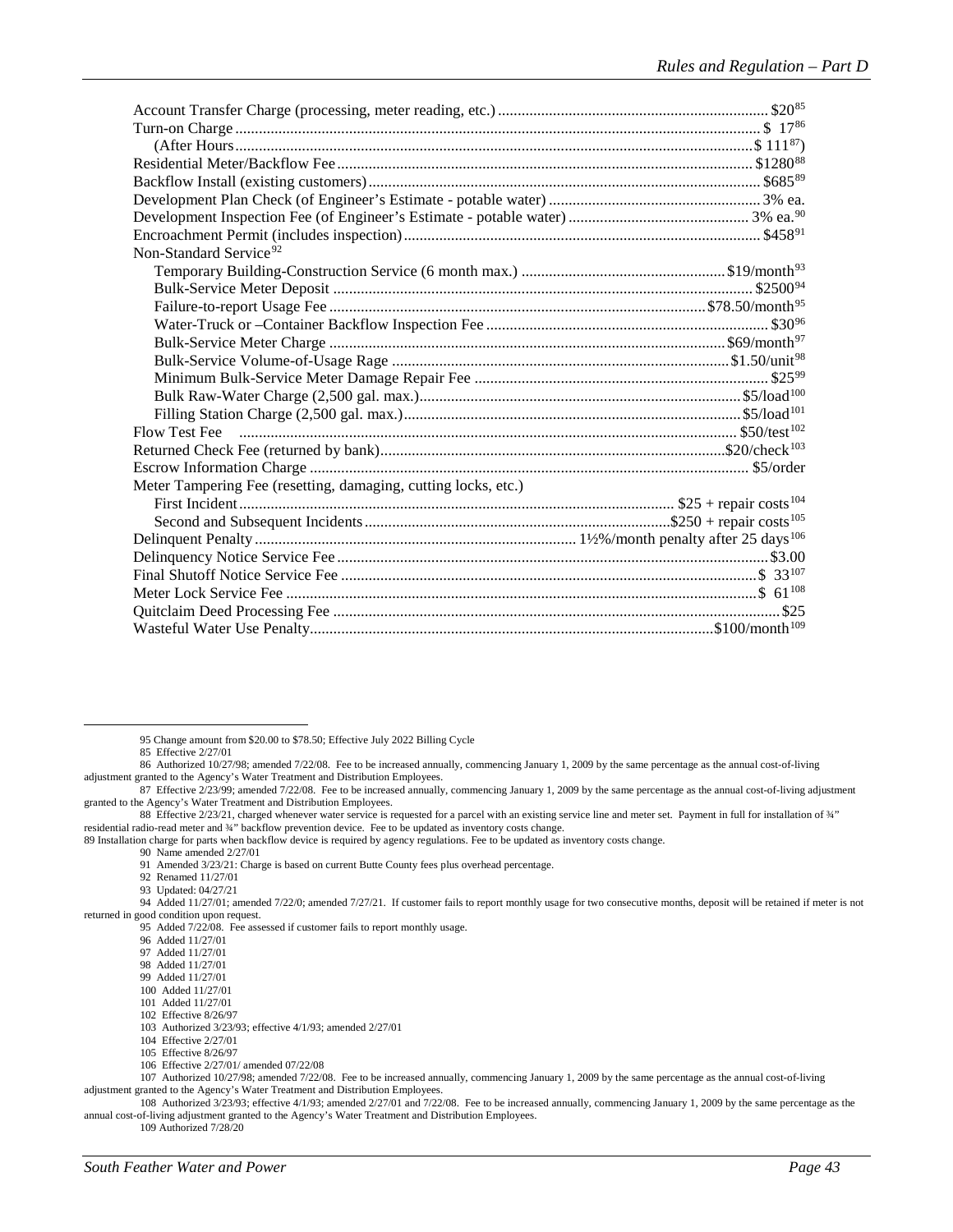| SFWPA will check accuracy of water user's meter at user's request. If meter is within 2% accurate, |                  |
|----------------------------------------------------------------------------------------------------|------------------|
| SFWPA will retain fee. If inaccuracy exceeds 2% fast, fee will be returned. Adjustments for any    |                  |
| over-charge will be made on next billing, with adjustment not to exceed three (3) months.          |                  |
|                                                                                                    | Meter Check Fee: |

## **System Capacity Charges**<sup>[112](#page-43-2)</sup>

On single-family residential parcels up to four acres in area, even if a meter size greater than  $a\frac{f}{s}$ " standard residential meter is needed to satisfy the flow demands of a fire-suppression system, the amount of the System Capacity Charge applied shall be the same as for a 34" standard residential meter. If a larger meter is requested for fire-suppression systems in non-single-familyresidential structures, or for purposes other than to satisfy the flow demands of a residential fire-suppression system, the System Capacity Charge for the requested meter size shall apply, regardless of the parcel area.

On single-family residential parcels between four and ten acres in area, the General Manager shall have discretion to apply the System Capacity Charge of a 34" standard residential meter where it is clear that the only purpose for a meter size greater than ¾" is to satisfy the flow demands of a fire-suppression system, and not for other purposes (e.g., irrigation, commercial enterprises, manufacturing processes, etc.).

On single-family residential parcels greater in area than ten acres, the Board of Directors may consider individual requests from builders and/or property owners to apply the System Capacity Charge of a ¾" standard residential meter where it is clear that the only purpose for a meter size greater than ¾" is to satisfy the flow demands of a fire-suppression system.

#### *Miners Ranch Treatment Plant:*

Larger meters will require evaluation of peak flows needed for service. Applicant will be responsible for providing required data. Based on this information, SFWPA will determine the capacity charge.

The System Capacity Charge shall be paid prior to the physical connection of any service to the domestic water system. For meter sizes greater than 2", payment of the System Capacity Charge may be required at the time the application for service is approved and prior to construction of the structure for which service is requested.<sup>[113](#page-43-3)</sup>

*Bangor Treatment Plant:* .................................................................................................................................... \$4,363

<span id="page-43-1"></span><span id="page-43-0"></span>The System Capacity Charge shall be paid prior to the physical connection of any service to the domestic water system. Connections to this system shall be limited to %" residential meters only.<sup>[114](#page-43-4)</sup>

<span id="page-43-3"></span>113 Paragraph added 6/26/01

 <sup>110</sup> Authorized 6/23/92; effective 7/1/92

<sup>111</sup> Authorized 6/23/92; effective 7/1/92

<span id="page-43-2"></span><sup>112</sup> Effective 10/1/91, amended 3/23/99 (increases annually in accordance with Engineering News Record's National Construction Cost Index), and 1/25/00; amended 4/24/12 regarding fire-suppression systems.

<span id="page-43-4"></span><sup>114</sup> Paragraph amended 9/23/03